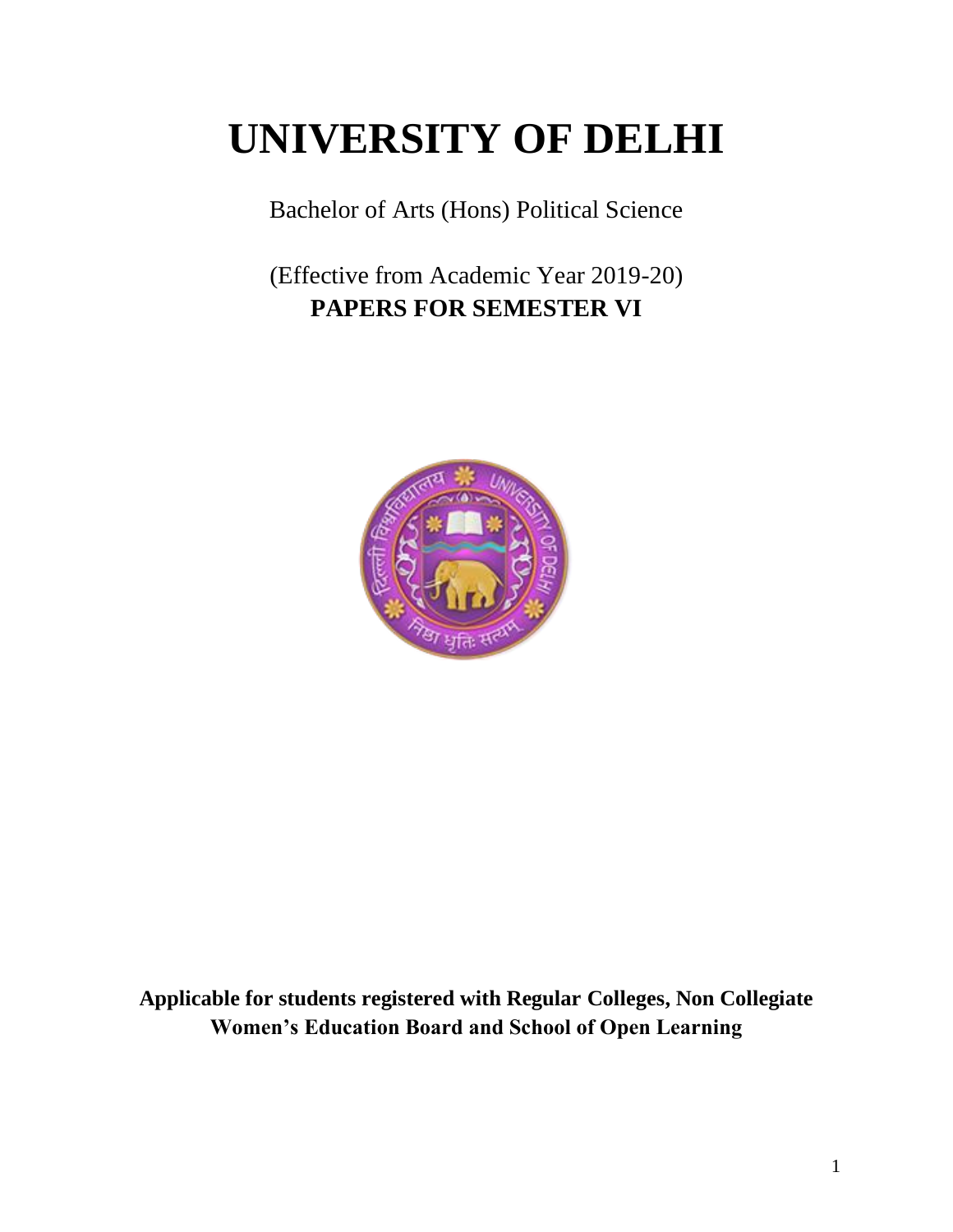# **List of Papers and Courses for Semester VI**

#### **Core Course**

- 6.1 Paper XIII Modern Political Philosophy
- 6.2 Paper XIV Indian Political Thought II

# **Discipline Specific Elective (DSE)**

- 1. Citizenship in a Globalizing World
- 2. Human Rights in a Comparative Perspective
- 3. Development Process and Social Movements in Contemporary India
- 4. Public Policy in India
- 5. Colonialism and Nationalism in India
- 6. India's Foreign Policy in a Globalizing world
- 7. Feminism: Theory and Practice
- 8. Dilemmas in Politics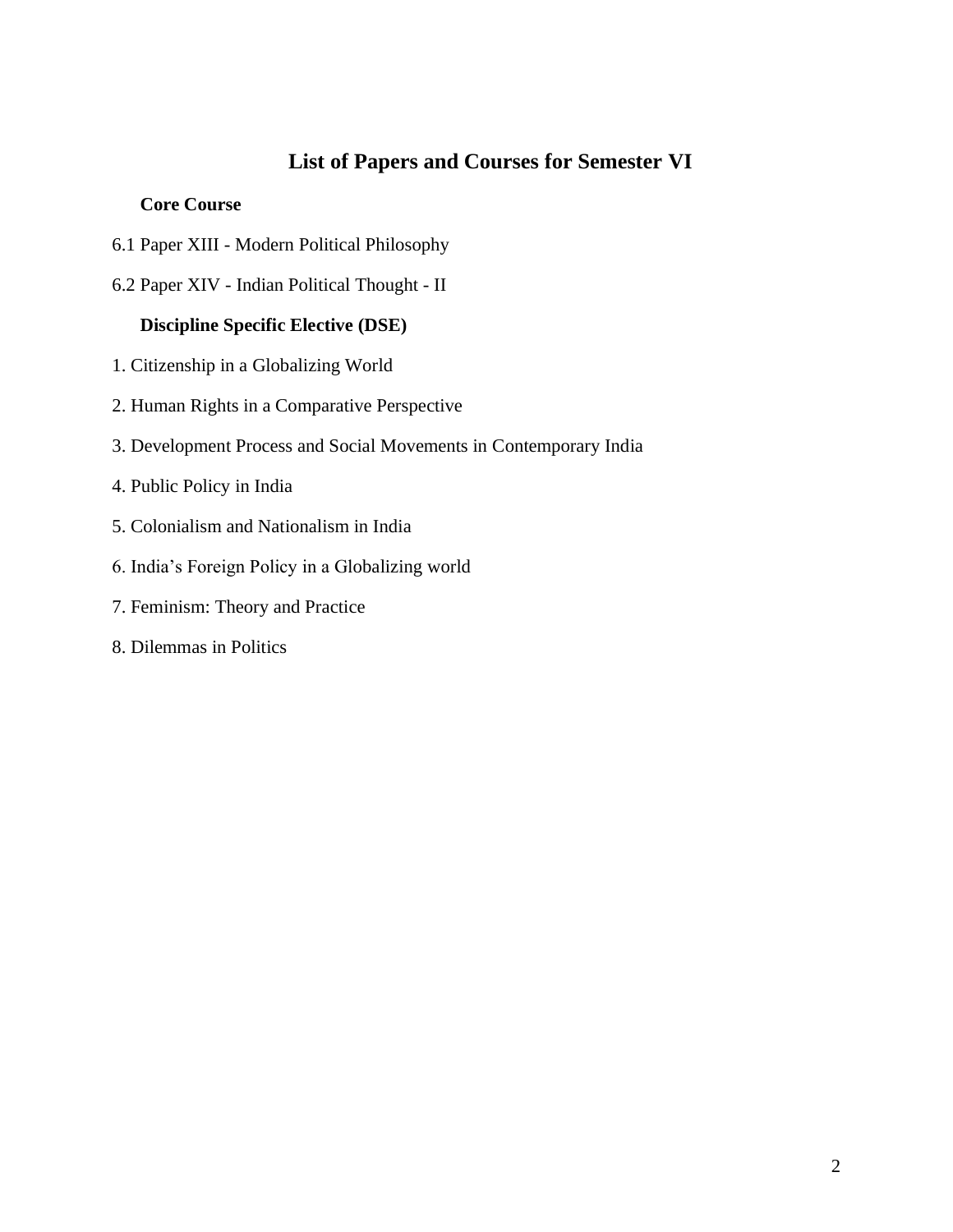# **2.1. Semester-wise Distribution of Courses.**

|  | <b>B.A (Honours) Political Science</b> |
|--|----------------------------------------|
|--|----------------------------------------|

| <b>S. NO.</b>   | <b>PAPER</b>                                                      |                                                |  |
|-----------------|-------------------------------------------------------------------|------------------------------------------------|--|
|                 | <b>SEMESTER - VI</b>                                              |                                                |  |
| 6.1             | <b>Modern Political Philosophy</b>                                | Core Discipline - 13                           |  |
| 6.2             | <b>Indian Political Thought - II</b>                              | Core Discipline - 14                           |  |
| $6.3 \&$<br>6.4 | Any Two of the Following                                          | Discipline Specific Elective<br>(DSE) III & IV |  |
| $\mathbf{A}$    | Citizenship in a Globalizing World                                |                                                |  |
| B               | Human Rights in a Comparative<br>Perspective                      |                                                |  |
| $\mathsf{C}$    | Development Process and Social<br>Movements in Contemporary India |                                                |  |
| D               | Public Policy in India                                            |                                                |  |
| E               | Colonialism and Nationalism in India                              |                                                |  |
| $\mathbf{F}$    | India's Foreign Policy in a Globalizing<br>World                  |                                                |  |
| G               | Feminism: Theory and Practice                                     |                                                |  |
| H               | <b>Dilemmas in Politics</b>                                       |                                                |  |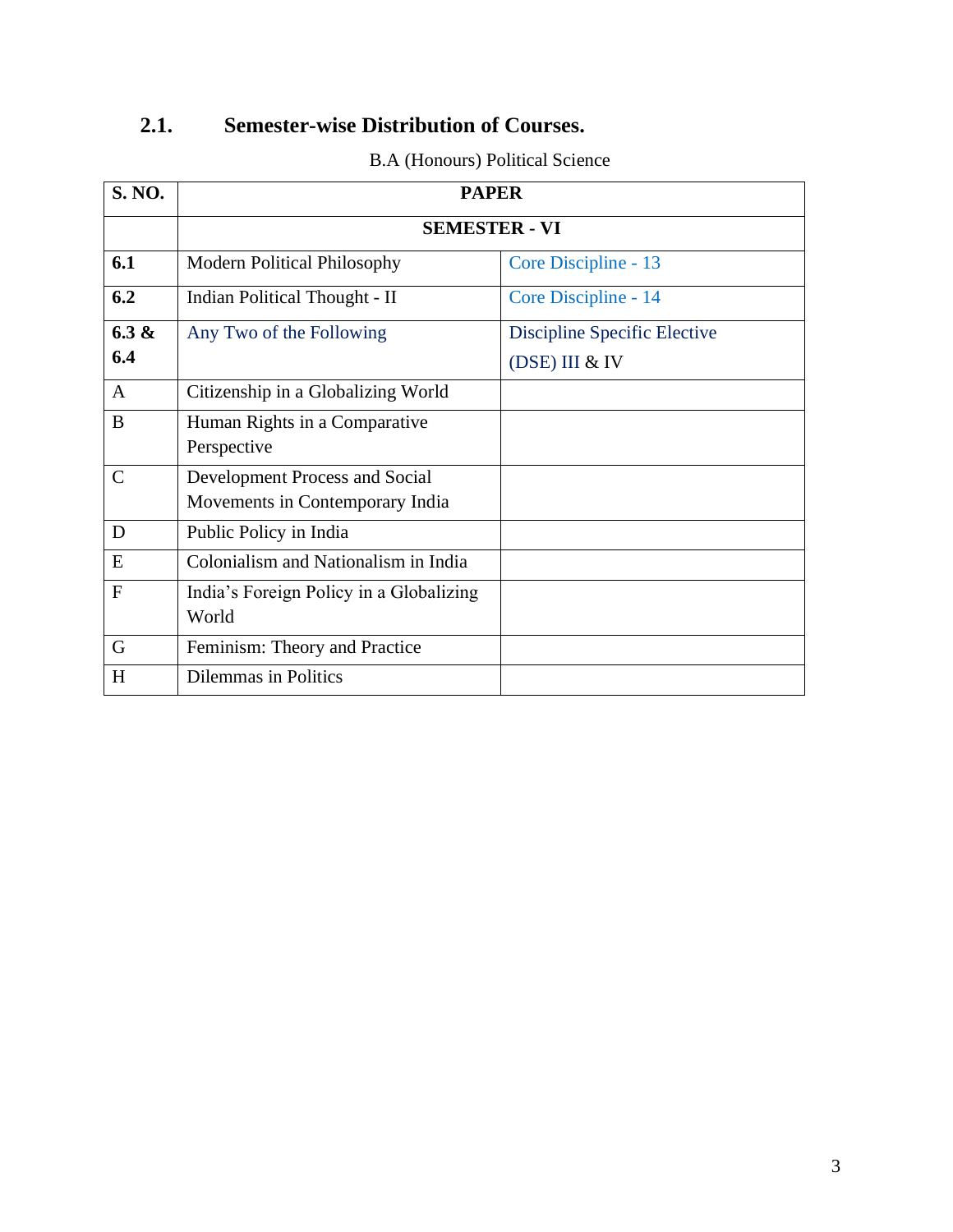# **Courses for Programme B.A. (Hons) Political Science**

# **Paper XIII - Modern Political Philosophy (6.1) Core Course - (CC) Credit:6**

#### Course Objective

This course aims to expose the students to the manner in which the questions of politics have been posed in terms that have implications for larger questions of thought and existence in society and is being solved. By introducing the philosophers from different traditions students will be able to answer few fundamental political questions: Why do we live in political communities? What is the 'best' form of government? How human nature influences political decision making? How and in what circumstances we need to resist bad rulers?

#### Course Learning Outcomes

By the end of the course students would be able to:

- Understand the idea of modernity and establish a connection between societal changes posed through modernity and its prescribed political suggestions.
- Identify various tendencies in political philosophical discourse and manage to answer various fundamental questions through problem-solving aptitude.

#### Unit 1

#### **Modernity and its discourses (1 week)**

Kant on Modernity, Faith on Reason, Understanding Nature's nature.

#### Unit 2

#### **Romantics (2 weeks)**

#### **a. Jean Jacques Rousseau (1 week)**

Critique of Modernity; State of Nature (evolution of Nobel savage, what corrupts the society?), Origin of inequality, General Will; direct democracy; self-government;

#### **b. Mary Wollstonecraft (1 week)**

Women and paternalism; critique of Rousseau's idea of education and proposed educational reforms; legal rights and representation

#### Unit 3

#### **Liberal socialist** (**2 weeks)**

#### **John Stuart Mill**

Mill's hedonistic principle of utility; difference with other utilitarian, Liberty, suffrage and change in democracy; rights of minorities; subjection of women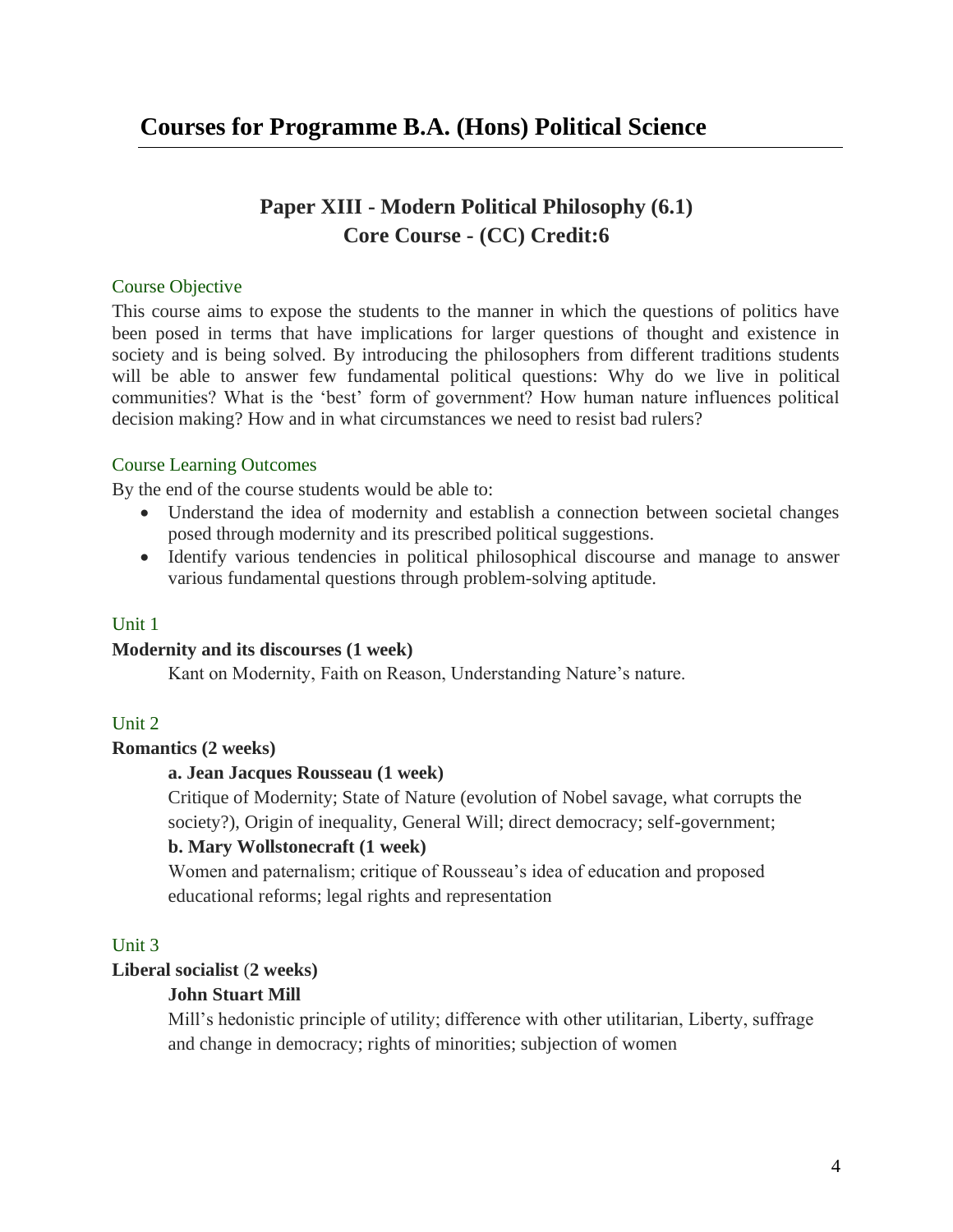# Unit 4 **Radicals** (**2 Weeks)**

**a. Hegel**

Ethical life: family, civil society and state

# **b. Karl Marx**

Difference with other kinds of materialism; Concepts of values; critique of Capitalism; inevitability of class struggle; establishment of utopian society

# References

# **I. Modernity and its discourses**

Kant. (1784) 'What is Enlightenment?' available at http://theliterarylink.com/kant.html, Accessed: 19.04.2013

S. Hall (1992) 'Introduction', in *Formations of Modernity* UK: Polity Press pages 1-16

B. Nelson, (2008) *Western Political Thought*. New York: Pearson Longman, pp. 221-255.

Rawls, J. *Lectures on the History of Political Philosophy*, Lectures on Rousseau, Harvard University Press, London pp: 191-229.

# **II. Romantics**

M. Keens-Soper, (2003) 'Jean Jacques Rousseau: The Social Contract', in M. Forsyth and M. Keens-Soper (eds) *A Guide to the Political Classics: Plato to Rousseau.* New York: Oxford University Press, pp. 171-202.

C. Jones, (2002) 'Mary Wollstonecraft's *Vindications* and their Political Tradition' in C. Johnson (ed.) *The Cambridge Companion to Mary Wollstonecraft,* Cambridge: Cambridge University Press, pp. 42-58.

# **III. Liberal socialist**

Ramaswamy, Shushila (2018), Women in Political Thought: the Quest for Gender Equality and Beyond, New Delhi: Orient Black Swan, pp.128-178.

Mill, J.S. 'On Liberty' and other writings, Chapters 1, 3, and 4

Mill, J.S. Utilitarianism, Indiamapolis: Hickett Publishing, 2001, Chapters 1, 2, and 4

Rawls, J. *Lectures on the History of Political Philosophy*, Lectures on Mill, Harvard University Press, London, pp. 251-314

Action, H.B (1972), John Stuart Mill: Utilitarianism, Liberty and Representative Government, David Campbell Publishers Ltd.

H. Magid (1987) 'John Stuart Mill', in L. Strauss and J. Cropsey, (eds), *History of Political Philosophy*, 2nd edition. Chicago: Chicago University Press, pp. 784-801.

P. Kelly (2003) 'J.S. Mill on Liberty', in D. Boucher, and P. Kelly, (eds.) *Political Thinkers: From Socrates to the Present*. New York: Oxford University Press, pp. 324-359.

# **IV. Radicals**

Hegel's Philosophy of Right, <https://www.marxists.org/reference/archive/hegel/works/pr/philosophy-of-right.pdf>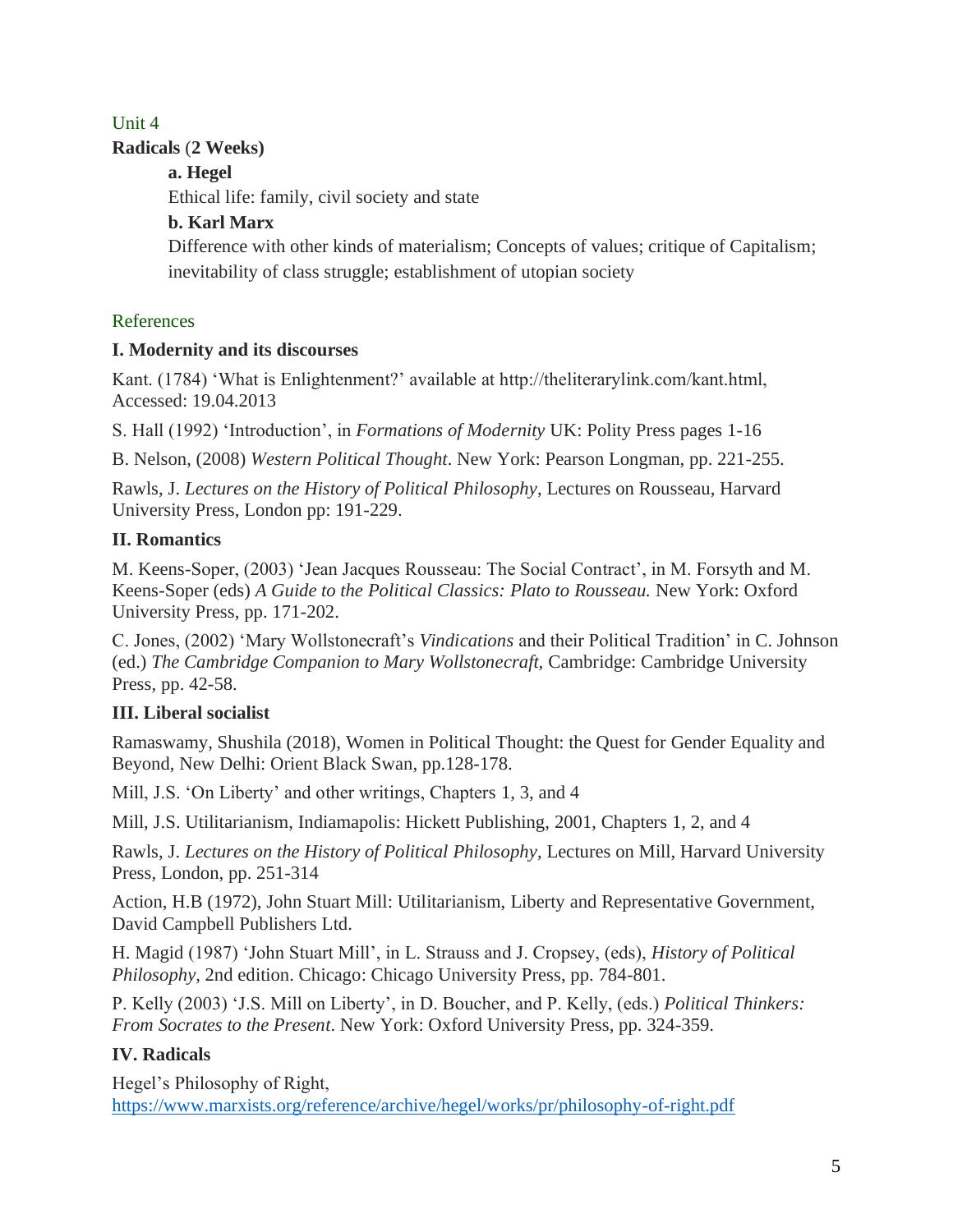J. Cropsey, (1987) 'Karl Marx', in L. Strauss and J. Cropsey (eds) *History of Political Philosophy*, 2nd Edition. Chicago: Chicago University Press, pp. 802-828.

L. Wilde, (2003) 'Early Marx', in D. Boucher and P. Kelly, P. (eds) *Political Thinkers: From Socrates to the Present.* New York: Oxford University Press, pp. 404-435.

# Additional Resources:

A. Bloom (1987) 'Jean-Jacques Rousseau', in Strauss, L. and Cropsey, J. (eds.) *History of Political Philosophy*, 2nd edition. Chicago: Chicago University Press, pp. 559-580.

A. Skoble and T. Machan (2007) *Political Philosophy: Essential Selections*, New Delhi: Pearson Education, pp. 328-354.

B. Ollman (1991) *Marxism: An Uncommon Introduction,* New Delhi: Sterling Publishers.

G. Blakely and V. Bryson (2005) *Marx and Other Four Letter Words,* London: Pluto

A. Skoble, and T. Machan (2007) *Political Philosophy: Essential Selections*, New Delhi: Pearson Education, pp. 286-327.

H. Arendt (1958), *The Origins of Totalitarianism,* New York: The World Publishing Company.

# **Readings in Hindi**

सी. एल. वेपर (1954), राज दर्शन का स्वाध्ययन, इलाहबाद: किताब महल.

जे. पी. सदू (1969), पाश्चात्य राजनीततक चचिंतन *,* जय प्रकार् नाथ और किं पनी.

# Teaching Learning Process

The teaching-learning process for this course would involve class lectures, class discussion, class presentation, debates on contemporary issues and relevant cases. Teaching would also involve methods like power point and film screening.

# Assessment Methods

Students will be assessed at different stages during the course learning process. After completing every unit they will be asked to take part in group discussions on any one important event or issue relevant for that unit. They will also do one presentation and one assignment.

# Keywords

modernity, reason, state of nature, representation,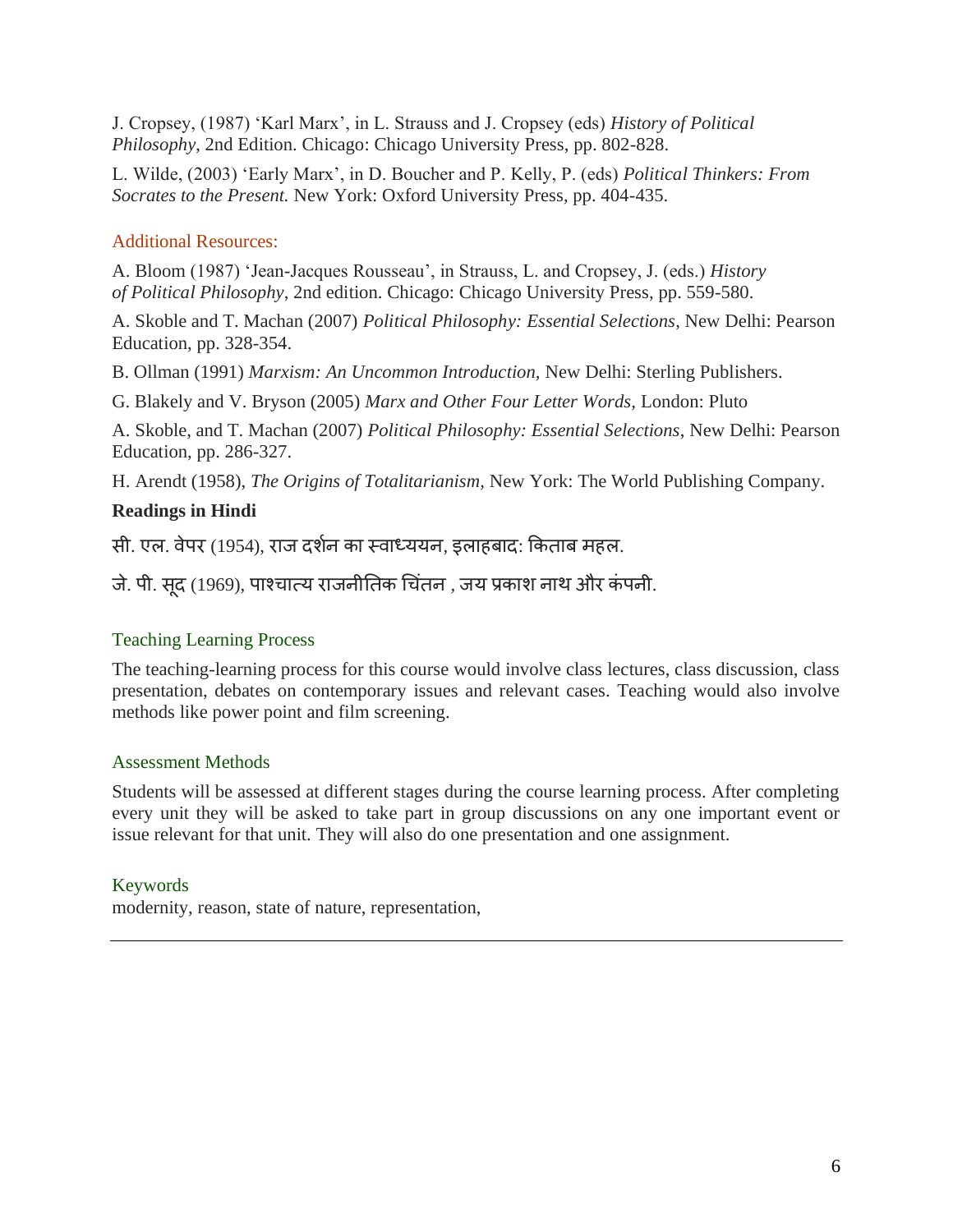# **Paper XIV - Indian Political Thought - II (6.2) Core Course - (CC) Credit:6**

#### Course Objective

The objective of this course is to study important themes through individual thinkers. The course has been designed to give students a glimpse about the richness and diversity within Indian political thought. The thinkers have been consciously selected to represent a wide spectrum of ideologies and vantage points within the modern Indian thought tradition. Selected extracts from original texts are also given to discuss in the class. This shall help students to have some experience in understanding how these thinkers build up their arguments and developed their views on the respective themes.

#### Course Learning Outcomes

The course is aimed to equip students with critical understanding about modern Indian thought. The thematic exploration of ideas is meant to locate the topical debates on important subjects on a historical trajectory and reflect over the diverse possibilities exhibited in the writings of the respective thinkers. It is expected that at the end of the course the students will be able to think about issues and debates in contemporary India from multiple vantage points including its historical significance in the Indian tradition. It would also help them develop toleration and respect for diverse opinion and at the same time, to admire and appreciate the plurality within the modern Indian intellectual tradition.

# Unit 1: **Introduction to Modern Indian Political Thought (4 lectures)**

Unit 2: **Rammohan Roy: Rights (4 lectures)**

Unit 3: **Pandita Ramabai: Gender (4 lectures)**

Unit 4: **Vivekananda: Ideal Society (5 lectures)**

Unit 5: **Gandhi: Swaraj (5 lectures)**

Unit 6: **Ambedkar: Social Justice (5 lectures)**

Unit 7: **Tagore: Critique of Nationalism (4 lectures)**

Unit 8: **Iqbal: Community (5 lectures)**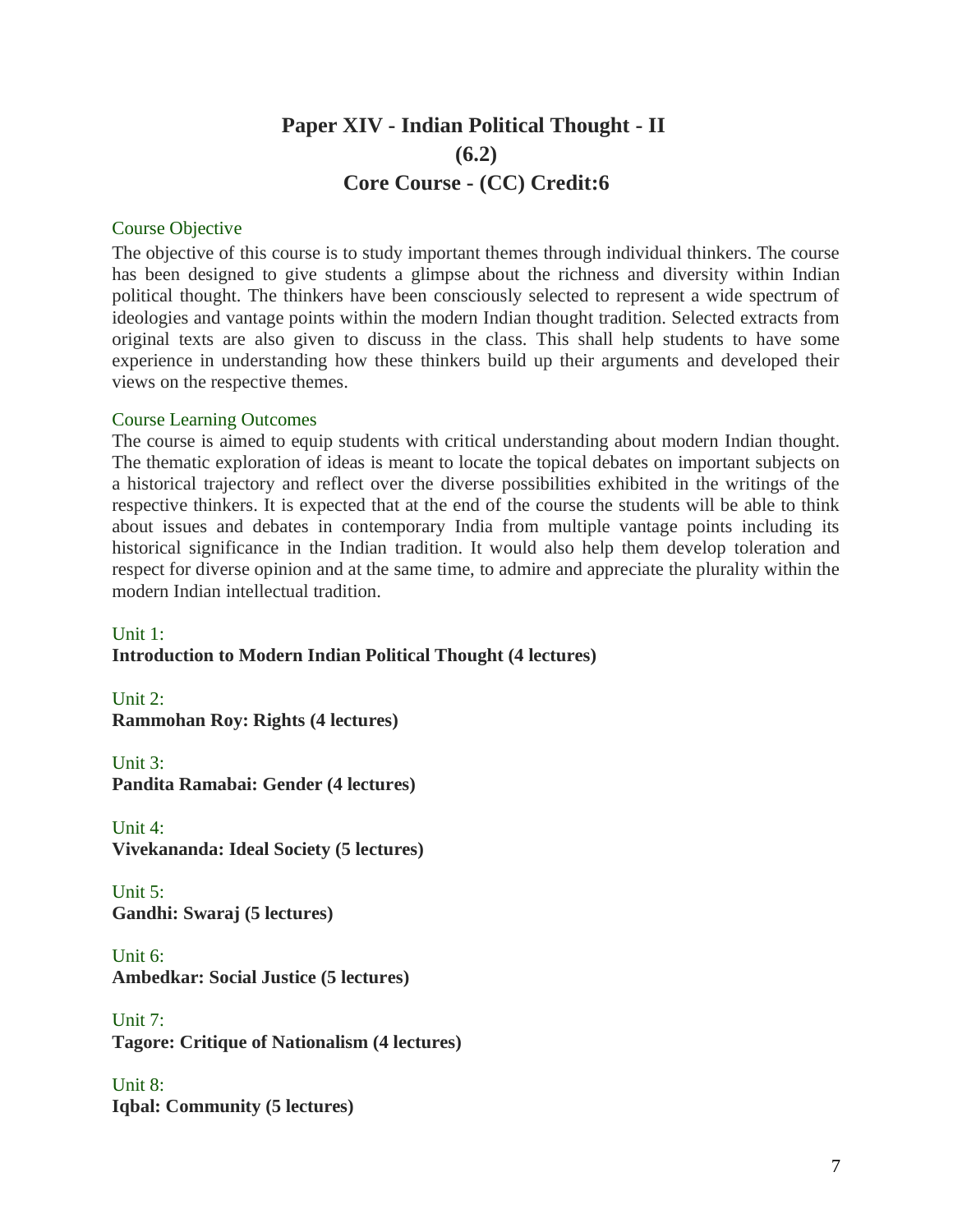Unit 9: **Savarkar: Hindutva (4 lectures)**

Unit 10: **Nehru: Secularism (4 lectures)**

Unit 11: **Lohia: Socialism (4 lectures)**

# References

# **I. Introduction to Modern Indian Political Thought**

V. Mehta and T. Pantham (eds.), (2006) 'A Thematic Introduction to Political Ideas in Modern India: Thematic Explorations, History of Science, Philosophy and Culture in Indian civilization' Vol. 10, Part: 7, New Delhi: Sage Publications, pp. xxvii-ixi.

D. Dalton, (1982) 'Continuity of Innovation', in Indian Idea of Freedom: Political Thought of Swami Vivekananda, Aurobindo Ghose, Rabindranath Tagore and Mahatma Gandhi, Academic Press: Gurgaon, pp. 1-28.

# **II. Rammohan Roy: Rights**

R. Roy, (1991) 'The Precepts of Jesus, the Guide to Peace and Happiness', S. Hay, (ed.) Sources of Indian Traditio, Vol. 2. Second Edition. New Delhi: Penguin, pp. 24-29.

C. Bayly, (2010) 'Rammohan and the Advent of Constitutional Liberalism in India 1800- 1830', in Sh. Kapila (ed.), An intellectual History for India, New Delhi: Cambridge University Press, pp. 18- 34.

T. Pantham, (1986) 'The Socio-Religious Thought of Rammohan Roy', in Th. Panthom and K. Deutsch, (eds.) Political Thought in Modern India, New Delhi: Sage, pp.32-52.

# **III. Pandita Ramabai: Gender**

P. Ramabai, (2000) 'Woman's Place in Religion and Society', in M. Kosambi (ed.), Pandita Ramabai Through her Own Words: Selected Works, New Delhi: Oxford University Press, pp. 150-155.

M. Kosambi, (1988) 'Women's Emancipation and Equality: Pandita Ramabai's Contribution to Women's Cause', in Economic and Political Weekly, Vol. 23(44), pp. 38-49.

# **IV. Vivekananda: Ideal Society**

S. Vivekananda, (2007) 'The Real and the Apparent Man', S. Bodhasarananda (ed.), Selections from the Complete Works of Swami Vivekananda, Kolkata: Advaita Ashrama, pp. 126-129.

A. Sen, (2003) 'Swami Vivekananda on History and Society', in Swami Vivekananda, Delhi: Oxford University Press, pp. 62- 79.

H. Rustav, (1998) 'Swami Vivekananda and the Ideal Society', in W. Radice (ed.), Swami Vivekananda and the Modernisation of Hinduism, Delhi: Oxford University Press, pp. 264- 280.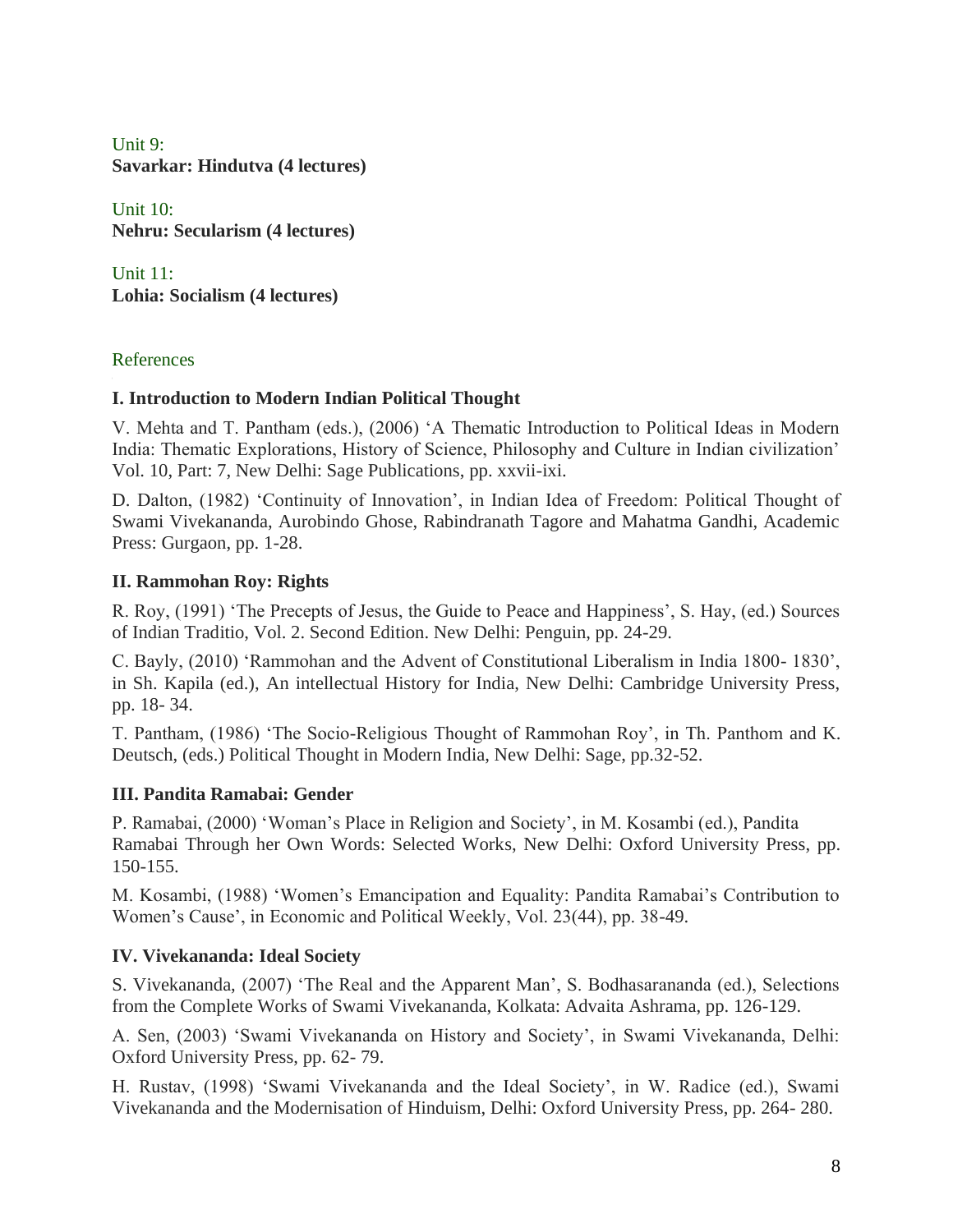# **V. Gandhi: Swaraj**

M. Gandhi, (1991) 'Satyagraha: Transforming Unjust Relationships through the Power of the Soul', in S. Hay (ed.), Sources of Indian Tradition, Vol. 2.Second Edition, New Delhi: Penguin, pp. 265-270.

A. Parel, (ed.), (2002) 'Introduction', in Gandhi, freedom and Self Rule, Delhi: Vistaar Publication.

D. Dalton, (1982) Indian Idea of Freedom: Political Thought of Swami Vivekananda, AurobindoGhose, Mahatma Gandhi and Rabindranath Tagore, Gurgaon: The Academic Press, pp. 154- 190.

# **VI. Ambedkar: Social Justice**

B. Ambedkar, (1991) 'Constituent Assembly Debates', S. Hay (ed.), Sources of Indian Tradition, Vol. 2, Second Edition, New Delhi: Penguin, pp. 342-347.

V. Rodrigues, (2007) 'Good society, Rights, Democracy Socialism', in S. Thorat and Aryama (eds.), Ambedkar in Retrospect - Essays on Economics, Politics and Society, Jaipur: IIDS and Rawat Publications.

B. Mungekar, (2007) 'Quest for Democratic Socialism', in S. Thorat, and Aryana (eds.), Ambedkar in Retrospect - Essays on Economics, Politics and Society, Jaipur: IIDS and Rawat Publications, pp. 121-142.

# **VII. Tagore: Critique of Nationalism**

R. Tagore, (1994) 'The Nation', S. Das (ed.), The English Writings of Rabindranath Tagore, Vol. 3, New Delhi: Sahitya Akademi, pp. 548-551.

R. Chakravarty, (1986) 'Tagore, Politics and Beyond', in Th. Panthams and K. Deutsch (eds.), Political Thought in Modern India, New Delhi: Sage, pp. 177-191.

M. Radhakrishnan, and Debasmita, (2003) 'Nationalism is a Great Menace: Tagore and Nationalism' in P. Hogan, Colm and L. Pandit, (eds.) Rabindranath Tagore: Universality and Tradition, London: Rosemont Publishing and Printing Corporation, pp. 29-39.

# **VIII. Iqbal: Community**

M. Iqbal, (1991) 'Speeches and Statements', in S. Hay (ed.), Sources of Indian Tradition, Vol. 2, Second Edition, New Delhi: Penguin, pp. 218-222.

A. Engineer, (1980) 'Iqbal's Reconstruction of Religious Thought in Islam', in Social Scientist, Vol.8 (8), pp. 52-63.

Madani, (2005) Composite Nationalism and Islam, New Delhi: Manohar, pp. 66-91.

# **IX. Savarkar: Hindutva**

V.Savarkar, 'Hindutva is Different from Hinduism', available at <http://www.savarkar.org/en/hindutva-/essentials-hindutva/hindutva-different-hinduism>

J. Sharma, (2003) Hindutva: Exploring the Idea of Hindu Nationalism, Delhi: Penguin, pp. 124- 172.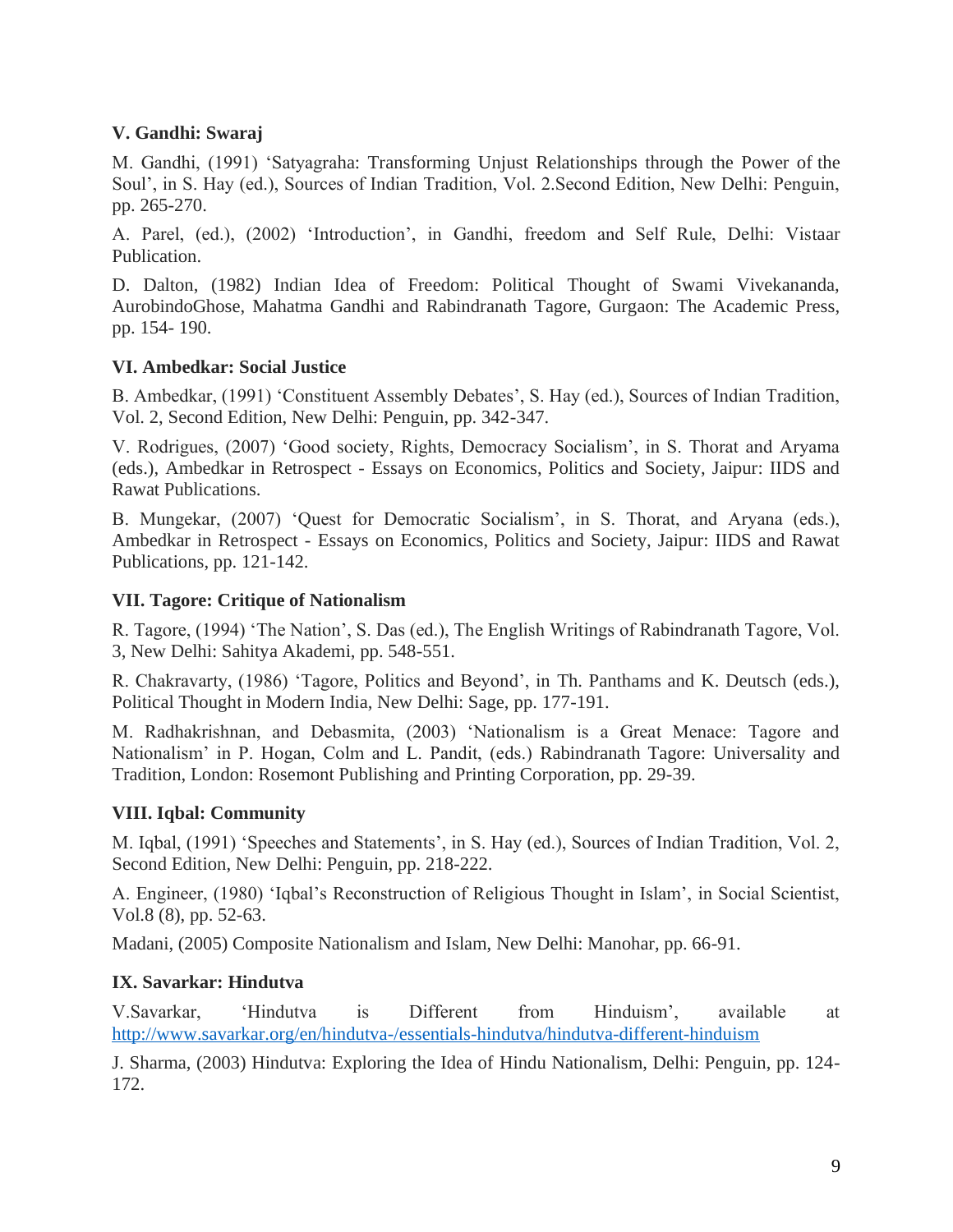#### **X. Nehru: Secularism**

J. Nehru, (1991) 'Selected Works', in S. Hay (ed.), Sources of Indian Tradition, Vol. 2, Second Edition, New Delhi: Penguin, pp. 317-319.

R. Pillai, (1986) 'Political thought of Jawaharlal Nehru', in Th. Pantham, and K. Deutsch (eds.), Political Thought in Modem India, New Delhi: Sage, pp. 260- 274.

B. Zachariah, (2004) Nehru, London: Routledge Historical Biographies, pp. 169-213.

# **XI. Lohia: Socialism**

M. Anees and V. Dixit (eds.), (1984) Lohia: Many Faceted Personality, Rammanohar Lohia Smarak Smriti.

S. Sinha, (2010) 'Lohia's Socialism: An underdog's perspective', in Economic and Political Weekly, Vol. XLV (40) pp. 51-55.

A. Kumar, (2010) 'Understanding Lohia's Political Sociology: Intersectionality of Caste, Class, Gender and Language Issue', in Economic and Political Weekly, Vol. XLV (40), pp. 64-70.

#### Additional Resources:

#### **II. Rammohan Roy: Rights**

S. Sarkar, (1985) 'Rammohan Roy and the break With the Past', in A Critique on colonial India, Calcutta: Papyrus, pp. 1-17.

#### **III. Pandita Ramabai: Gender**

U. Chakravarti, (2007) Pandita Ramabai - A Life and a Time, New Delhi: Critical Quest, pp. 1- 40.

G. Omvedt, (2008) 'Ramabai: Women in the Kingdom of God', in Seeking Begumpura: The Social Vision of Anti Caste Intellectuals, New Delhi: Navayana. pp. 205-224.

#### **IV. Vivekananda: Ideal Society**

Raghuramaraju, (2007) 'Swami and Mahatma, Paradigms: State and Civil Society', in Debates in Indian Philosophy: Classical, Colonial, and Contemporary, Delhi: Oxford University Press, pp. 29-65.

#### **V. Gandhi: Swaraj**

R. Terchek, (2002) 'Gandhian Autonomy in Late Modern World', in A. Parel (ed.), Gandhi, Freedom and Self Rule. Delhi: Sage.

#### **VI. Ambedkar: Social Justice**

P. Chatterjee, (2005) 'Ambedkar and the Troubled times of Citizenship', in V. Mehta and Th. Pantham (eds.), Political ideas in modern India: Thematic Explorations, New Delhi: Sage, pp. 73-92.

#### **VII. Tagore: Critique of Nationalism**

A. Nandy, (1994) 'Rabindranath Tagore & Politics of Self', in Illegitimacy of Nationalism, Delhi: Oxford University Press, pp. 1-50.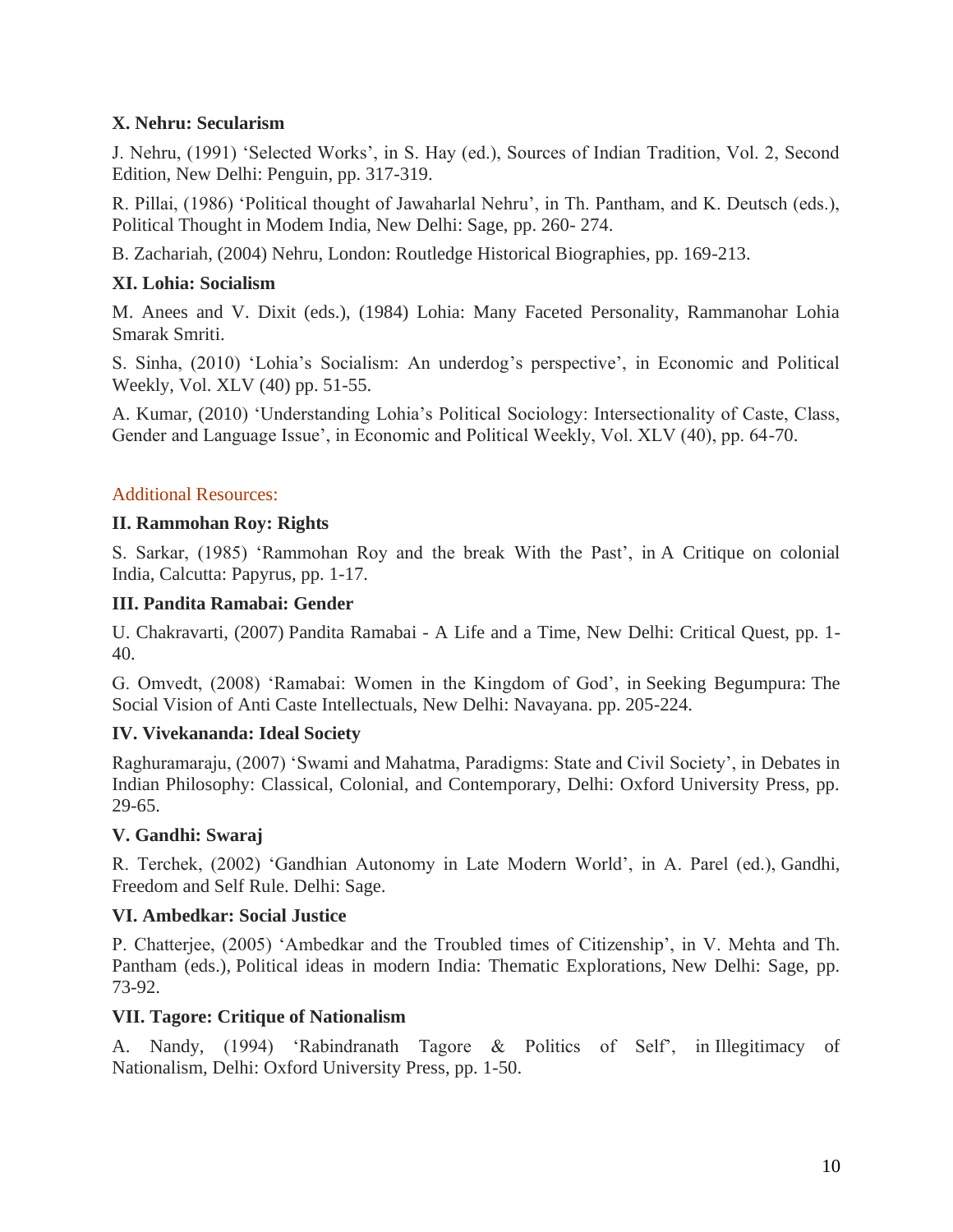#### **VIII. Iqbal: Community**

L. Gordon-Polonskya, (1971) 'Ideology of Muslim Nationalism', in H. Malik (ed.), Iqbal: Poet-Philosopher of Pakistan, New York: Columbia University Press, pp. 108-134.

#### **IX. Savarkar: Hindutva**

Dh. Keer, (1966) Veer Savarkar, Bombay: Popular Prakashan, pp. 223-250.

#### **X. Nehru: Secularism**

P. Chatterjee, (1986) 'The Moment of Arrival: Nehru and the Passive Revolution', in Nationalist Thought and the Colonial World: A Derivative Discourse? London: Zed Books, pp. 131-166.

# Teaching Learning Process

The teaching learning process will try to construct history of ideas of key concepts that is central to this paper. This will be done by using original writings of the thinkers and some commentaries. The class lectures will use comparative method in power point presentations by trying to unearth similarities and subtle differences between two or more thinkers on the given topic. Talks and seminars involving interaction with experts working on thinkers will be used to highlight the nuances of the topic. This will thereby encourage students to think analytically about the material located and reading. It will also help students in writing, constructing arguments based on evidence.

#### Assessment Methods

Individual projects and Reflective assessments will be mode of their test. It will further be augmented by using Quiz and book review s that can help students locate thinkers and concept in both historical and present time.

# Keywords

Nationalism, Justice, Democracy, Rights, Swaraj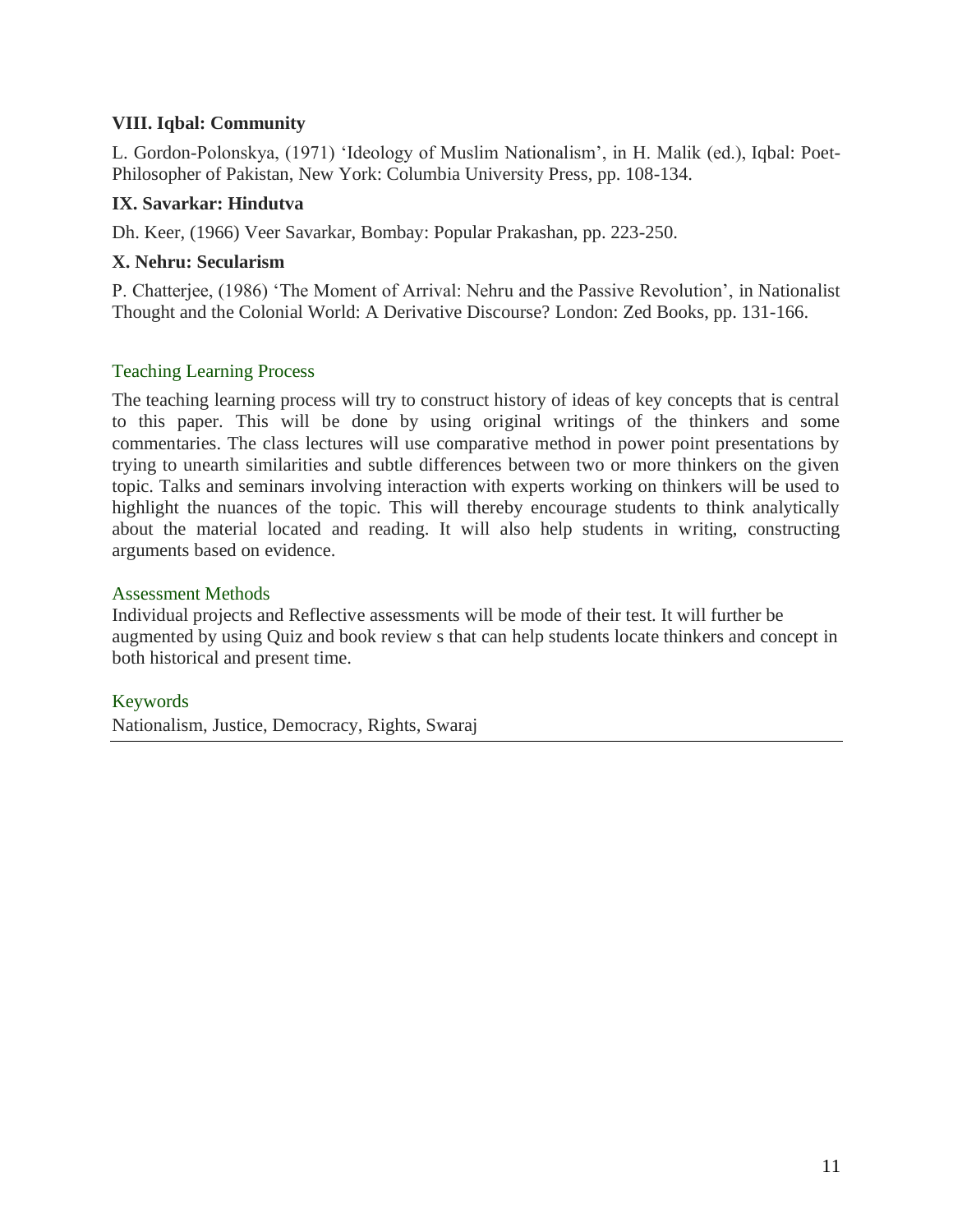# **Discipline Specific Elective Courses**

# **DSE1 - Citizenship in a Globalizing World (C.1) Discipline Specific Elective - (DSE) Credit:6**

# Course Objective

The aim of this course is to introduce different trajectories of the debates concerning citizenship. It delves into the relationship between the individual and the collective, the meaning of membership, and the distribution of benefits and burdens of that membership and how these normative dimensions of citizenship have changed over time.

# Course Learning Outcomes

After completing this course students will be able to:

- Develop a broad historical, normative and empirical understanding of the idea of citizenship.
- Understand different trajectories of the development/evolution of the concept of citizenship.
- Understand/assess some of the major ethical challenges that citizenship faces in the wake of globalization and the rapidly proliferating idea about the need of accommodating diversity in multicultural political settings.

# Unit 1:

# **Classical conceptions of citizenship.**

# Unit 2:

**The Evolution of Citizenship and the Modern State**

# Unit 3:

**Citizenship and Diversity**

# Unit 4:

# **Citizenship beyond the Nation-state: Globalization and global justice**

# Unit 5:

**The idea of cosmopolitan citizenship**

# References:

Acharya, Ashok. (2012) Citizenship in a Globalising World. New Delhi: Pearson.

Beiner, R. (1995) Theorising Citizenship. Albany: State University of New York Press.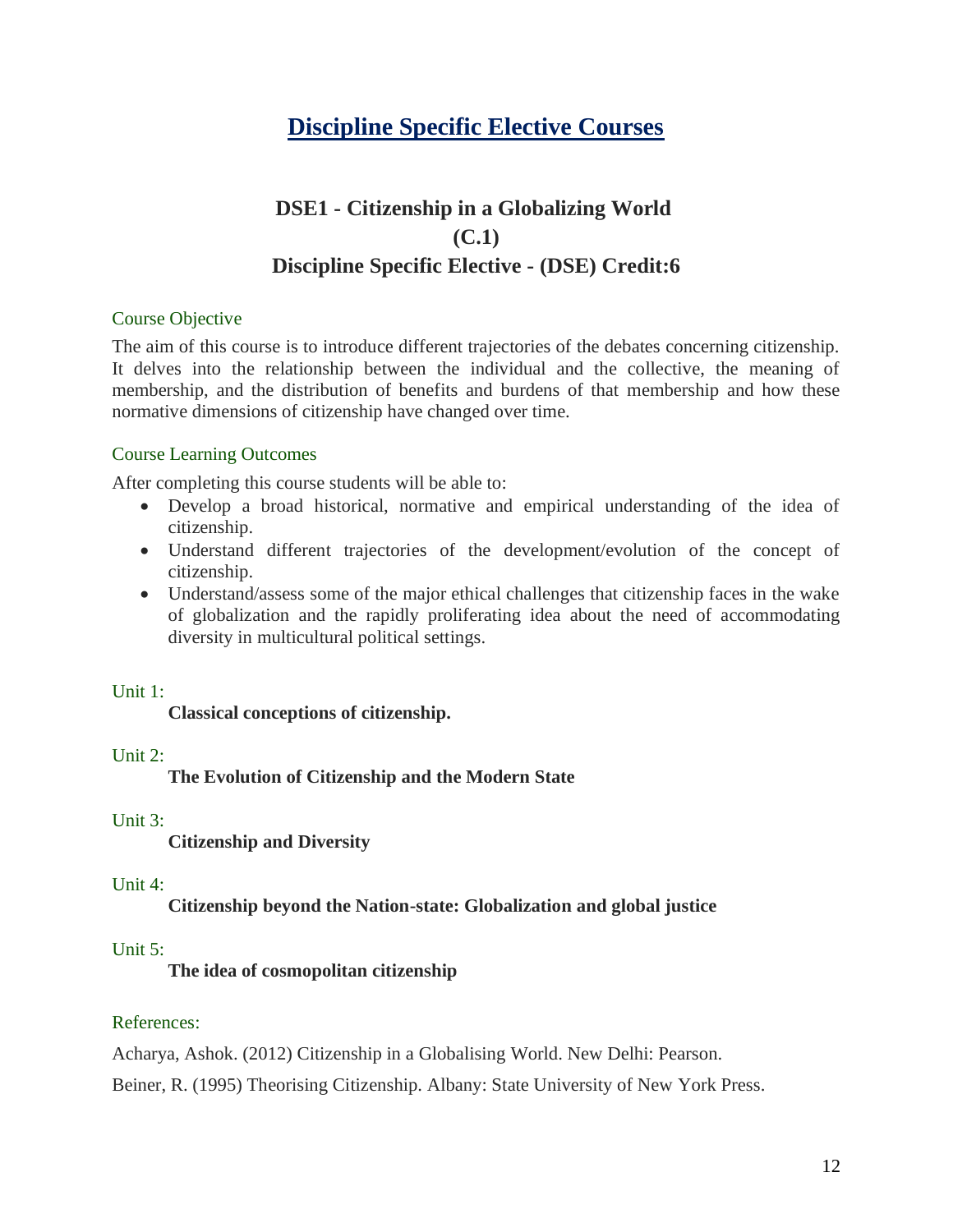Heater, Derek. (2002). World citizenship: cosmopolitan thinking and its opponents. New York: Continuum. (Chapter 3: Identity and Morality)

Held, David (1995), Democracy and the Global Order: From the Modern State to Cosmopolitan Governance (Stanford: Stanford University Press).

Kymlicka, W.(1995). *Multicultural Citizenship*, Oxford: Oxford University Press.

Kymlicka, W. (2000). "Citizenship in Culturally Diverse Societies: Issues, Contexts, Concepts", in W. Kymlicka, W. Norman (eds.) *Citizenship in Diverse Societies*, Oxford: Oxford University Press, 1-41.

Kymlicka, W. (1999), "Citizenship in an Era of Globalization: A Response to Held," in I.Shapiro & C. Hacker-Cordon (eds.), Democracy's Edges (Cambridge, UK: Cambridge University Press).

Linklater, A., 1999, "Cosmopolitan Citizenship", in *Cosmopolitan Citizenship*, K. Hutchings, R. Danreuther (eds.), New York: St-Martin's Press, 35-60.

Miller, David. (2012). "Cosmopolitanism", in G.W. Brown & D. Held (Eds.), The cosmopolitan reader (pp. 377-392). Malden, MA: Polity Press.

Miller, D. ( 2007). *National Responsibility and Global Justice*, Oxford: Oxford University Press.

Norman, W. & Kymlicka, W. (2003). "Citizenship", in R. G. Frey & C. H. Wellman (eds.) A Companion to Applied Ethics, Oxford: Blackwell Publishing Ltd.

Nussbaum, Martha (2012). Patriotism and Cosmopolitanism. In G.W. Brown & D. Held (Eds.), *The Cosmopolitan Reader* (pp. 155-162). Malden, MA: Polity Press.

Oliver, D. & D. Heater (1994). The Foundations of Citizenship. London, Harvester Wheatsheaf.

Parekh, B. (2000). *Rethinking Multiculturalism: Cultural Diversity and Political Theory*, Cambridge, MA: Harvard University Press.

Pogge, T. W.(1992). "Cosmopolitanism and Sovereignty", *Ethics*, 103: 58–75.

Scholte, Jan Aart (2000), Globalization: A Critical Introduction, New York: St. Martin's.

Tan, K.-C. (2004) *Justice Without Borders. Cosmopolitanism, Nationalism and Patriotism*, Cambridge: Cambridge University Press.

Zolo, D. (1997), *Cosmopolis: Prospects for World Government*, Cambridge, UK: Polity Press.

#### Additional Resources:

#### **Classic Readings**

Aristotle, The Politics, trans. T. A. Sinclair, revised by T. J. Saunders (London: Penguin, rev. edn. 1981)

Barker, Ernest. (1959) *The Political Thought of Plato and Aristotle*, London: Methuen, 1906; reprinted, New York: Russell & Russell.

Kant, I. , 1795, "Perpetual Peace", in *Kant's Political Writings*, H. Reiss (ed., trans.), 2nd edn, Cambridge: Cambridge University Press, 1991.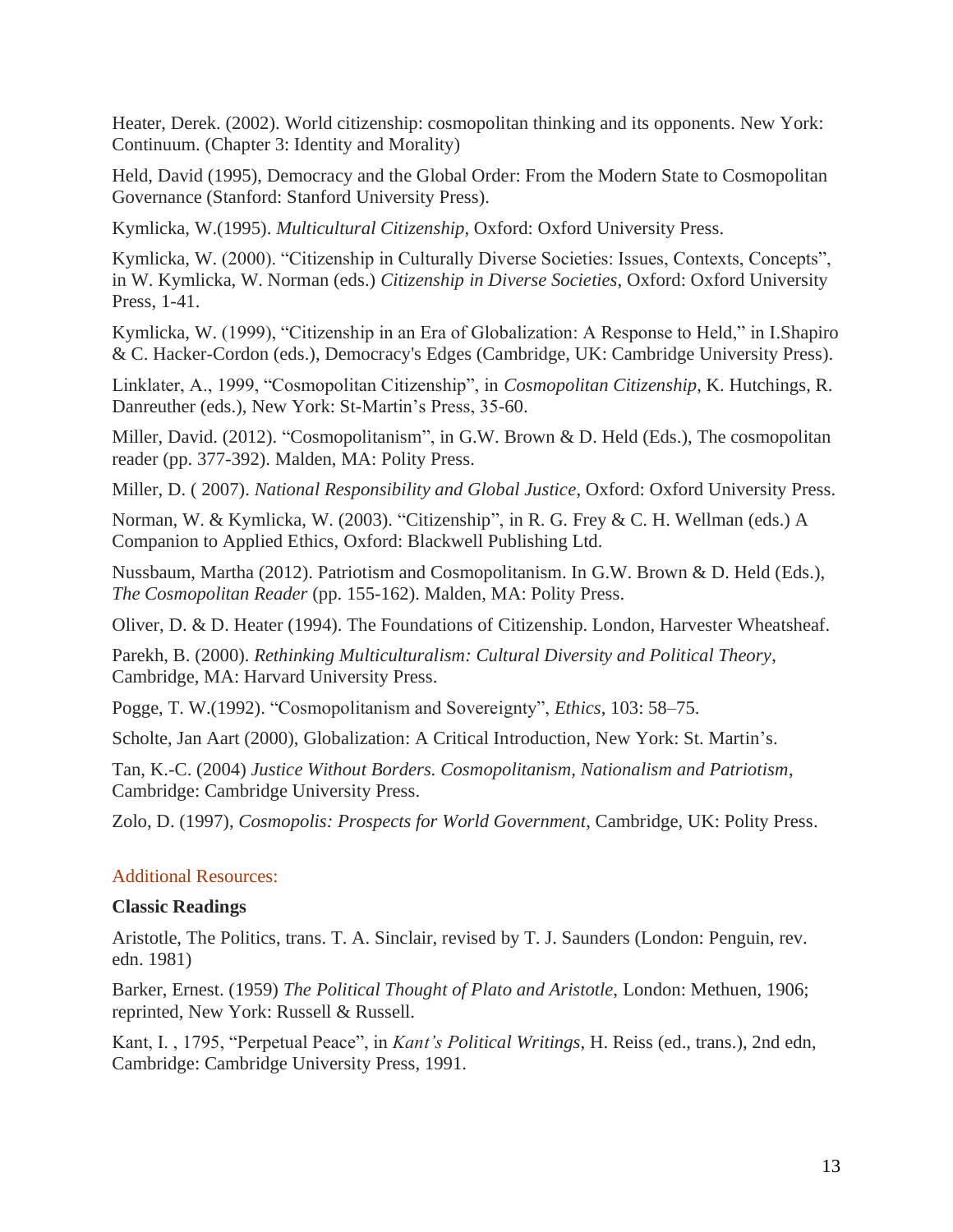Marshall, T. H, 1950, *Citizenship and Social Class and Other Essays*, Cambridge: Cambridge University Press.

#### **Readings in Hindi**

भार्शव, राजीव. और अर्ोक आचायाश(एड.), राजनीततकससधािंत*:* एकपररचय*,* ददल्ली: पपएसशन, 2008.

कुमार, सिंजीव (एड.), राजनीतत ससदधािंत की समझ*,* ददल्ली: ओररएिंट ब्लैकस्वान, 2019.

# Teaching Learning Process

The teaching-learning process for this course would involve class lectures, class discussion, class presentation, debates on contemporary issues and relevant cases. Teaching would also involve methods like power point and film screening.

#### Assessment Methods

Students will be assessed at different stages during the course learning process. After completing every unit, they will be asked to take part in group discussions on any one important event or issue relevant for that unit. They will also do one presentation and one assignment.

#### Keywords

citizenship, state, diversity, cosmopolitanism, global justice

# **DSE2 - Human Rights in a Comparative Perspective (C.2) Discipline Specific Elective - (DSE) Credit:6**

#### Course Objective

The aim of the course is to make students aware about the different strands in the debates on human rights and its evolution through historical and contemporary times. The course aims at providing students conceptual tools to understand what the different generations of rights are; and the new concerns that have emerged in the recent past. It will make students aware about the institutionalisation of the human rights and will provide knowledge on the constitutional frameworks of human rights especially in South Africa and in India. It intends further to develop analytical skills of students to reflect on the issues of structural violence and human rights in developed and developing countries. The objective is to enable students to gain insight into comparative state response to issues such as terrorism, surveillance  $\&$  censorship and genderbased violence. A range of resources, including films, biographies, and official documents would be used to study each theme.

#### Course Learning Outcomes

The course will equip students with an understanding of debates on human rights through a comparative study of human rights concerns in different countries. While keeping India as a common case study in all thematic analyses, it will familiarise students with the historical evolution of human rights and the theoretical frameworks and core themes that inform the debates on human rights. The course will enhance the students' understanding of state response to issues and human rights questions pertaining to structural violence, such as torture, terrorism,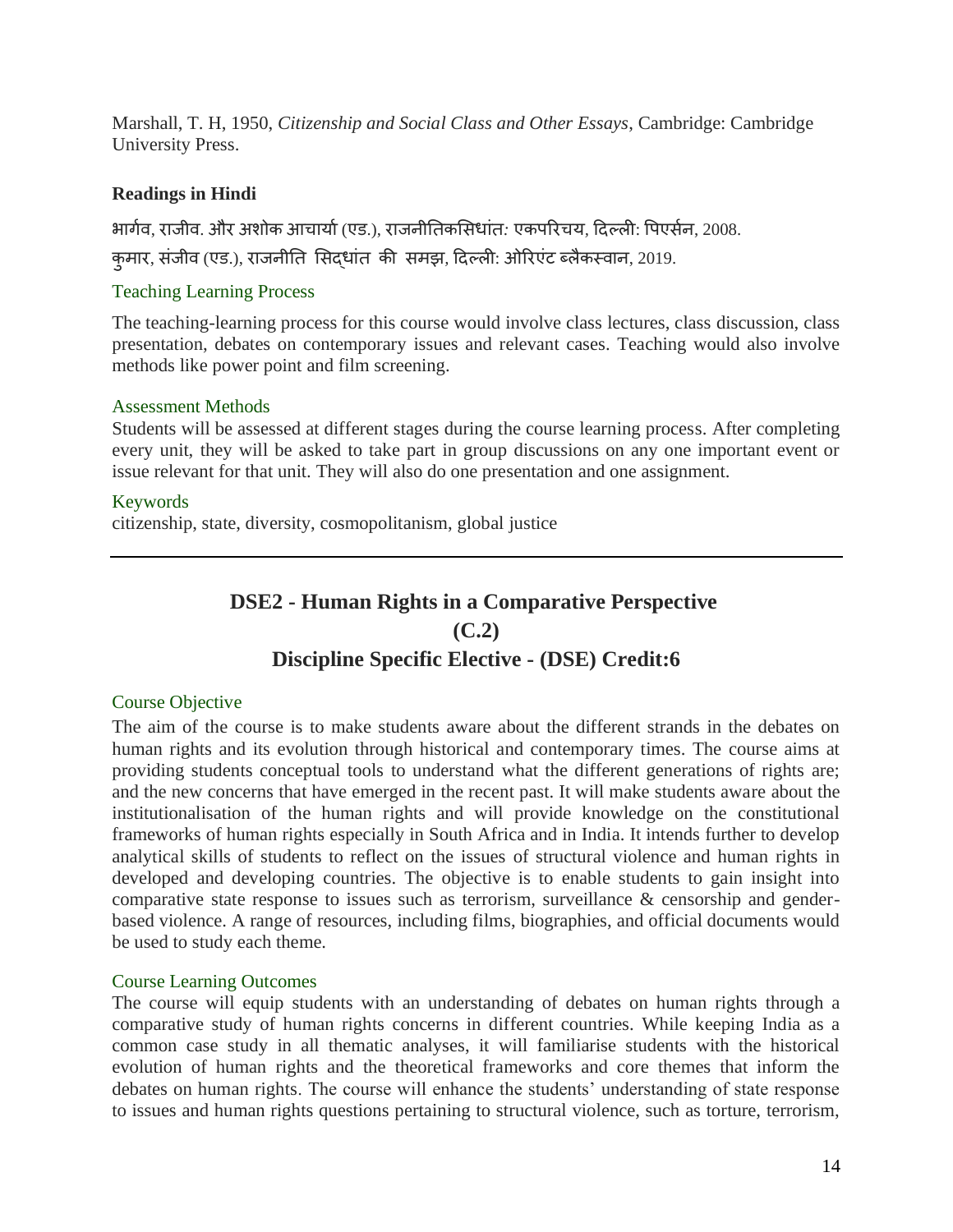insecurity of minority communities, caste, race, gender-based violence and rights of adivasis from the human rights perspective.

# Unit 1

#### **I. Human Rights: Theory and Institutionalization (3 weeks)**

- a. Understanding Human Rights: Three Generations of Rights
- b. Institutionalization: Universal Declaration of Human Rights
- c. Rights in National Constitutions: South Africa and India

#### Unit 2

#### **II. Issues (5 weeks)**

- a. Torture: USA and India
- b. Surveillance and Censorship: China and India
- c. Terrorism and Insecurity of Minorities: USA and India

#### Unit 3

#### **III. Structural Violence (4 weeks)**

- a. Caste and Race: South Africa and India
- b. Gender and Violence: India and Pakistan
- c. Adivasis/Aboriginals and the Land Question: Australia and India

#### References

#### **I. Human Rights: Theory and Institutionalization**

J. Hoffman and P. Graham, (2006) 'Human Rights', *Introduction to Political Theory*, Delhi, Pearson, pp. 436-458.

SAHRDC (2006) 'Introduction to Human Rights'; 'Classification of Human Rights: An Overview of the First, Second, and Third Generational Rights', in *Introducing Human Rights*, New Delhi: Oxford University Press.

The Constitution of the Republic of South Africa, Chapter 2: Bill of Rights.

The Constitution of India, Chapter 3: Fundamental Rights

# **II. Issues**

#### a. Torture: USA and India

M. Lippman, (1979) 'The Protection of Universal Human Rights: The Problem of Torture' *Universal Human Rights*, Vol. 1(4), pp. 25-55

J. Lokaneeta, (2011) 'Torture in the TV Show 24: Circulation of Meanings'; 'Jurisprudence on Torture and Interrogations in India', in *Transnational Torture Law, Violence, and State Power in the United States and India*, Delhi: Orient Blackswan.

D. O'Byrne, (2007) 'Torture', in *Human Rights: An Introduction*, Delhi: Pearson, pp. 164-197.

b. Surveillance and Censorship: China and India

Gary T, Marx (1999), Surveillance Studies' in *International Encyclopaedia of the Social and Behavioural Sciences*, 2nd Edition, Vol. 23, pp. 733-741.

D. O'Byrne, (2007) 'Censorship', in *Human Rights: An Introduction*, Delhi: Pearson, pp. 106- 138.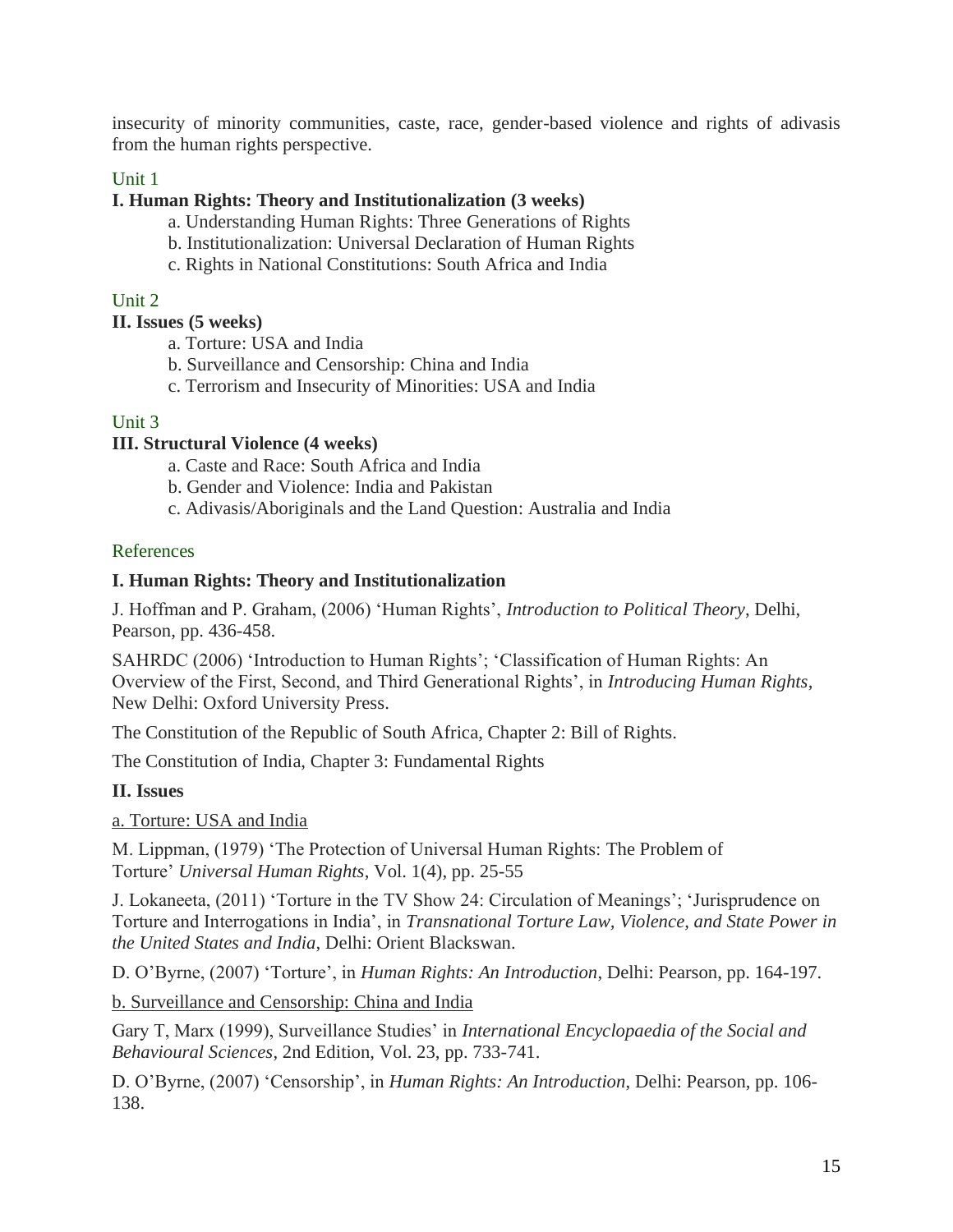D. Lyon, (2008) Surveillance Society, Talk for Festival del Diritto, Piacenza, Italia, September 28, pp.1-7.

Hualing Fu, (2014) 'Politicized Challenges, Depoliticized Responses: Political Monitoring in China's Transitions', in Fergal Davis, Nicola McGarrity and George Williams (eds.), *Surveillance, Counter-Terrorism and Comparative Constitutionalism*, New York: Routledge.

Qiang, X. (2019). 'President XI's Surveillance State.' *Journal of Democracy*, 30(1), pp.53-67.

SAHRDC (2014). 'Architecture of Surveillance.' *Economic and Political Weekly*, Vol.49, No.1,

U. Singh, (2014) 'Surveillance Regimes in Contemporary India', in Fergal Davis, Nicola McGarrity and George Williams (eds.), *Surveillance, Counter-Terrorism and Comparative Constitutionalism*, New York: Routledge.

c. Terrorism and Insecurity of Minorities: USA and India

E. Scarry, (2010) 'Resolving to Resist', in *Rule of Law, Misrule of Men*, Cambridge: Boston Review Books, MIT, pp.1-53.

M. Ahmad, (2002) 'Homeland Insecurities: Racial Violence the Day after September 11', *Social Text*, 72, Vol. 20(3), pp. 101-116.

U. Singh, (2007) 'The Unfolding of Extraordinariness: POTA and the Construction of Suspect Communities', in *The State, Democracy and Anti-terror Laws in India*, Delhi: Sage Publications, pp.165-219

# **III. Structural Violence**

a. Caste and Race: South Africa and India

A. Pinto, (2001) 'UN Conference against Racism: Is Caste Race?', in *Economic and Political Weekly*, Vol. 36 (30)

D. O'Byrne, (2007) 'Apartheid', in *Human Rights: An Introduction*, Delhi: Pearson, pp. 241262. R. Wasserstorm, (2006), 'Racism, Sexism, and Preferential Treatment: An approach to the Topics', in R. Goodin and P. Pettit, *Contemporary Political Philosophy: An Anthology*, Oxford: Blackwell, pp-549-574

R. Wolfrum, (1998) 'Discrimination, Xenophobia and Racism' in J. Symonides, *Human Rights: New Dimensions and Challenges*, Aldershot, Ashgate/UNESCO, pp.181-198.

b. Gender and Violence: India and Pakistan

A. Khan and R. Hussain, (2008), 'Violence Against Women in Pakistan: Perceptions and Experiences of Domestic Violence', *Asian Studies Review*, Vol. 32, pp. 239 – 253

K. Kannabiran (2012) 'Rethinking the Constitutional Category of Sex', in *Tools of Justice: Non-Discrimination and the Indian Constitution*, New Delhi, Routledge, pp.425-443

N. Menon (2012) 'Desire', Seeing Like a Feminist, New Delhi: Zubaan/Penguin, pp. 91-146

c. Adivasis/Aboriginals and the Land Question: Australia and India

H. Goodall, (2011) 'International Indigenous Community Study: Adivasi Indigenous People in India', in A. Cadzow and J. Maynard (eds.), *Aboriginal Studies*, Melbourne: Nelson Cengage Learning, pp.254-259.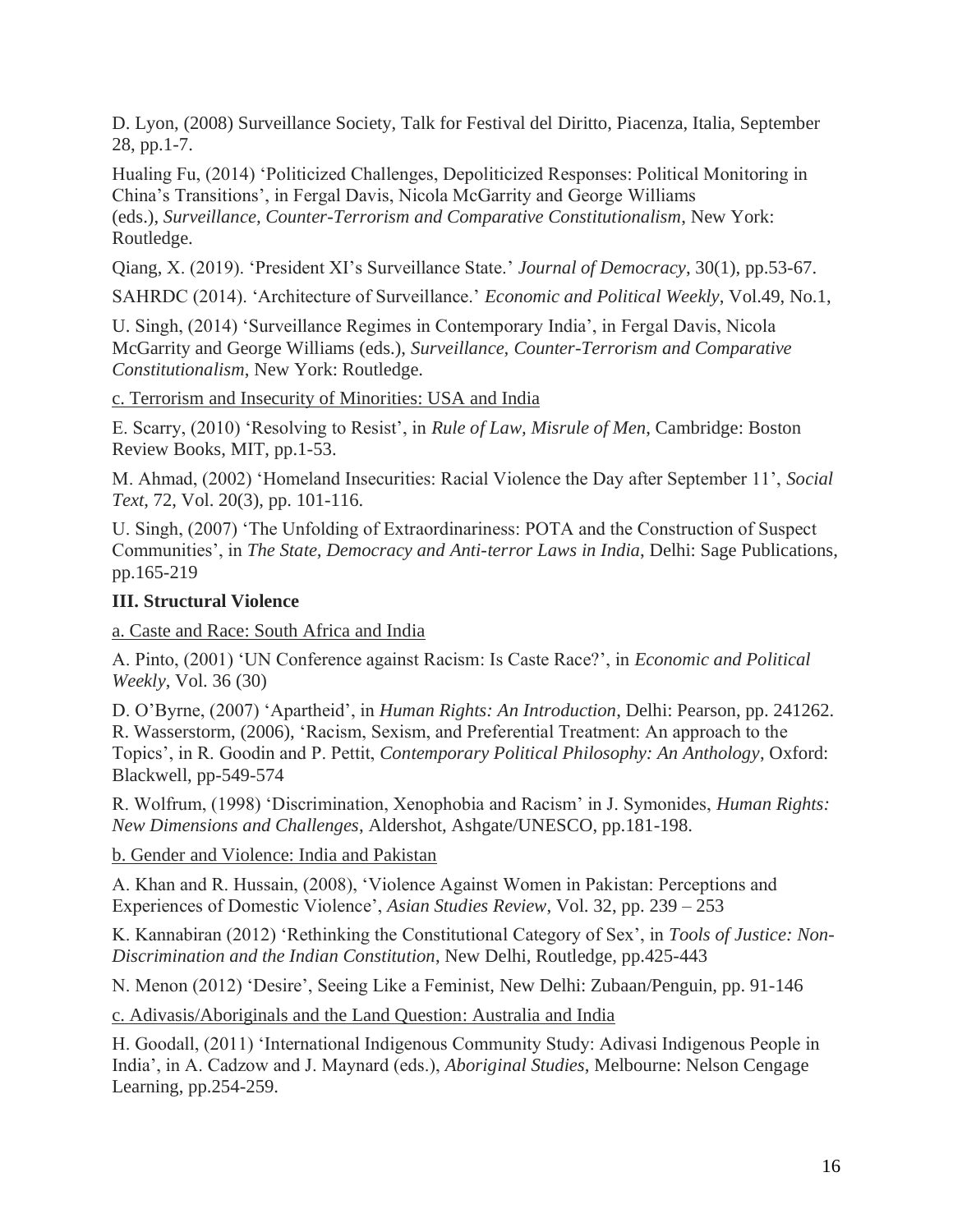K. Kannabiran, (2012) 'Adivasi Homelands and the Question of Liberty', in *Tools of Justice: Non-Discrimination and the Indian Constitution*, New Delhi: Routledge, pp.242-271.

N. Watson (2011) 'Aboriginal and Torres Strait Islander Identities' in A. Cadzow and J. Maynard (eds.), *Aboriginal Studies*, Melbourne: Nelson Cengage Learning, pp.43-52.

W. Fernandes (2008) 'India's Forced Displacement Policy and Practice. Is Compensation up to its Functions?', in M. Cernea and H. Mathus (eds), *Can Compensation Prevent Impoverishment? Reforming Resettlement through Investments and Benefit-Sharing*, pp. 181-207, New Delhi: Oxford University Press.

#### Additional Resources:

#### **Classic Readings:**

Ram Manohar Lohia, *The Struggle for Civil Liberties*: With a Foreword by Jawaharlal Nehru, 2012

United Nations Declaration of Human Rights (1948), United Nations, available at [https://www.un.org/en/udhrbook/pdf/udhr\\_booklet\\_en\\_web.pdf](https://www.un.org/en/udhrbook/pdf/udhr_booklet_en_web.pdf)

# **Additional Readings:**

Laws and V. Iacopino, (2002) 'Police Torture in Punjab, India: An Extended Survey', in *Health and Human Rights*, Vol. 6(1), pp. 195-210

D. O'Byrne, (2007) 'Theorizing Human Rights', in *Human Rights: An Introduction*, Delhi, Pearson, pp.26-70.

J. Morsink, (1999) *The Universal Declaration of Human Rights: Origins, Drafting and Intent*, Philadelphia: University of Pennsylvania Press, pp. ix-xiv

J. Nickel, (1987) *Making Sense of Human Rights: Philosophical Reflections on the Universal Declaration of Human Rights*, Berkeley: University of California Press.

J. Goldman, (2005) 'Of Treaties and Torture: How the Supreme Court Can Restrain the Executive', in *Duke Law Journal*, Vol. 55(3), pp. 609-640.

K. Tsutsui and C. Wotipka, (2004) 'Global Civil Society and the International Human Rights Movement: Citizen Participation in Human Rights International Nongovernmental Organizations', *Social Forces*, Vol. 83(2), pp. 587-620.

L. Rabben, (2001) Amnesty International: Myth and Reality, in *Agni*, No. 54, Amnesty International Fortieth Anniversary pp. 8-28

M. Mohanty, (2010) 'In Pursuit of People's Rights: An Introduction', in M. Mohanty et al., *Weapon of the Oppressed: Inventory of People's Rights in India*, New Delhi: Danish Books, pp.1-11

M. Cranston, (1973) *What are Human Rights?,* New York: Taplinger

M. Ishay, (2004) *The History of Human Rights: From Ancient Times to the Globalization Era*, Delhi: Orient Blackswan.

R. Sharan, (2009) 'Alienation and Restoration of Tribal Land in Jharkhand in N Sundar (ed.) *Legal Grounds*, New Delhi: Oxford University Press, pp. 82-112.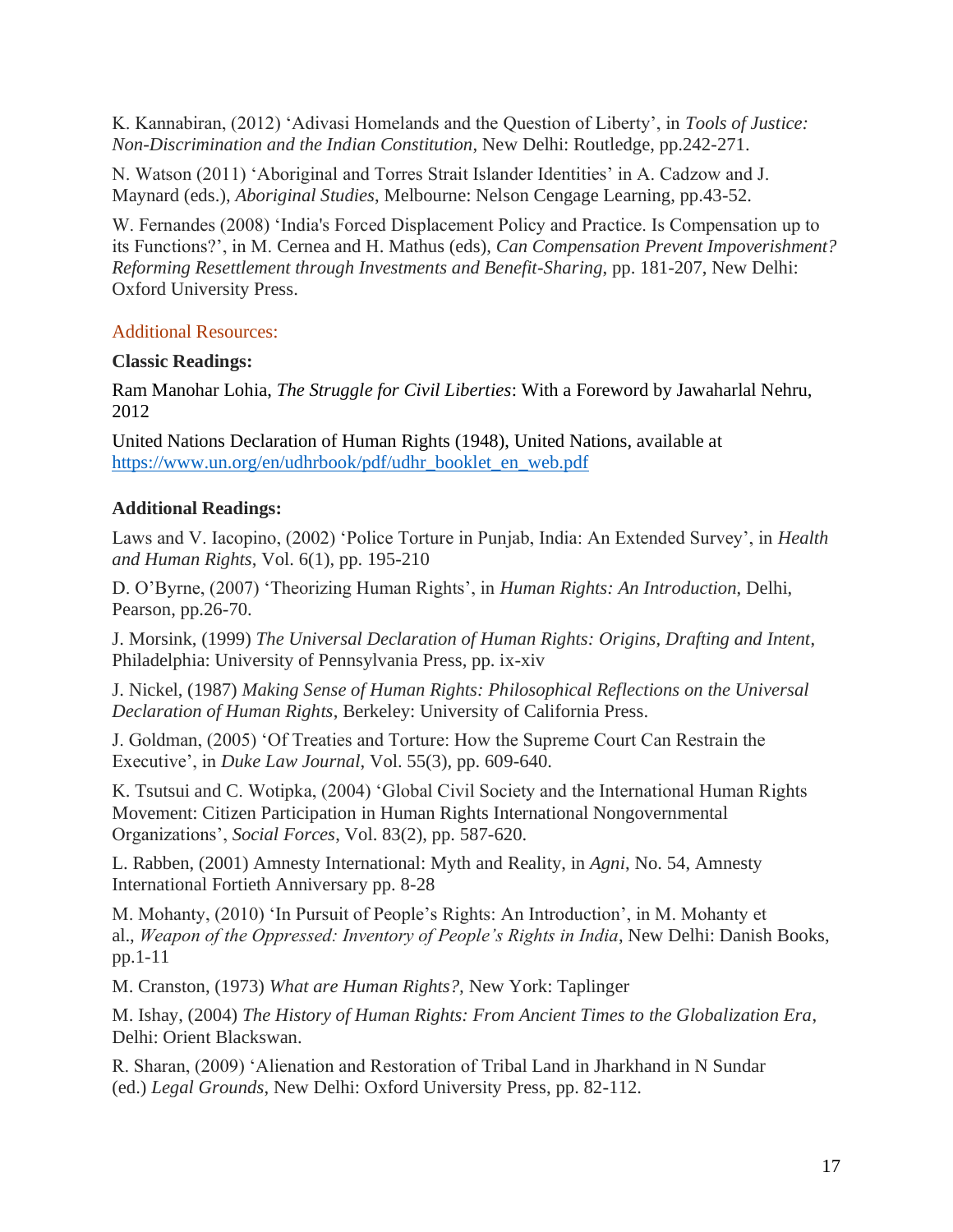Ramraj, Victor, Michael Hor and Ken Roach (eds) (2005), *Global Anti-Terrorism Law and Policy*, Cambridge University Press, Cambridge.

U. Baxi, (1989) 'From Human Rights to the Right to be Human: Some Heresies', in S. Kothari and H. Sethi (eds.), *Rethinking Human Rights*, Delhi: Lokayan, pp.181-166

| Unit                   | <b>Course Learning</b>                       | Teaching and                                 | <b>Assessment Method</b> |
|------------------------|----------------------------------------------|----------------------------------------------|--------------------------|
|                        | Outcome                                      | <b>Learning Activities</b>                   |                          |
| I. Human Rights:       | Students will                                | Theoretical class with Students will prepare |                          |
| Theory and             | understand the                               | examples from                                | project on               |
| Institutionalization   | emergence and                                | different states                             | institutionalization of  |
|                        | institutionalization of                      |                                              | human rights in          |
|                        | <b>Human Rights</b>                          |                                              | <b>Indian and South</b>  |
|                        |                                              |                                              | African constitution     |
| II. Issues             | Students will                                | Lectures and                                 | Students will be         |
|                        | compare the status of interaction with real  |                                              | encouraged to            |
|                        | HR in India with                             | life stories and                             | participate in           |
|                        | respect to other                             | documentaries on                             | discussion on            |
|                        | country                                      | issues like torture,                         | documentaries, real      |
|                        |                                              | surveillance,                                | life reports etc         |
|                        |                                              | censorship and                               |                          |
|                        |                                              | terrorism.                                   |                          |
| <b>III.</b> Structural | It will help in                              | Comparative                                  | Students can prepare     |
| Violence               | understanding how                            | examples of structural project or do field   |                          |
|                        | the structures of                            | violence like caste                          | survey on any aspect     |
|                        | violence get rooted in based in Indian, race |                                              | of structural violence   |
|                        | different societies                          | based in South Africa in India and can       |                          |
|                        |                                              | and USA through                              | compare to other         |
|                        |                                              | lectures, power point nations.               |                          |
|                        |                                              | presentation and film                        |                          |
|                        |                                              | screening.                                   |                          |

Teaching Learning Process

# Keywords

Human Rights, Generations of rights, South Africa, India, Structural violence, terrorism, surveillance, gender-based violence.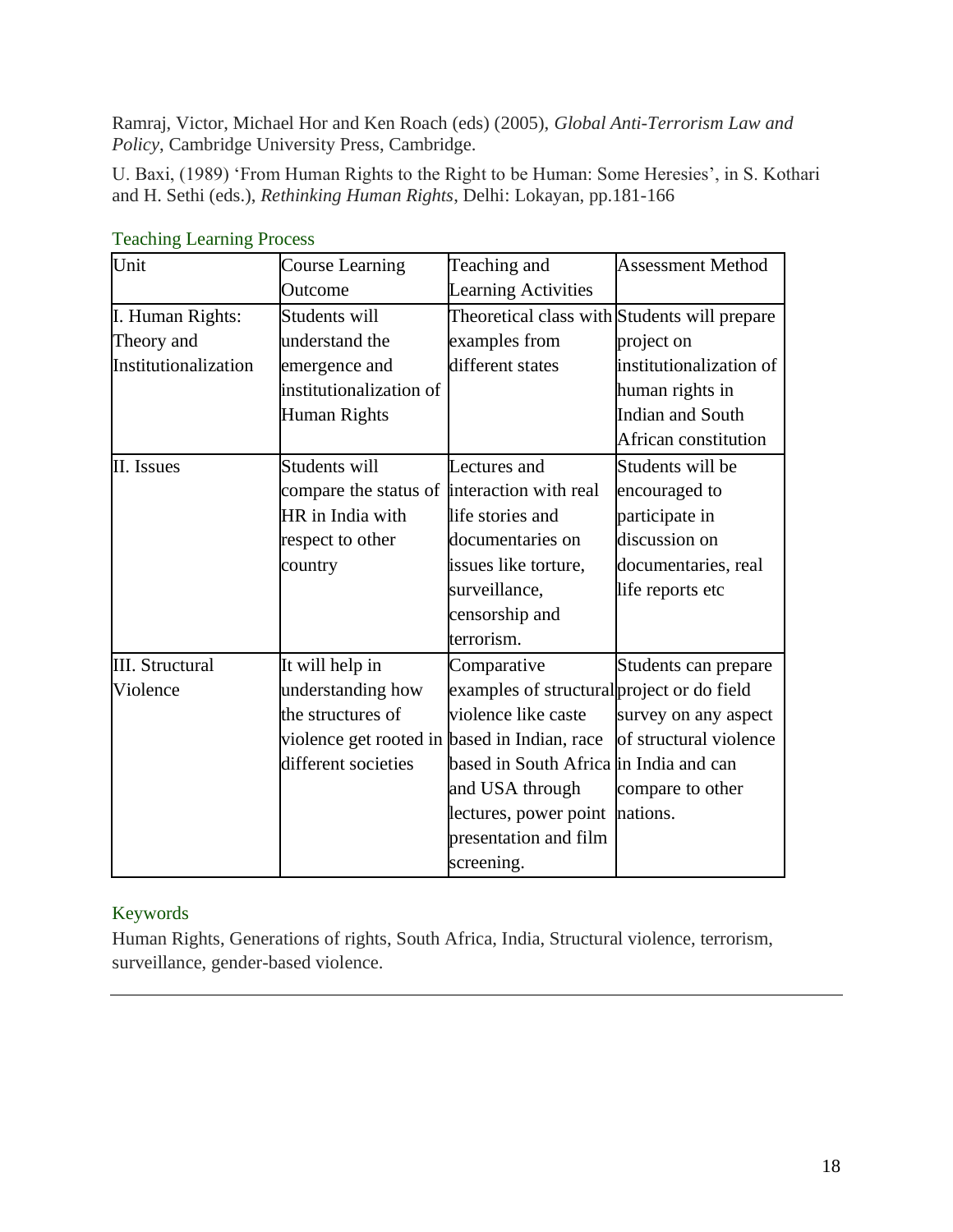# **DSE3 - Development Process and Social Movements in Contemporary India (C.3) Discipline Specific Elective - (DSE) Credit:6**

#### Course Objective

Under the influence of globalization, development processes in India have undergone transformation to produce spaces of advantage and disadvantage and new geographies of power. Such a development strategy has involved high social reproduction costs and dispossession of vulnerable social groups giving rise to conditions of social and political contestations and struggles. A variety of protest movements have emerged to challenge this development paradigm that has also weakened the democratic space so very vital to the formulation of critical consensus. This course proposes to introduce students to the conditions, contexts and forms of political contestation over contemporary development paradigms and the retrieval of democratic voice of citizens.

#### Course Learning Outcomes

On successful completion of the course, students would be able to:

- Show knowledge of development policies and planning in India since independence.
- Understand the development strategies and their impact on industrial and agricultural sphere.
- Understand the emergence of social movements in response to the development policies adopted by successive governments.
- Demonstrate awareness of the different trajectories of specific social movements in India, their demands and successes.

#### Unit 1

#### **Development Process since Independence (2 weeks)**

- a. State and planning
- b. Liberalization and reforms

#### Unit 2

#### **Industrial Development Strategy and its Impact on the Social Structure (2 weeks)**

a. Mixed economy, privatization, the impact on organized and unorganized labour

b. Emergence of the new middle class

#### Unit 3

#### **Agrarian Development Strategy and its Impact on the Social Structure (2 weeks)**

- a. Land Reforms, Green Revolution
- b. Agrarian crisis since the 1990s and its impact on farmers

#### Unit 4

#### **Social Movements (6 weeks)**

- a. Tribal, Peasant and Workers movements
- b. Dalit and Women's movements
- c. Civil rights movements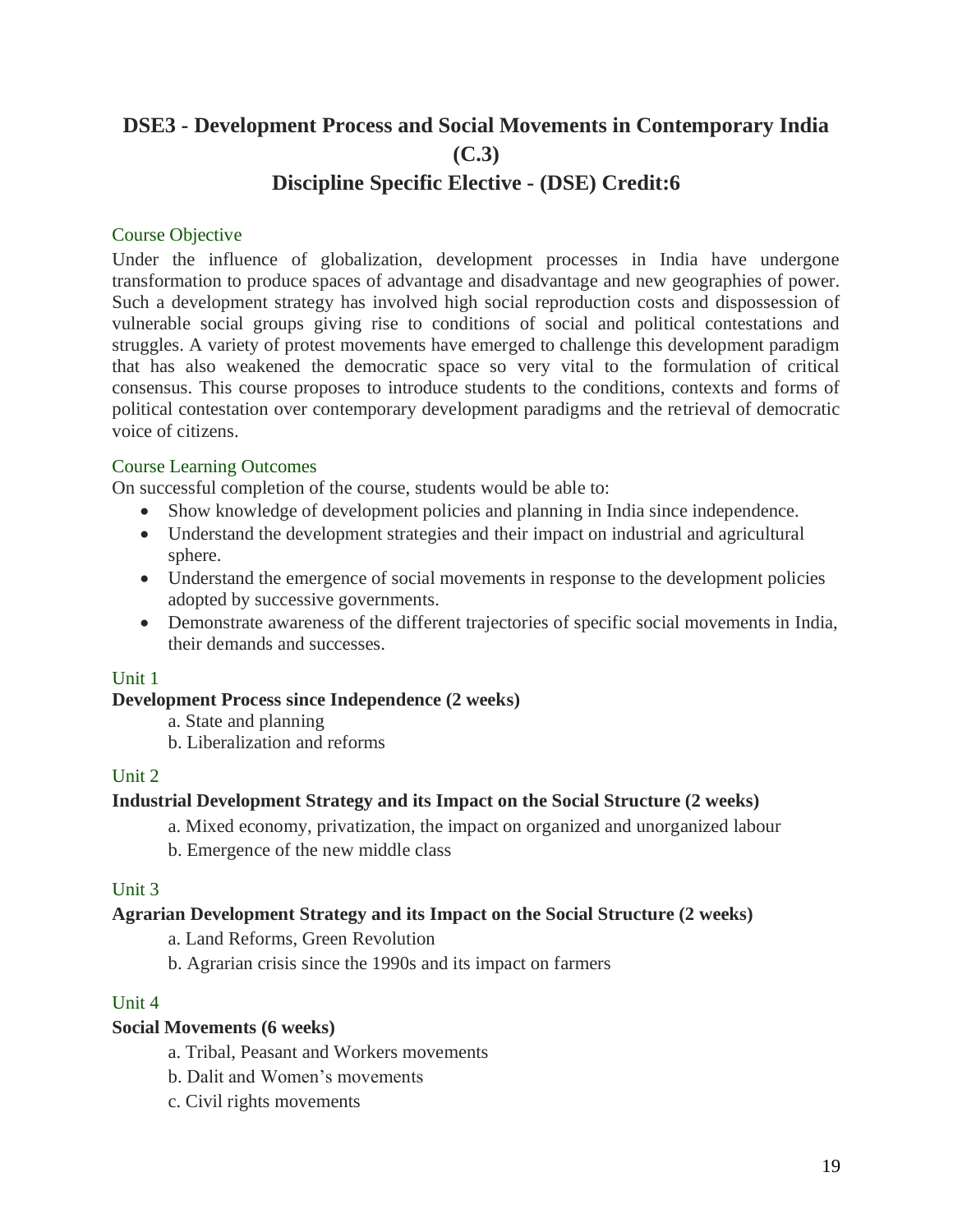# References

# **I. The Development Process since Independence**

A. Mozoomdar, (1994) 'The Rise and Decline of Development Planning in India', in T. Byres (ed.) The State and Development Planning in India. Delhi: Oxford University Press, pp. 73-108.

A. Varshney, (2010) 'Mass Politics or Elite Politics? Understanding the Politics of India's Economic Reforms' in R. Mukherji (ed.) India's Economic Transition: The Politics of Reforms, Delhi: Oxford University Press, pp 146-169.

P. Chatterjee, (2000) 'Development Planning and the Indian State', in Zoya Hasan (ed.), Politics and the State in India, New Delhi: Sage, pp.116-140.

P. Patnaik and C. Chandrasekhar, (2007) 'India: Dirigisme, Structural Adjustment, and the Radical Alternative', in B. Nayar (ed.), Globalization and Politics in India. Delhi: Oxford University Press, pp. 218-240.

P. Bardhan, (2005) 'Epilogue on the Political Economy of Reform in India', in The Political Economy of Development in India. 6th impression, Delhi: Oxford University Press.

T. Singh, (1979) 'The Planning Process and Public Process: A Reassessment', R. R. Kale Memorial Lecture, Pune: Gokhale Institute of Politics and Economics.

# **II. Industrial development strategy and its impact on social structure**

A. Aggarwal, (2006) 'Special Economic Zones: Revisiting the Policy Debate', in Economic and Political Weekly, XLI (43-44), pp.4533-36.

B. Nayar (1989) India's Mixed Economy: The Role of Ideology and its Development, Bombay: Popular Prakashan.

F. Frankel, (2005) 'Crisis of National Economic Planning', in India's Political Economy (1947- 2004): The Gradual Revolution, Delhi: Oxford University Press, pp. 93-340.

L. Fernandes, (2007) India's New Middle Class: Democratic Politics in an Era of Economic Reform, Delhi: Oxford University Press.

S. Shyam, (2003) 'Organizing the Unorganized', in Seminar, [Footloose Labour: A Symposium on Livelihood Struggles of the Informal Workforce, 531] pp. 47-53.

S. Chowdhury, (2007) 'Globalization and Labour', in B. Nayar (ed.) Globalization and Politics in India, Delhi: Oxford University Press, pp.516-526.

V. Chibber, (2005) 'From Class Compromise to Class Accommodation: Labor's Incorporation into the Indian Political Economy' in R. Ray, and M.F. Katzenstein (eds.) Social Movements in India, Delhi: Oxford University Press, pp 32-60.

# **III. Agrarian development strategy and its impact on social structure**

A. Desai, (ed.), (1986) Agrarian Struggles in India After Independence, Delhi: Oxford University Press, pp. xi-xxxvi.

F. Frankel, (1971) India's Green Revolution: Economic Gains and Political Costs, Princeton and New Jersey: Princeton University Press.

F. Frankel, (2009) Harvesting Despair: Agrarian Crisis in India, Delhi: Perspectives, pp. 161-69.

J. Harriss, (2006) 'Local Power and the Agrarian Political Economy' in Harriss, J. (ed) Power Matters: Essays on Institutions, Politics, and Society in India, Delhi. Oxford University Press, pp. 29-32.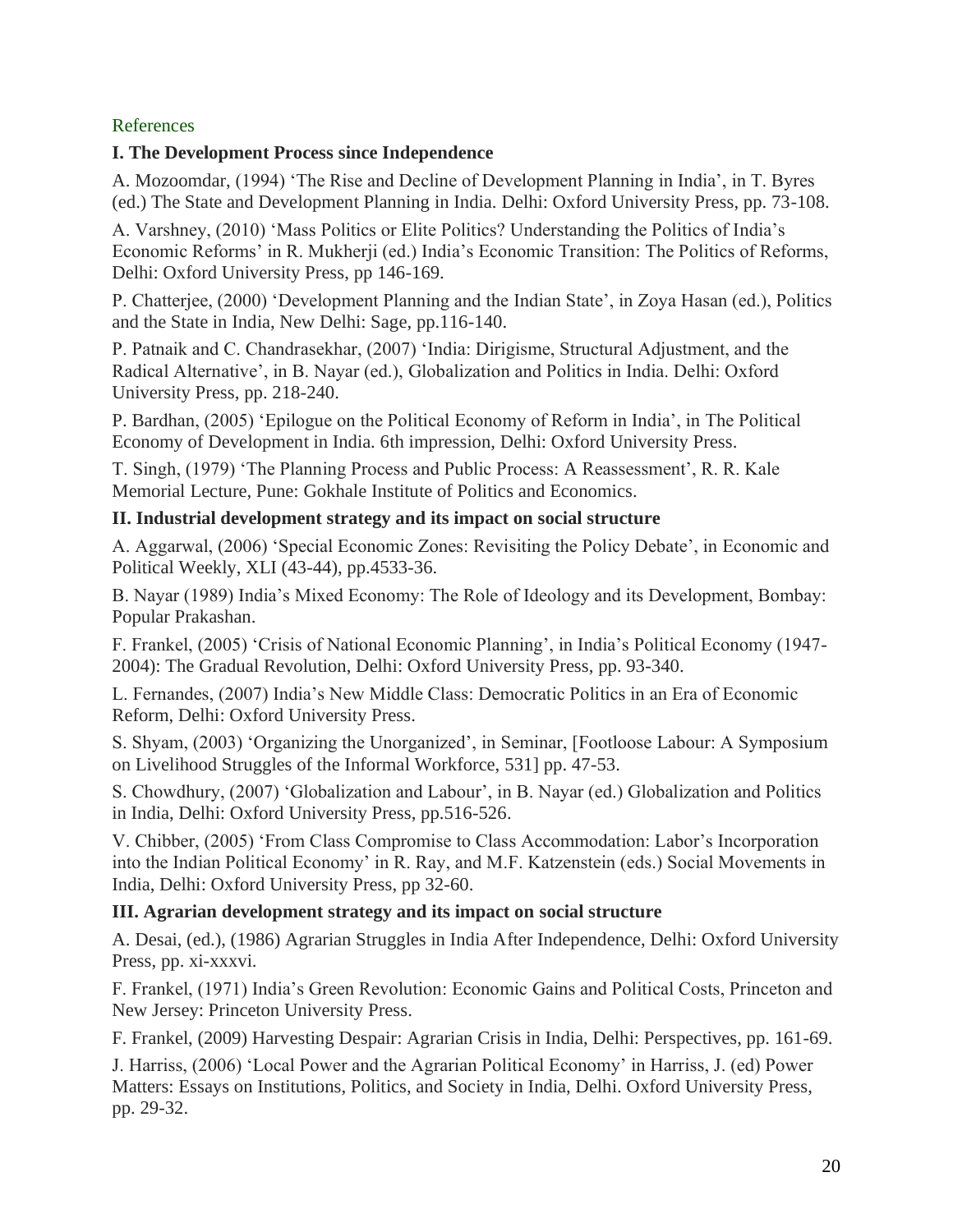K. Suri, (2006) 'Political economy of Agrarian Distress', in Economic and Political Weekly, XLI (16) pp. 1523-1529.

P. Joshi, (1979) Land Reforms in India: Trends and Perspectives, New Delhi: Allied publishers.

P. Appu, (1974) 'Agrarian Structure and Rural Development', in Economic and Political Weekly, IX (39),  $pp.70 - 75$ .

P. Sainath, (2010) 'Agrarian Crisis and Farmers', Suicide', Occasional Publication22, New Delhi: India International Centre (IIC).

M. Sidhu, (2010) 'Globalisation vis-à-vis Agrarian Crisis in India', in R. Deshpande and S. Arora, (eds.) Agrarian Crises and Farmer Suicides (Land Reforms in India Series), New Delhi: Sage, pp. 149-174.

V. Sridhar, (2006) 'Why Do Farmers Commit Suicide? The Case Study of Andhra Pradesh', in Economic and Political Weekly, XLI (16).

# **IV. Social Movements**

G. Haragopal, and K. Balagopal, (1998) 'Civil Liberties Movement and the State in India', in M. Mohanty, P. Mukherji and O. Tornquist, (eds.) People's Rights: Social Movements and the State in the Third World New Delhi: Sage, pp. 353-371.

M. Mohanty, (2002) 'The Changing Definition of Rights in India', in S. Patel, J. Bagchi, and K. Raj (eds.) Thinking Social Sciences in India: Essays in Honour of Alice Thorner Patel, New Delhi: Sage.

G. Omvedt, (2012) 'The Anti-caste Movement and the Discourse of Power', in N. Jayal (ed.) Democracy in India, New Delhi: Oxford India Paperbacks, sixth impression, pp.481-508.

A. Ray, (1996) 'Civil Rights Movement and Social Struggle in India', in Economic and Political Weekly, XXI (28). pp. 1202-1205.

A. Roy, (2010) 'The Women's Movement', in N. Jayal and P. Mehta (eds.) The Oxford Companion to Politics in India, New Delhi: Oxford University Press, pp.409-422.

N. Sundar (2007), *Subalterns and Sovereigns: An Anthropological History of Bastar (1854- 2006),* Delhi: OUP.

S. Bhowmick (2012), *Industrial Labour and Society.* Delhi: Orient Blackswan.

M. Weiner (2001) 'The Struggle for Equality: Caste in Indian Politics', in A. Kohli. (ed.) The Success of India's Democracy, Cambridge: CUP, pp.193-225.

S. Sinha (2002) 'Tribal Solidarity Movements in India: A Review', in G. Shah. (ed.) Social Movements and the State, New Delhi: Sage, pp. 251-266.

# Additional Resources:

B. Nayar, (ed.), (2007) Globalization and Politics in India. Delhi: Oxford University Press.

S. Roy and K. Debal, (2004) Peasant Movements in Post-Colonial India: Dynamics of Mobilization and Identity, Delhi: Sage.

G. Omvedt, (1983) Reinventing Revolution, New Social Movements and the Socialist Tradition in India, New York: Sharpe.

G. Shah, (ed.), (2002) Social Movements and the State. New Delhi: Sage Publications.

G. Shah, (2004) Social Movements in India: A Review of Literature, New Delhi: Sage.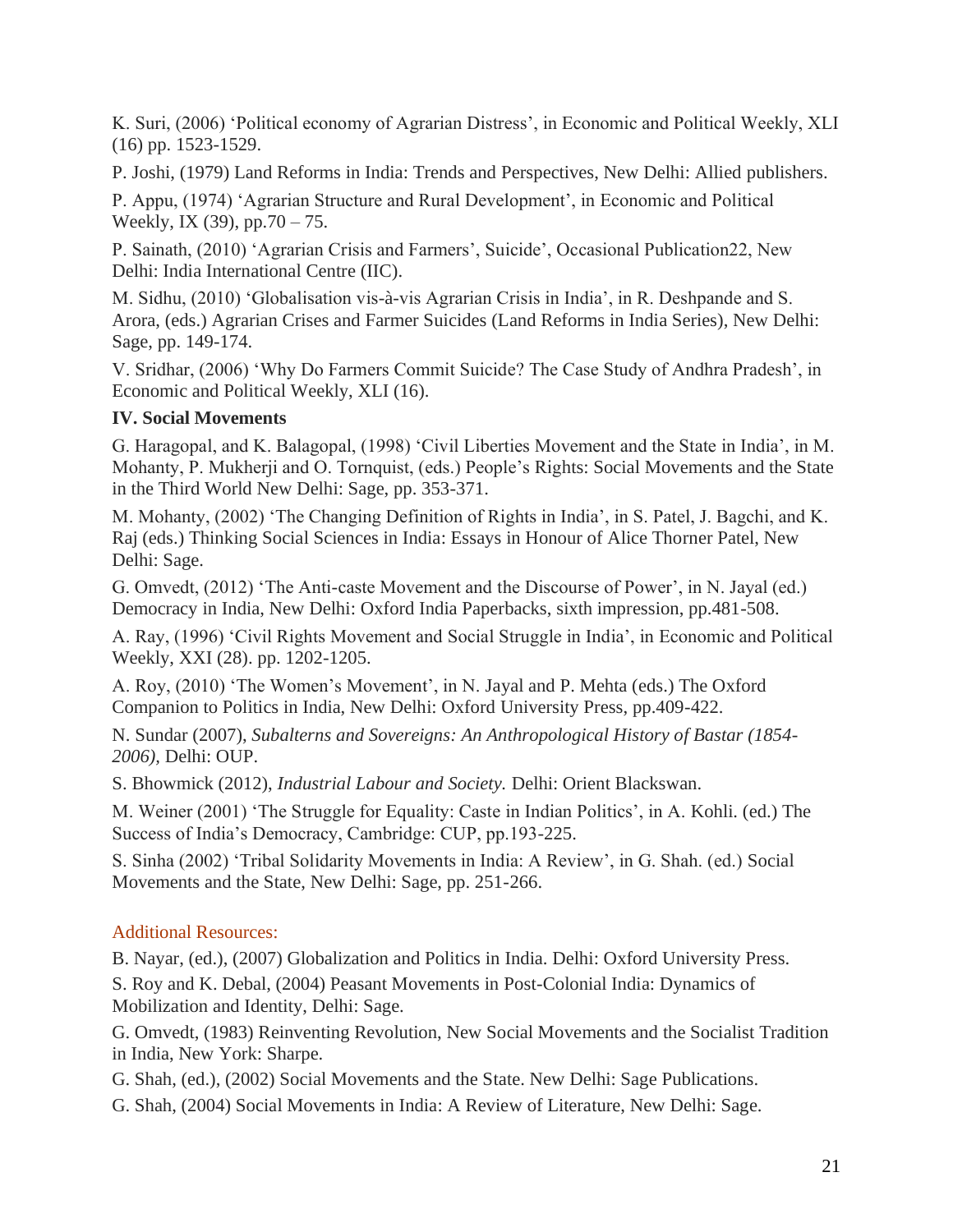G. Rath, (ed.), (2006) Tribal development in India: The Contemporary Debate, New Delhi: Sage. J. Harris, (2009) Power Matters: Essays on Institutions, Politics, and Society in India. Delhi: Oxford University Press.

K. Suresh, (ed.), (1982) Tribal Movements in India, Vol I and II, New Delhi: Manohar (emphasis on the introductory chapter).

M. Mohanty, P. Mukherji and O. Tornquist, (1998) People's Rights: Social Movements and the State in the Third World. New Delhi: Sage Publications.

M. Rao, (ed.), (1978) Social Movements in India, Vol. 2, Delhi: Manohar.

N. Jayal, and P. Mehta, (eds.), (2010) The Oxford Companion to Politics in India, Delhi: Oxford University Press.

P. Bardhan, (2005) The Political Economy of Development in India, 6th impression, Delhi: Oxford University Press.

R. Mukherji (ed.), (2007) India's Economic Transition: The Politics of Reforms, Delhi: Oxford University Press.

R. Ray and M. Katzenstein, (eds.), (2005) Social Movements in India, Delhi: Oxford University Press.

S. Chakravarty (1987) Development Planning: The Indian Experience, Delhi: Oxford University Press.

# Teaching Learning Process

Students will engage in discussions on developmental processes in India since independence. They would have interactive lectures on the meanings and impacts of industrial and agrarian developmental strategies and would also be able to understand the diverse social movements that arose as a response to such strategies. They will debate the pros and cons of the shift from planned economy to neo liberal economy. It also makes the students understand the division of economy and labour in two parallel sectors- organized and unorganized and the impact of development strategies on the social structure as can be seen in the emergence of new middle class in India. It also gives them insights on agrarian development strategy specially focussing on land reforms and green revolution and their impact on political economy in India. Moreover, it also sensitizes students to the agrarian crises and its impact on farmers. The course concludes with understanding of varied social movements that emerged as a response by vulnerable sections challenging the exploitation and exclusion in social, economic and political spheres.

#### Assessment Methods

Students will be assessed on continuous basis followed by end term examination. Internal assessment will be conducted at the end of each unit which may include written assignments, viva-voce, class presentations and participation in class discussions. Students will be assessed on the basis of their application of conceptual understanding to field-based variables. They will be required to submit project report on any one unit of the syllabus before end term examination.

# Keywords

Agrarian, Development, Industrial, Planned Economy, Neo-Liberal Economy, Social movements, Strategies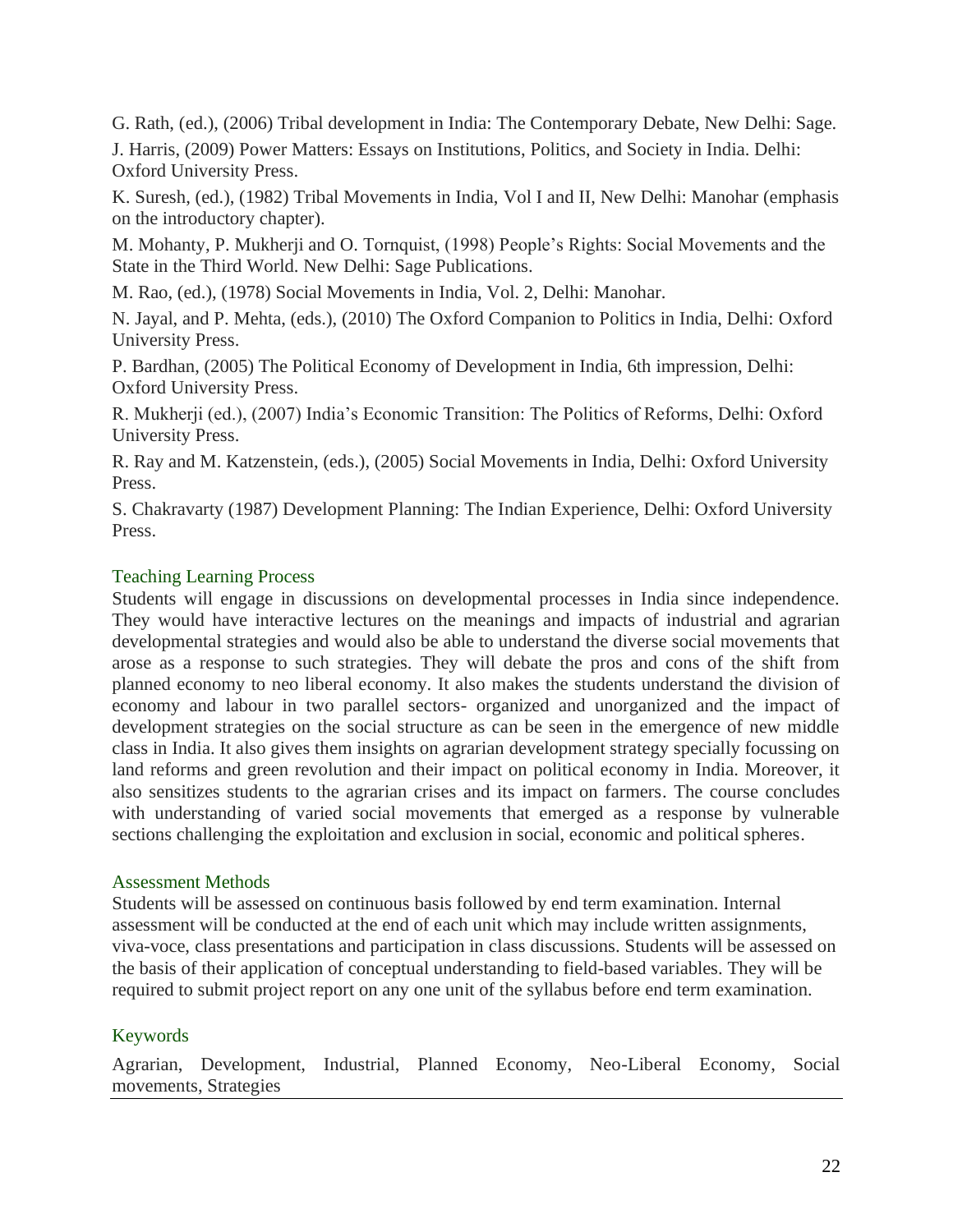# **DSE4 - Public Policy in India (C.4) Discipline Specific Elective - (DSE) Credit:6**

# Course Objective

This course provides a theoretical and practical understanding of the concepts and methods that can be employed in the analysis of public policy. It uses the methods of political economy to understand policy as well as understand politics as it is shaped by economic changes. The course will be useful for students who seek an integrative link to their understanding of political science, economic theory and the practical world of development and social change.

# Course Learning Outcomes

- The student is introduced to the range of ideologies that influence the policy-making process.
- The student learns how to relate public policies to politics.
- The student learns how to relate public policies to the political economy.
- The student is able to have a grasp of the role of social movements and interest groups in the making of public policy.

# Unit 1 **Introduction to Policy Analysis (12 Lectures)**

# Unit 2

**The Analysis of Policy in the Context of Theories of State (12 Lectures)**

# Unit 3

**Political Economy and Policy: Interest Groups and Social Movements. (12 Lectures)**

# Unit 4

**Models of Policy Decision-Making (12 Lectures)**

# Unit 5

**Ideology and Policy: Nehruvian Vision, Economic Liberalisation and recent developments (12 Lectures)**

# References

I. Introduction to Policy Analysis

Jenkins, B. (1997) 'Policy Analysis: Models and Approaches' in Hill, M. (1997) The Policy Process: A Reader (2nd Edition). London: Prentice Hall, pp. 30-40.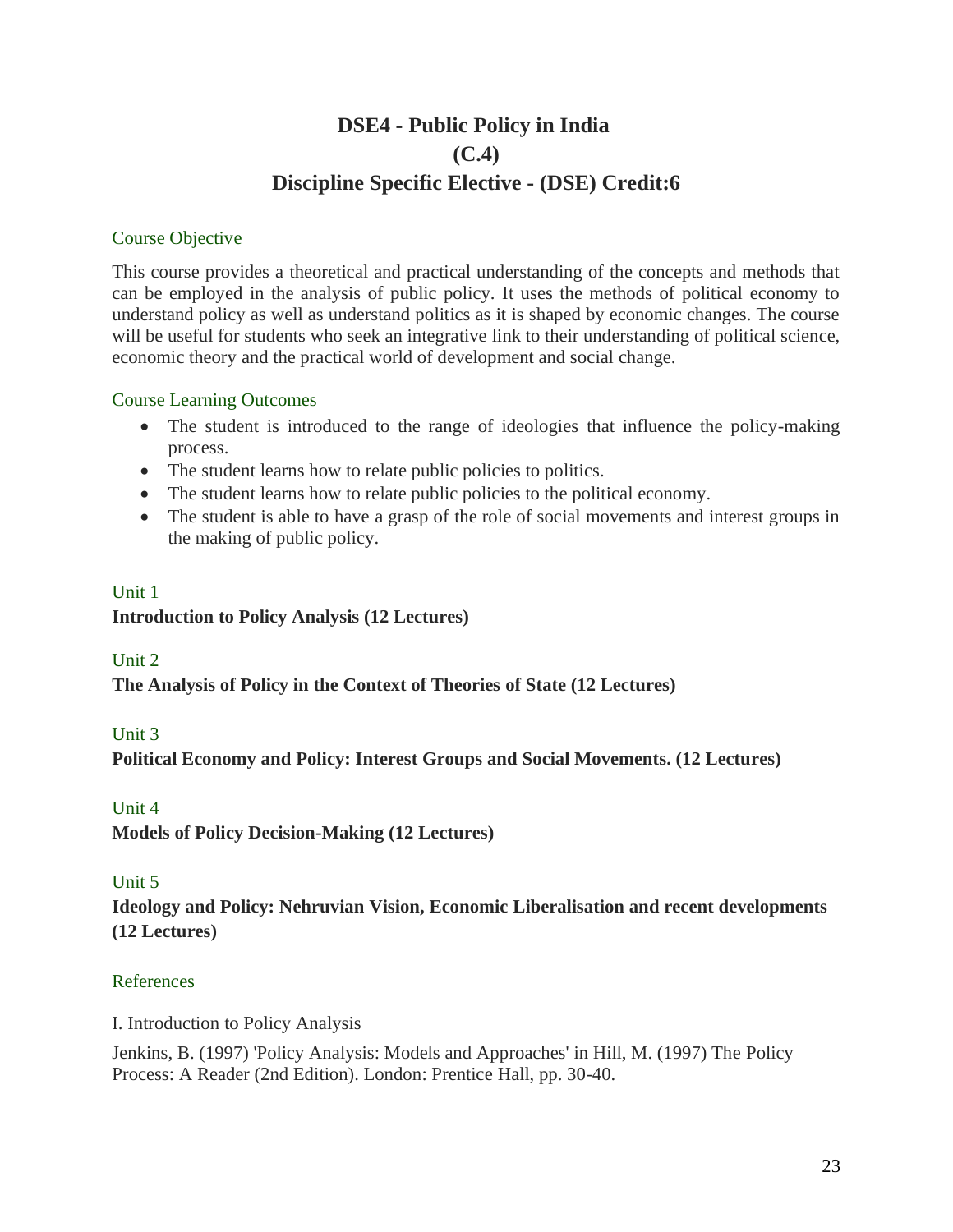Dye, T.R. (2002) Understanding Public Policy. Tenth Edition. Delhi: Pearson, pp.1-9, 32-56 and 312-329.

Sapru, R.K.(1996) Public Policy : Formulation, Implementation and Evaluation. New Delhi: Sterling Publishers, pp. 26-46.

चक्रबर्ती, बिदयुत, प्रकाश चंद (2018), वैश्वीकृत दुनिया में लोक प्रशासन, सेज भाषा, नई दिल्ली

सिन्हा, मनोज (2010) प्रशासन एवं लोकनीति, ओरियंट ब्लैकस्वान, नई दिल्ली

IGNOU. Public Policy Analysis. MPA-015. New Delhi: IGNOU, pp. 15-26 and 55-64.

Wildavsky, A.(2004), ' Rescuing Policy Analysis from PPBS' in Shafritz, J.M. & Hyde, A.C. (eds.) Classics of Public Administration. 5th Edition. Belmont: Wadsworth, pp.271-284.

#### II. The Analysis of Policy in the Context of Theories of State

Dunleavy, P. and O'Leary, B. (1987) Theories of the State. London: Routledge.

McClennan, G. (1997) 'The Evolution of Pluralist Theory' in Hill, M. (ed.) The Policy Process: A Reader. 2nd Edition. London: Prentice Hall, pp. 53-61.

Simmie, J. & King, R. (eds.) (1990) The State in Action: Public Policy and Politics. London: Printer Publication, pp.3-21 and 171-184.

Skocpol, T. et al (eds.) (1985) Bringing the State Back In. Cambridge: Cambridge University Press, pp. 3-43 and 343-366.

Dye, T.R. (2002) Understanding Public Policy. 10th Edition. Delhi: Pearson, pp.11-31.

# III. Political Economy and Policy: Interest Groups and Social Movements.

Lukes, S. (1986) Power. Basil: Oxford , pp. 28-36.

Lukes, S. (1997) 'Three Distinctive Views of Power Compared', in Hill, M. (ed.), The Policy Process: A Reader. 2nd Edition. London: Prentice Hall, pp. 45-52.

Giddens, A. (1998) The Third Way: The Renewal of Social Democracy. Cambridge: Polity Press, pp. 27-64 and 99-118.

# IV. Models of Policy Decision-Making

Hogwood, B. & Gunn, L. (1984) Policy Analysis for the Real World. U.K: Oxford University Press, pp. 42-62.

Sabatier, P.L. & Mazmanian, D. (1979) 'The Conditions of Effective Policy Implementation', in Policy Analysis, vol. 5, pp. 481-504.

Smith, G. & May, D. (1997) 'The Artificial Debate between Rationalist and Incrementalist Models of Decision-making', in Hill, M. The Policy Process: A Reader. 2nd Edition. London: Prentice Hall, pp. 163-174.

IGNOU. Public Policy Analysis. MPA-015, New Delhi: IGNOU, pp. 38-54.

Henry, N. (1999) Public Administration and Public Affairs. New Jersey: Prentice Hall, pp. 346- 368.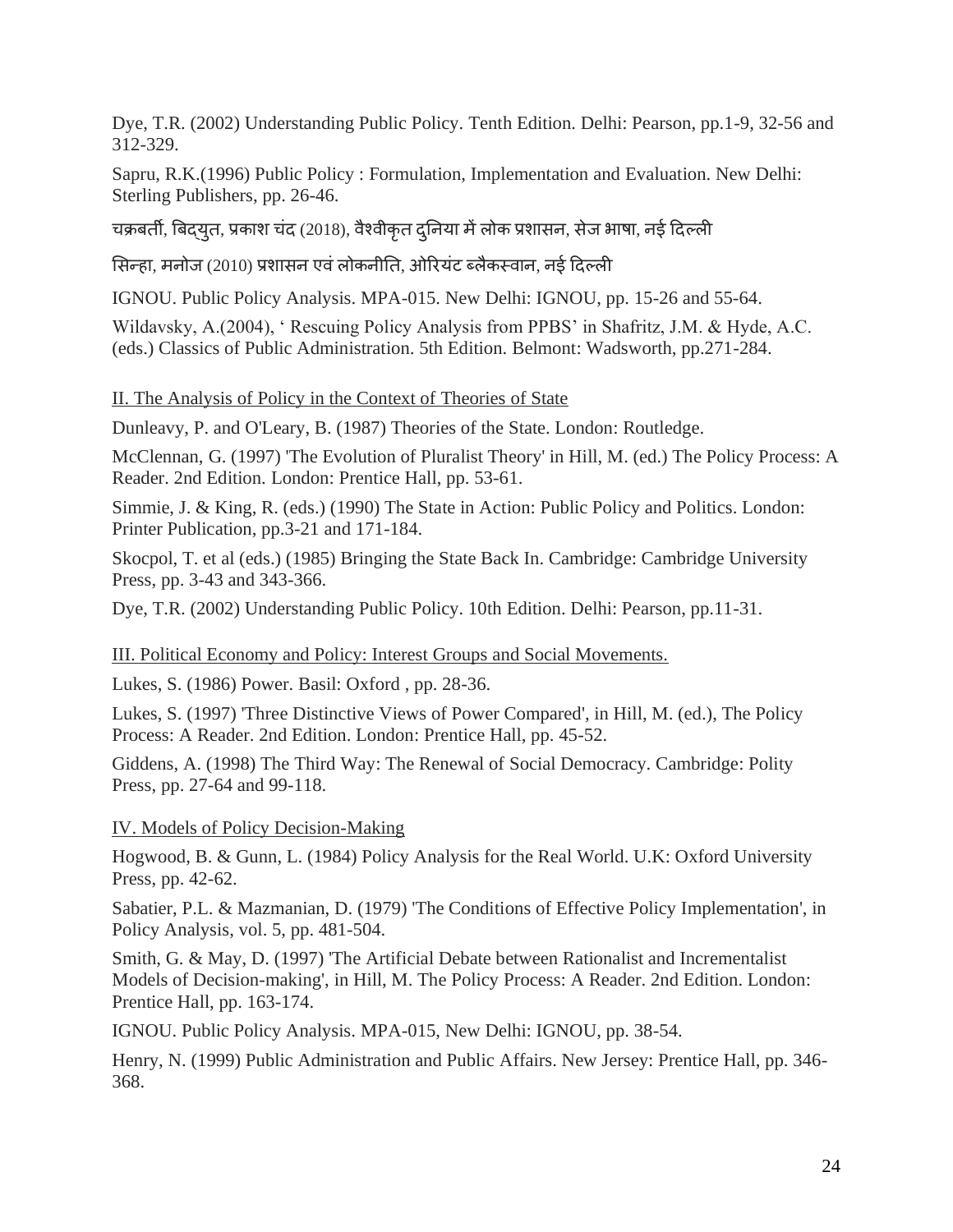V. Ideology and Policy: Nehruvian Vision, Economic Liberalisation and recent developments

Self, P. (1993) Government by the Market? The Politics of Public Choice. Basingstoke: MacMillan, pp. 1-20,70-105,113-146,198-231 and 262-277.

Girden, E.J. (1987) 'Economic Liberalisation in India: The New Electronics Policy' in Asian Survey. California University Press. Volume 27, No.11. Available at: [www.jstor.org/stable/2644722.](http://www.jstor.org/stable/2644722)

#### Teaching Learning Process

This discipline Specific Elective paper is designed to allow the student to establish an integrative link to their understanding of political science, economic theory and the practical world of development and social change.

Each unit is planned in a way that prepares students to analytically map the theories of the state, comprehend models of decision making while giving them an introduction of Nehruvian vision. The teaching is modulated to bring in contemporary nuances of liberalisation and recent developments. Simulation activities in the classroom help students make connections between real world scenarios and theoretical concepts. The weekly seminars expose students to contemporary academic undercurrents and provide scope to make a connecting point between theory and practical scope of the study in India.

#### Assessment Methods

The practical, theoretical approach of this paper is to be assessed through extensive methods like student presentation, problem solving approach project, term paper, etc. as part of internal marking scheme. This paper examines the analytical approach of students through end semester written examination. The other parameters of evaluation are based on students performance in the class activity, and the unit wise quiz session done after each unit.

# Keywords

Policy Analysis, Interest Groups, Policy Decision-Making, Nehruvian Vision, Economic Liberalisation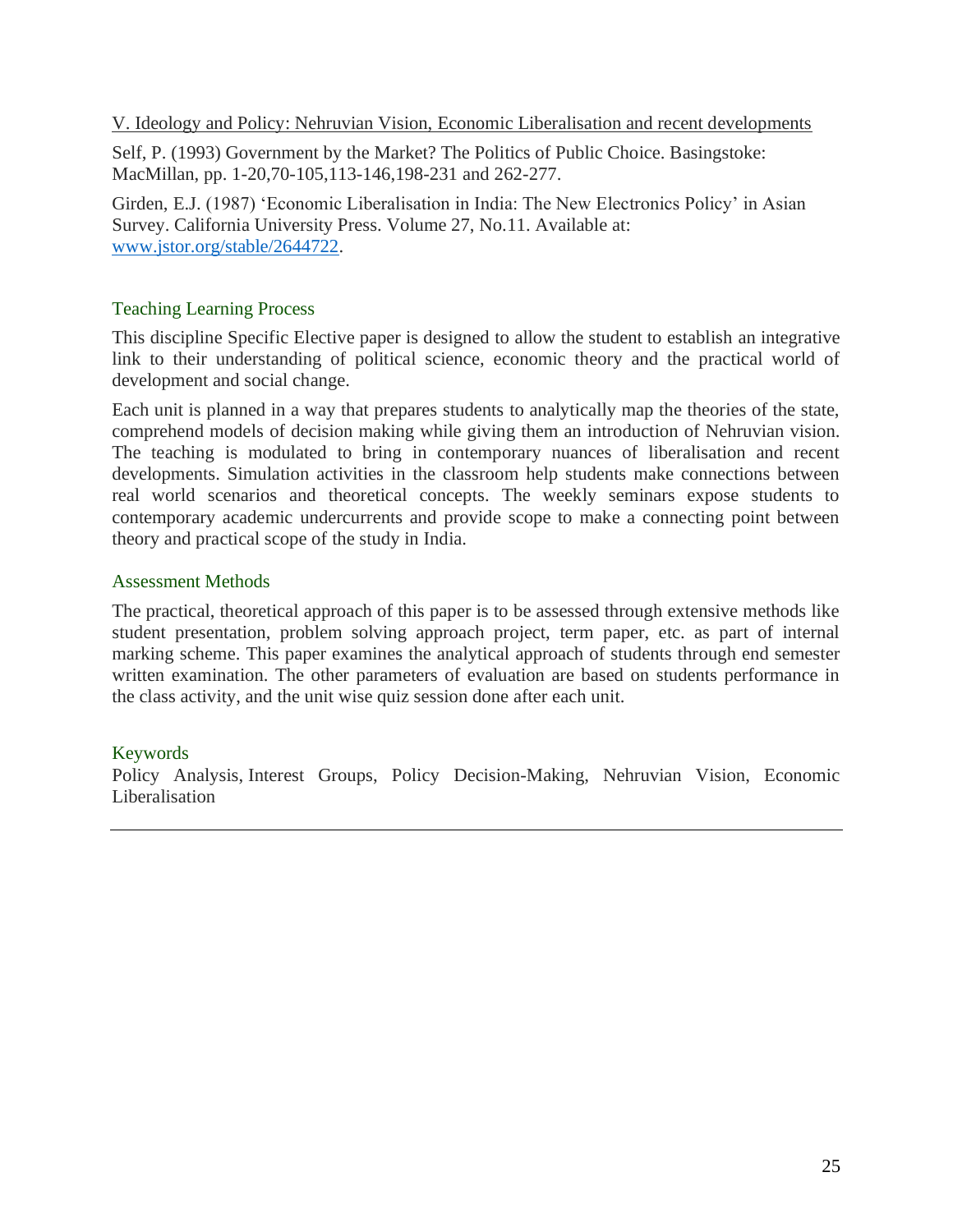# **DSE5 - Colonialism and Nationalism in India (C.5) Discipline Specific Elective - (DSE) Credit:6**

#### Course Objective

The purpose of this course is to help students understand historically the imposition of colonialism in India and nationalism as an ideology and movement of resistance against colonial rule. The aim is to study the different theoretical perspectives and historical explanations for colonialism and nationalism in India, the social, political and institutional practices that comprised colonial rule, and the ways in which different kinds of movements, paved the way for independence and democracy in India.

#### Course Learning Outcomes

On successful completion of the course, students would be able to:

- Understand and engage with the different ways in which colonialism and nationalism have been understood
- Understand of the nature of colonial rule and the way in which it consolidated itself in India
- Demonstrate awareness of the impact of colonialism on Indian economy and society
- Show knowledge of the gradual emergence of anti-colonial nationalist movement in India
- Demonstrate an understanding of the distinct periods of the nationalist movement and the nature of resistance politics adopted in different phases
- Show awareness of the various social movements, the kind of questions they raised and their contributions to the nationalist movement.

# Unit 1

# **Colonialism and Nationalism:**

a. Main perspectives on colonialism: Liberalism, Marxism, Postcolonialism

b. Approaches to the study of nationalism in India: Nationalist, Imperialist, Marxist, and Subaltern interpretations

# Unit 2

# **Colonial Rule in India and its impact:**

a. Constitutional developments and the colonial state

- b. Colonial ideology of civilizing mission: Utilitarians and Missionaries
- c. Impact on agriculture, land relations, industry and ecology

# Unit 3

# **Reform and Resistance:**

a. The 1857 rebellion

- b. Major social and religious movements
- c. Education and the rise of the new middle class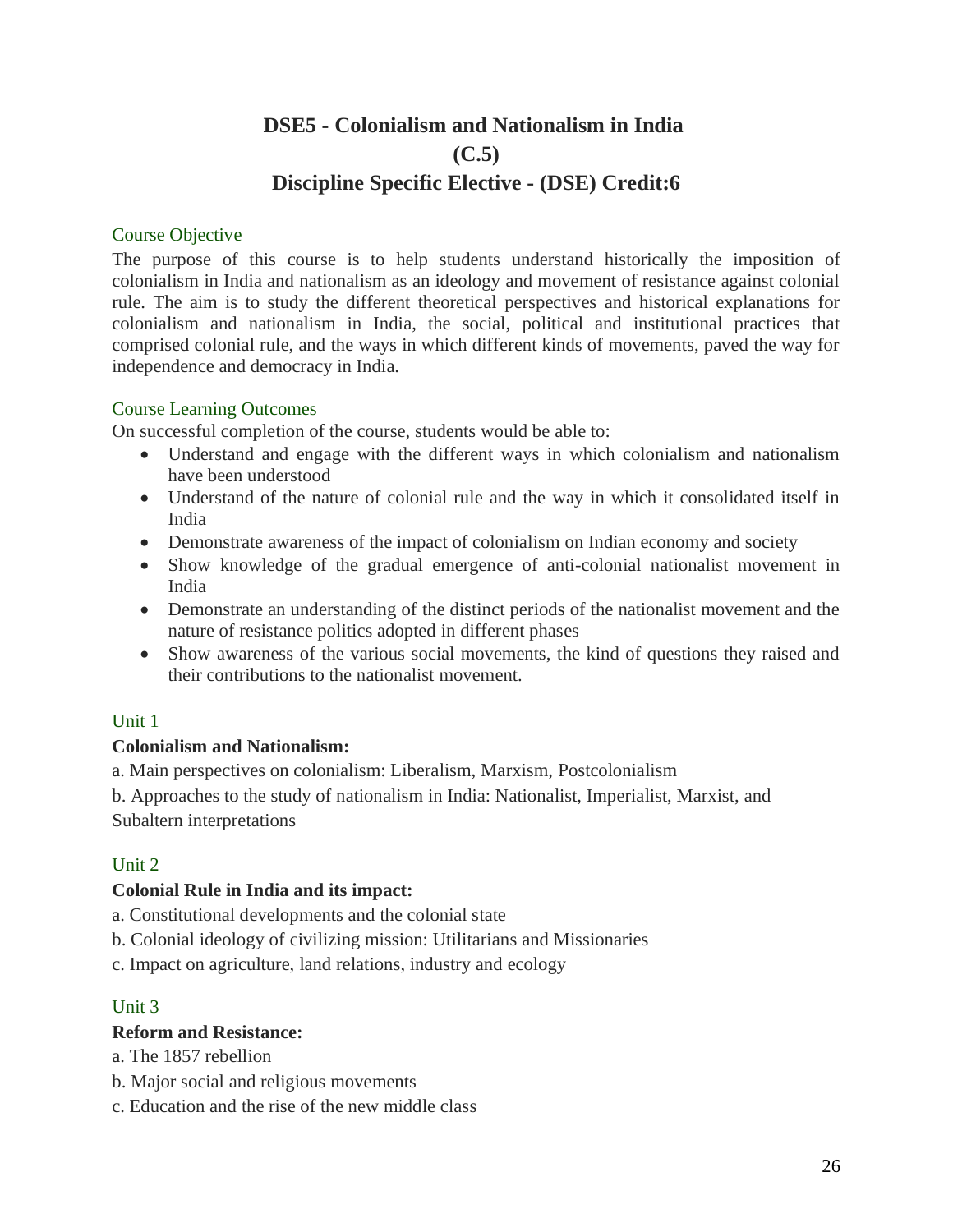# Unit 4

# **Nationalist Politics and Expansion of its Social Base**

a. Phases of the Nationalist Movement: Liberal constitutionalist, Swadeshi and the Radicals, Formation of the Muslim League

b. Gandhi and mass mobilisation: Non-cooperation, Civil Disobedience, and Quit India Movements

- c. Socialist alternatives: Congress socialists, Communists
- d. Communalism in Indian Politics
- e. The two-nation theory, negotiations over partition

# Unit 5

# **Social Movements**

a. The Women's Question: participation in the national movement and its impact

- b. The Caste Question: anti-Brahmanical Politics
- c. Peasant, Tribals, and Workers movements

# References

# **1. Colonialism and Nationalism:**

Chandra, B. (1999) Essays on Colonialism, Hyderabad. Orient Longman, pp.1-22.

Chandra, B. (1988) India's Struggle for Independence, New Delhi. Penguin, pp.13-30.

Fulcher, J. (2004) Capitalism: A Very Short Introduction. Oxford: Oxford University Press.

Datta, G. Sobhanlal. (2007) 'Imperialism and Colonialism: Towards a Postcolonial Understanding', in Dasgupta, Jyoti Bhusan (ed.) Science, Technology, Imperialism and War. New Delhi: Centre for Studies in Civilization Publication and DK, pp 423-466.

Guha, Ranajit. (1982). Subaltern Studies, I. Oxford University Press. Delhi. pp.1-8.

Metcalf, T. (1995) 'Liberalism and Empire' in Metcalf, Thomas. Ideologies of the Raj. Cambridge: Cambridge University Press, pp.28-65.

Young, R. (2003) Postcolonialism: A Very Short Introduction. Oxford: Oxford University Press, pp. 9-68.

Thapar, R. (2000) 'Interpretations of Colonial History: Colonial, Nationalist, Post-colonial', in DeSouza, P.R. (ed.) Contemporary India: Transitions. New Delhi: Sage, pp. 25-36.

# **2. Colonial Rule in India and its impact:**

Bandopadhyay, S. (2015 revised edition) From Plassey to Partition and After: A History of Modern India. New Delhi: Orient Longman, pp. 37-65; 66-138.

Chandra, B. (1999) Essays on Colonialism. Hyderabad: Orient Longman, pp. 58-78. Metcalf and Metcalf. (2002) A Concise History of India. Cambridge: Cambridge University Press, pp. 55-80.

Sarkar, S. (1983) Modern India (1885-1847). New Delhi: Macmillan.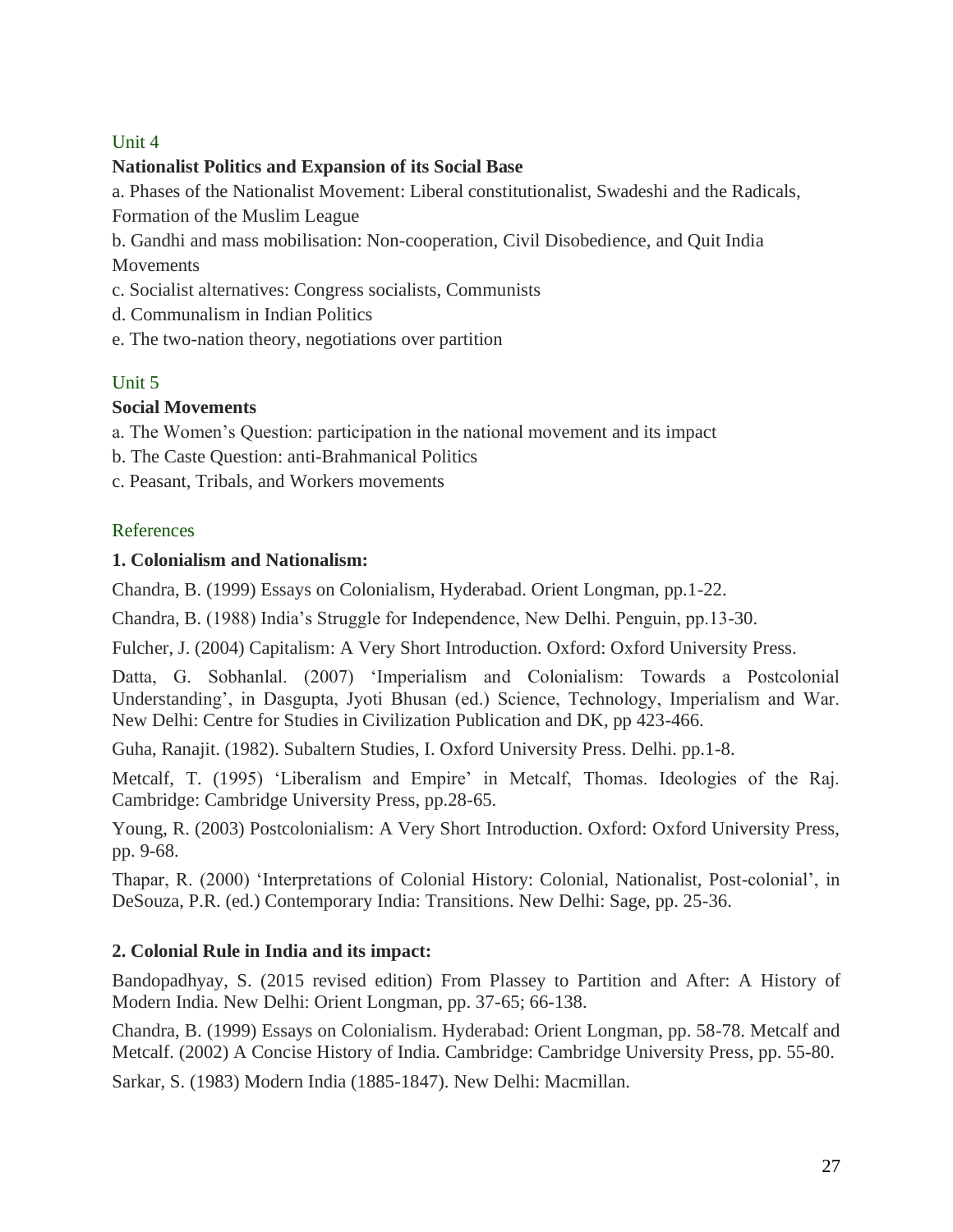Sen, A.P. (2007), 'The idea of Social reform and its critique among Hindus of Nineteenth Century India', in Bhattacharya, Sabyasachi (ed.) Development of Modern Indian Thought and the Social Sciences. Vol X. New Delhi: Oxford University Press.

Guha, R. and Gadgil, M. (1989) 'State Forestry and Social Conflict in British India', in Guha, R. and Gadgil, M. Past and Present: A Journal of Historical Studies. May: 123, pp. 141-177.

Mann, M. (2004) 'Torchbearers Upon the Path of Progress: Britain's Ideology of a Moral and Material Progress in India', in Mann, M. and Fischer-Tine, H. (eds.) Colonialism as Civilizing Mission: Cultural Ideology in British India. London: Anthem, pp. 1-26.

# **4. Reform and Resistance:**

Bandopadhyay, S. (2015, revised edition) From Plassey to Partition and After: A History of Modern India. New Delhi: Orient Longman, pp. 139-169.

Sen, A.P. (2007), 'The idea of Social reform and its critique among Hindus of Nineteenth Century India', in Bhattacharya, Sabyasachi (ed.) Development of Modern Indian Thought and the Social Sciences. Vol X. New Delhi: Oxford University Press.

Bandopadhyay, S. (2008) Eighteen-Fifty-Seven and Its Many Histories, in 1857: Essays from Economic and Political Weekly, Hyderabad: Orient Blackswan. pp.1-22.

# **5. Nationalist Politics and Expansion of its Social Base**

Bandopadhyay, S. (2015 revised edition) From Plassey to Partition and After: A History of Modern India. New Delhi: Orient Longman, pp. 227-323; 405-438.

Sarkar, S. (1983) Modern India (1885-1847). New Delhi: Macmillan.

Jalal, A. and Bose, S. (1997) Modern South Asia: History, Culture, and Political Economy. New Delhi: Oxford University Press, pp. 109-119; 128-134; 135-156.

# **6. Social Movements:**

Bandopadhyaya, S. (2015 revised edition) From Plassey to Partition and After: A History of Modern India. New Delhi: Orient Longman, pp. 334-381.

# Additional Resources:

Desai, A.R. (1987 reprint) Social Background of Indian Nationalism, Bombay, Popular.

(Hindi version available as देसाई, ए.आर. (2018) भारतीय राष्ट्रवाद की सामाजिक पृष्ठभूमि, सेज भाषा, नई ददल्ली)

Chandra, B. (1988) India's Struggle for Independence, New Delhi. Penguin.

Chatterjee, P. (2010) 'A Brief History of Subaltern Studies', in Chatterjee, Partha Empire & Nation: Essential Writings (1985-2005). New Delhi: Permanent Black.

Metcalf, T. (1995) Ideologies of the Raj. Cambridge: Cambridge University Press, pp. 132- 148. Islam, S. (2004) 'The Origins of Indian Nationalism', in Religious Dimensions of Indian Nationalism. New Delhi: Media House, pp. 71-103.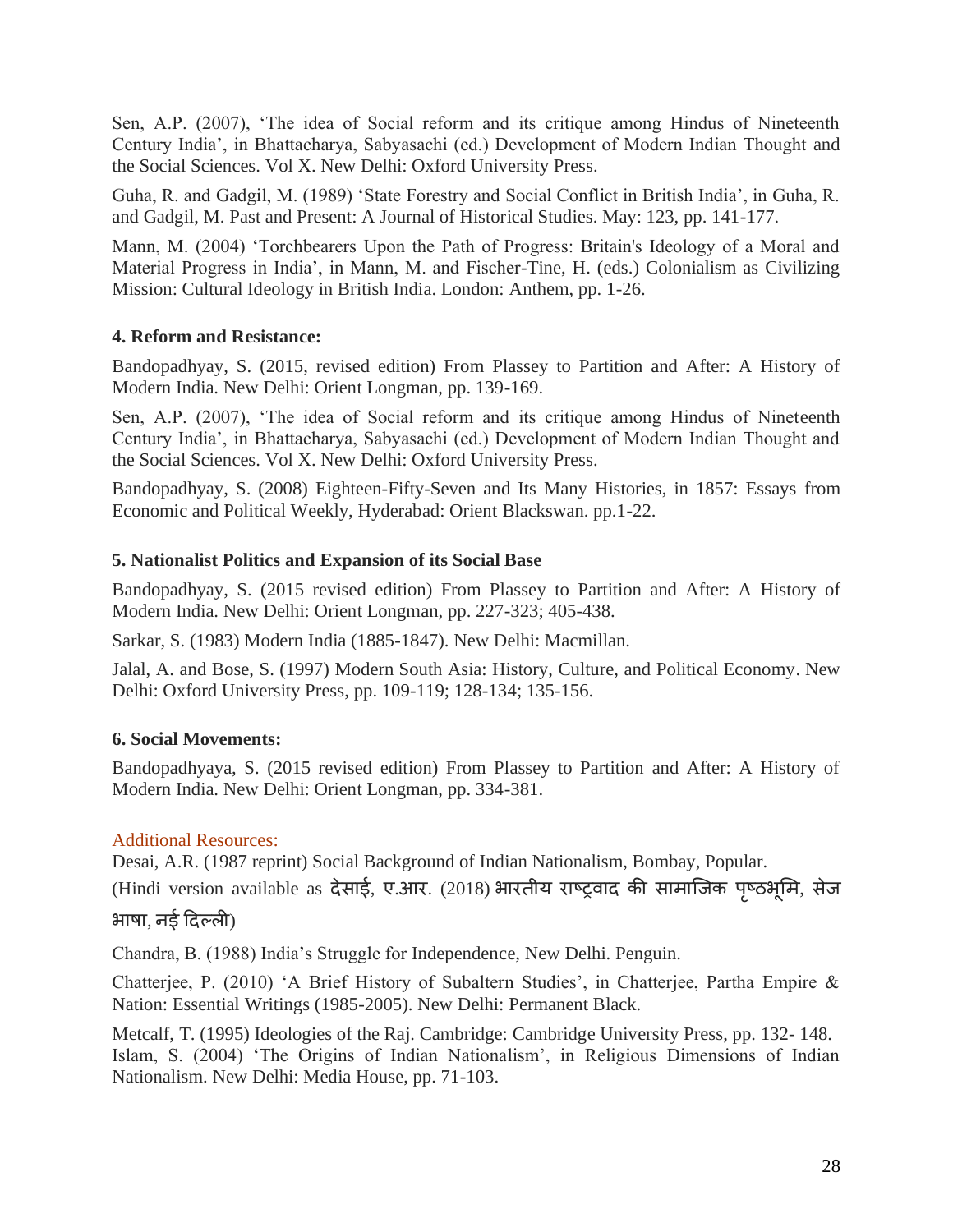Islam, S. (2006) 'Rashtravaad: Ek Siddhanthik Pareepeksha', in Bharat Mein Algaovaad aur Dharm. New Delhi: Vani Prakashan, pp. 33-51.

Pradhan, Ram Chandra. (2008) Raj to Swaraj. New Delhi: Macmillan.

Sangari, Kumkun and Vaid, S. (1989) Recasting Woman: Essays in Colonial History. New Delhi: Oxford University Press.

Singh, Abhay Prasad, Bharat mein Upaniveshvaad, Orient Blackswan, 2014.

Singh, Abhay Prasad, Bharat mein Rashtravaad, Orient Blackswan, 2014.

Mani, B.R. (2005) Debrahmanising History, Dominance and Resistance in Indian Society. New Delhi: Manohar Publishers.

#### Teaching Learning Process

Students will have interactive lectures on various perspectives on colonialism and nationalism. It seeks to achieve this understanding by looking at this struggle from different theoretical perspectives that highlight its different dimensions. The course begins with a theoretical overview and then moves on to provide an understanding of historical factors shaping nationalist movement. It will involve detailed discussion on various phases of nationalist movement including the role of Gandhi. The last unit will engage students on questions pertaining to women, caste, peasants, tribes and workers using analytical literature.

#### Assessment Methods

Students will be assessed on continuous basis followed by end term examination. Internal assessment will be conducted at the end of each unit which may include assignments, class presentations and viva-voce. Students will be assessed on the basis of their ability to think critically. Students will be required to submit a critical review of any book or a film that relates to any one unit of the syllabus before end term examination.

#### Keywords

Colonialism, Nationalism, 1857 Rebellion, Gandhi, Social Movements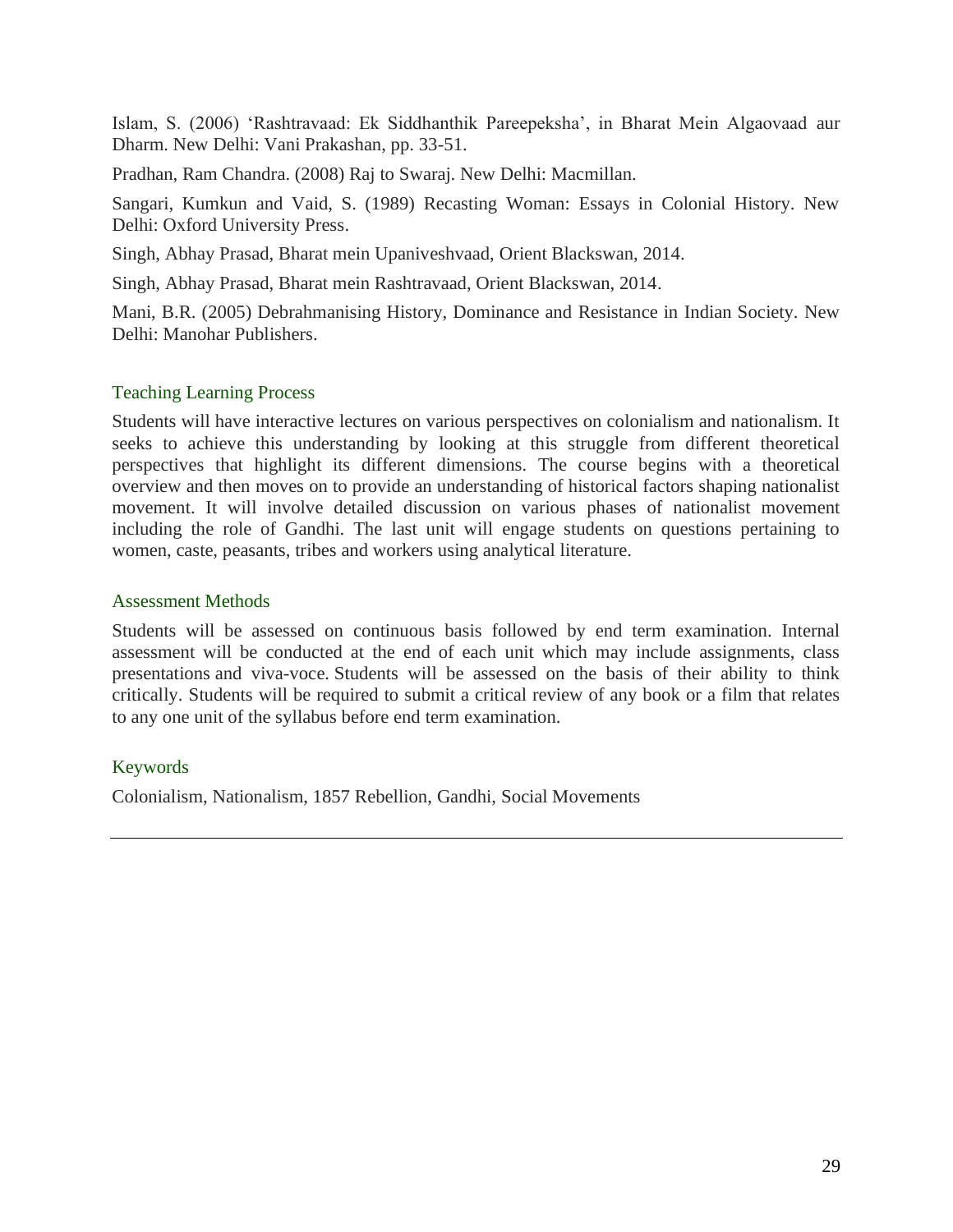# **DSE6 - India's Foreign Policy in a Globalizing World (C.6) Discipline Specific Elective - (DSE) Credit:6**

#### Course Objective

This course's objective is to teach students the domestic sources and the structural constraints on the genesis, evolution and practice of India's foreign policy. The endeavour is to highlight integral linkages between the 'domestic' and the 'international' aspects of India's foreign policy by stressing on the shifts in its domestic identity and the corresponding changes at the international level. Students will be instructed on India's shifting identity as a postcolonial state to the contemporary dynamics of India attempting to carve its identity as an 'aspiring power'. India's evolving relations with the superpowers during the Cold War and after, bargaining strategy and positioning in international climate change negotiations, international economic governance, international terrorism and the United Nations facilitate an understanding of the changing positions and development of India's role as a global player since independence.

#### Course Learning Outcomes

- Students will learn about India's diplomatic maneuvers in an essentially interest and power seeking global hierarchical relationship.
- Students will also learn about the challenges India faces in securing its interests as a postcolonial state.
- The study of India's ability to engage with powerful nations of the world like US, Russia and China will help students understand India's perspective on international relations.
- The course will enhance students' understanding of India's strategies in South Asia.
- Students will also learn about India's negotiation strategy in dealing with global trade, environment and security regime.

#### Unit 1:

**India's Foreign Policy: From a Postcolonial State to an Aspiring Global Power (7 lectures)**

# Unit 2:

**India's Relations with the USA and Russia (9 lectures)**

Unit 3:

**India's Engagements with China (6 lectures)**

# Unit 4:

**India in South Asia: Debating Regional Strategies (9 lectures)**

# Unit 5:

**India's Negotiating Style and Strategies: Trade, Environment and Security Regimes (11 lectures)**

#### Unit 6:

**India in the Contemporary Multipolar World (6 lectures)**

- a) EU b) BRICS
- c) SCO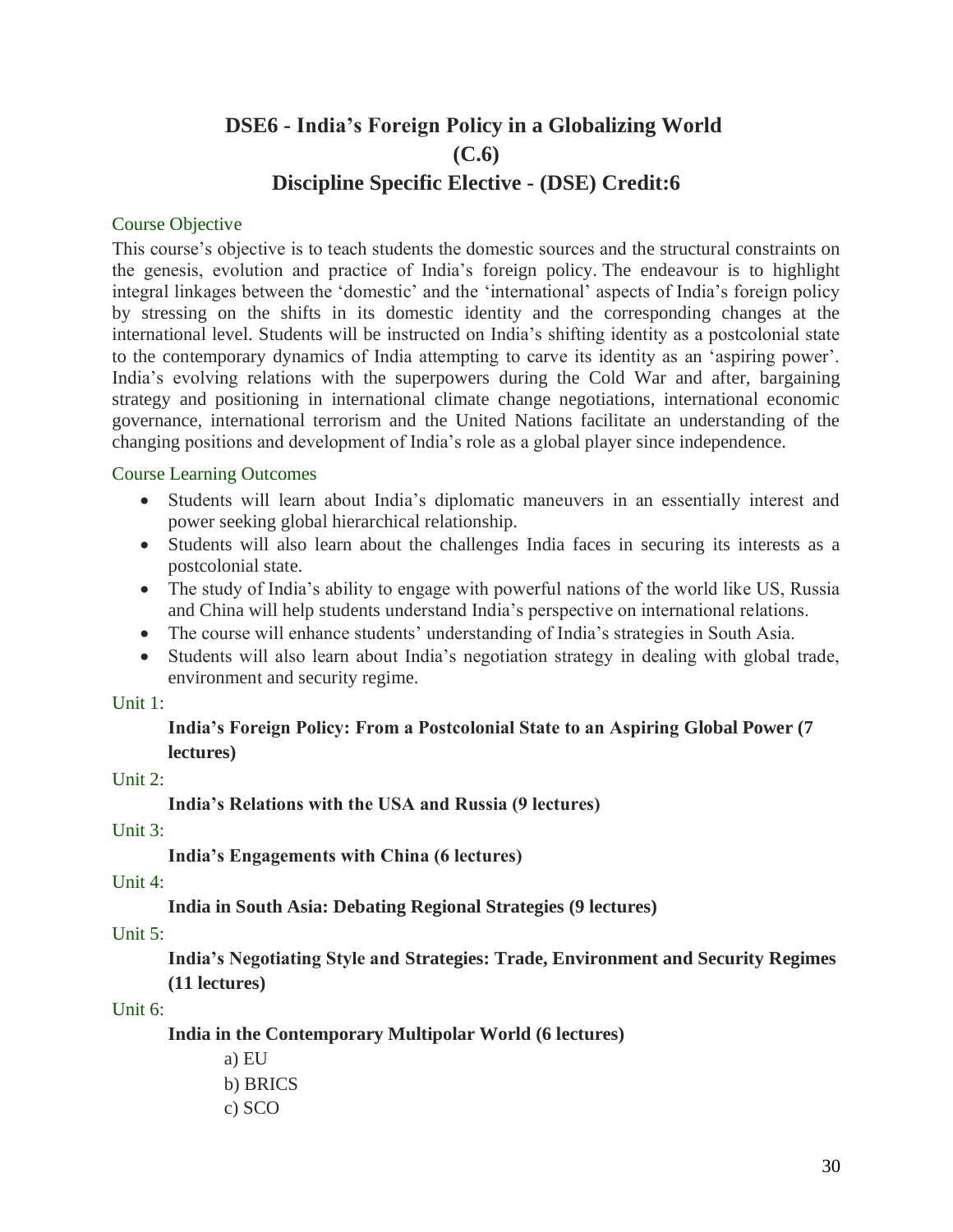#### References

Ragi, Sangit K. et.al. (2018), Imagining India as a Global Power: Prospects and Challenges, Oxon and New York, Routledge.

Ian Hall (ed) (2014), The Engagement of India: Strategies and Responses, Washington, DC, Georgetown University Press.

Muchkund Dubey, (2016), India's Foreign Policy: Coping with the Changing World, New Delhi, Orient Blackswan Pvt. Ltd.

Harsh V.Pant (ed), (2009), India's foreign Policy in a Unipolar World, New Delhi, Routledge.

Harsh V. Pant (2016), India's Foreign Policy-An Overview", New Delhi: Orient Blackswan.

Harsh V. Pant (ed) (2019), New Directions in India's foreign Policy: Theory and Praxis, New Delhi: Cambridge University Press.

David M. Malone, (2011), Does the Elephant Dance? Contemporary Indian Foreign Policy, New Delhi, Oxford University Press.

Sumit Ganguly (ed),(2016), Engaging the World-Indian Foreign Policy since 1947, New Delhi, Oxford University Press.

S. Ganguly and M.S. Pardesi, "Explaining Sixty Years of India's Foreign Policy", India Review, Vol.8 (1) pp.4-19.

B.R. Nayar & T.V.Paul (2004) "Major-power Status in the Modern World-India in Comparative Perspective" in B.R Nayar and T.V Paul (eds), India in the World Order: Searching for major Power Status, New Delhi, Foundation Books & Cambridge University Press, pp.27-64

D.M. Malone & C. Raja Mohan & S. Raghavan (eds) (2015), The Oxford Handbook of Indian Foreign Policy, United Kingdom, Oxford University Press

Sumit Ganguly (ed) (2010), India's Foreign Policy: Retrospect and Prospect, New Delhi, Oxford University Press.

R.S. Yadav and S. Dhanda (eds) (2009) "India's Foreign Policy: Contemporary Trends", New Delhi: Shipra Publications.

R. Dahiya and Ashok K Behuriya (eds) (2012), "India's Neighbourhood: Challenges in the next two Decades", New Delhi, Pentagon Security International and IDSA.

Amitabh Mattoo and Happymon Jacob, (eds), (2014), "India and the Contemporary International System" , New Delhi, Manohar Publications in collaboration with RCSS Colombo.

Anjali Ghosh, et. al. (eds), (2009), India's Foreign Policy" New Delhi, Pearson.

Air Vice Marshal Kapil Kak (ed.), (2010), Comprehensive Security for an Emerging India, New Delhi, KW Publishers Pvt. Ltd in association with Centre for Air Power Studies

R. Sikri (2009), Challenge and Strategy: Rethinking India's Foreign Policy, New Delhi, Sage.

U. Shankar, "India's Afghan Policy: An Evaluation", Contemporary Central Asia, vol. VI, No1-2 pp. 55-73.

U. Shankar, (2008), State Building in Afghanistan: Linkages with International Politics, New Delhi: Academic Excellence.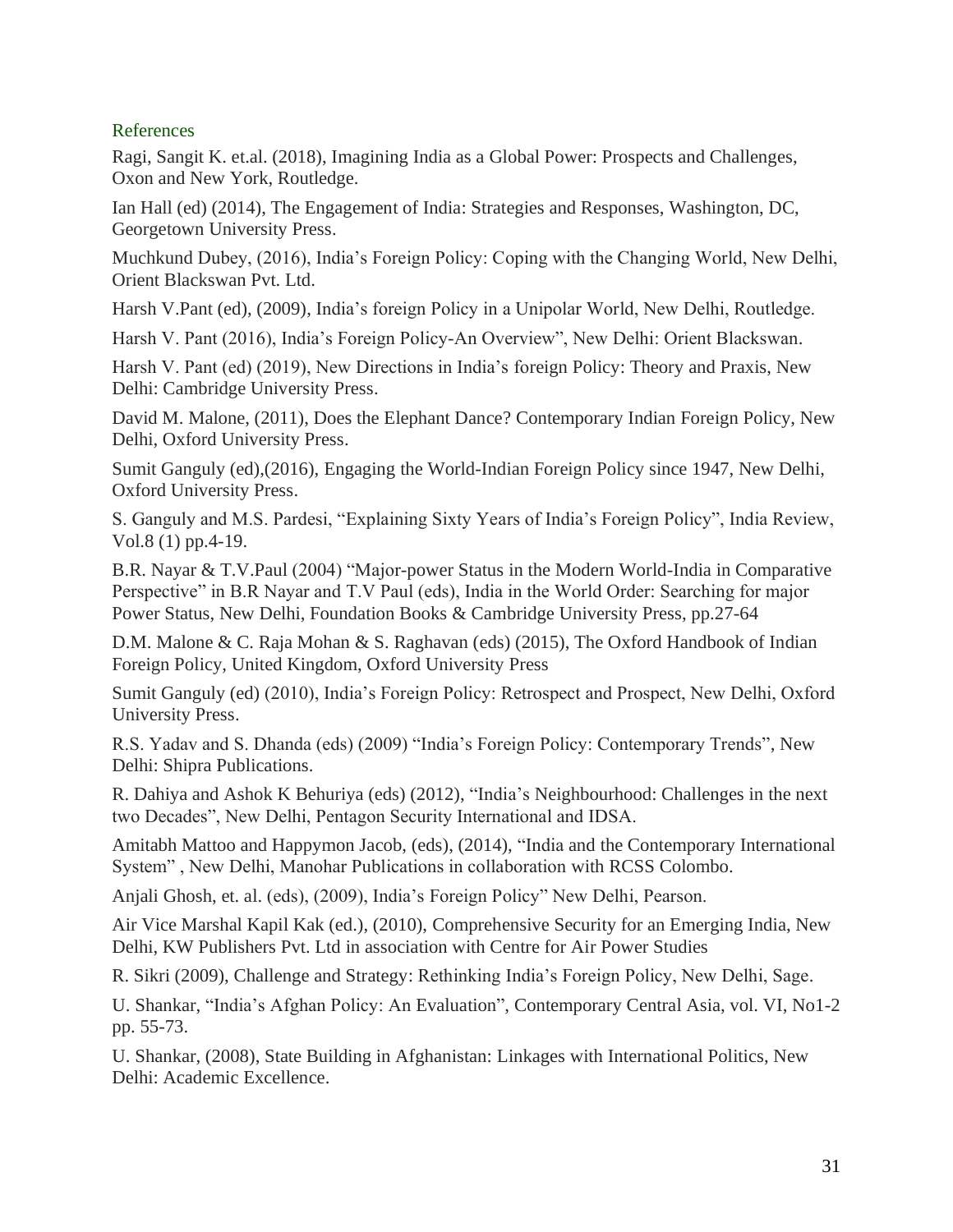S. Ganguly and M. Pardesi, (2009) 'Explaining Sixty Years of India's Foreign Policy', in India Review, Vol. 8 (1), pp. 4–19.

C. Ogden, (2011) 'International 'Aspirations' of a Rising Power', in David Scott (ed.), Handbook of India's International Relations, London: Routeledge, pp.3-31.

W. Anderson, (2011) 'Domestic Roots of Indian Foreign Policy', in W. Anderson, Trysts with Democracy: Political Practice in South Asia, Anthem Press: University Publishing Online.

S. Mehrotra, (1990) 'Indo-Soviet Economic Relations: Geopolitical and Ideological Factors', in India and the Soviet Union: Trade and Technology Transfer, Cambridge University Press: Cambridge, pp. 8-28.

R. Hathaway, (2003) 'The US-India Courtship: From Clinton to Bush', in S. Ganguly (ed.), India as an Emerging Power, Frank Cass: Portland.

A. Singh, (1995) 'India's Relations with Russia and Central Asia', in International Affairs, Vol. 71 (1): 69-81.

M. Zafar, (1984) India and the Superpowers: India's Political Relations with the Superpowers in the 1970s, Dhaka, University Press, Chapter 1.

R. Rajgopalan and V. Sahni (2008), 'India and the Great Powers: Strategic Imperatives, Normative Necessities', in South Asian Survey, Vol. 15 (1), pp. 5–32.

C. Mohan, (2013) 'Changing Global Order: India's Perspective', in A. Tellis and S. Mirski (eds.), Crux of Asia: China, India, and the Emerging Global Order, Carnegie Endowment for International Peace: Washington.

A. Narlikar, (2006) 'Peculiar Chauvinism or Strategic Calculation? Explaining the Negotiating Strategy of a Rising India', in International Affairs, Vol. 82 (1), pp. 59-76.

# Additional Resources:

# **Classic Readings**

A. Appadorai, (1984), Domestic Roots of Foreign Policy, New Delhi: Oxford University Press J. Bandhopadhyaya (1970) The Making of India's Foreign Policy, New Delhi: Allied Publishers

M.S. Rajan (1999) India and International Affairs : A Collection of Essays, New Delhi: Lancer Books.

J. N. Dixit (1998), *Across Borders: Fifty Years of India's Foreign Policy,* Delhi: Sangam Books. **Hindi Readings**

सुमित गांगुली (2018), भारत की विदेश नीति: पुनरावलोकन एवं संभावनाएं, अनुवादक: अभिषेक चौधरी, दिल्ली: ऑक्सफोर्ड यूनिवर्सिटी प्रेस।

आर. एस . यादव (2013), भारत की विदेश नीति, दिल्ली: पियर्सन एजुकेशन।

पुष्पेश पन्त (2010), भारत की विदेश नीति, दिल्ली: मक्ग्राहिल एजुकेशन।

जे. एन. दीक्षित (2018), भारतीय विदेश नीति, दिल्ली: प्रभात प्रकाशन।

**Additional Readings:**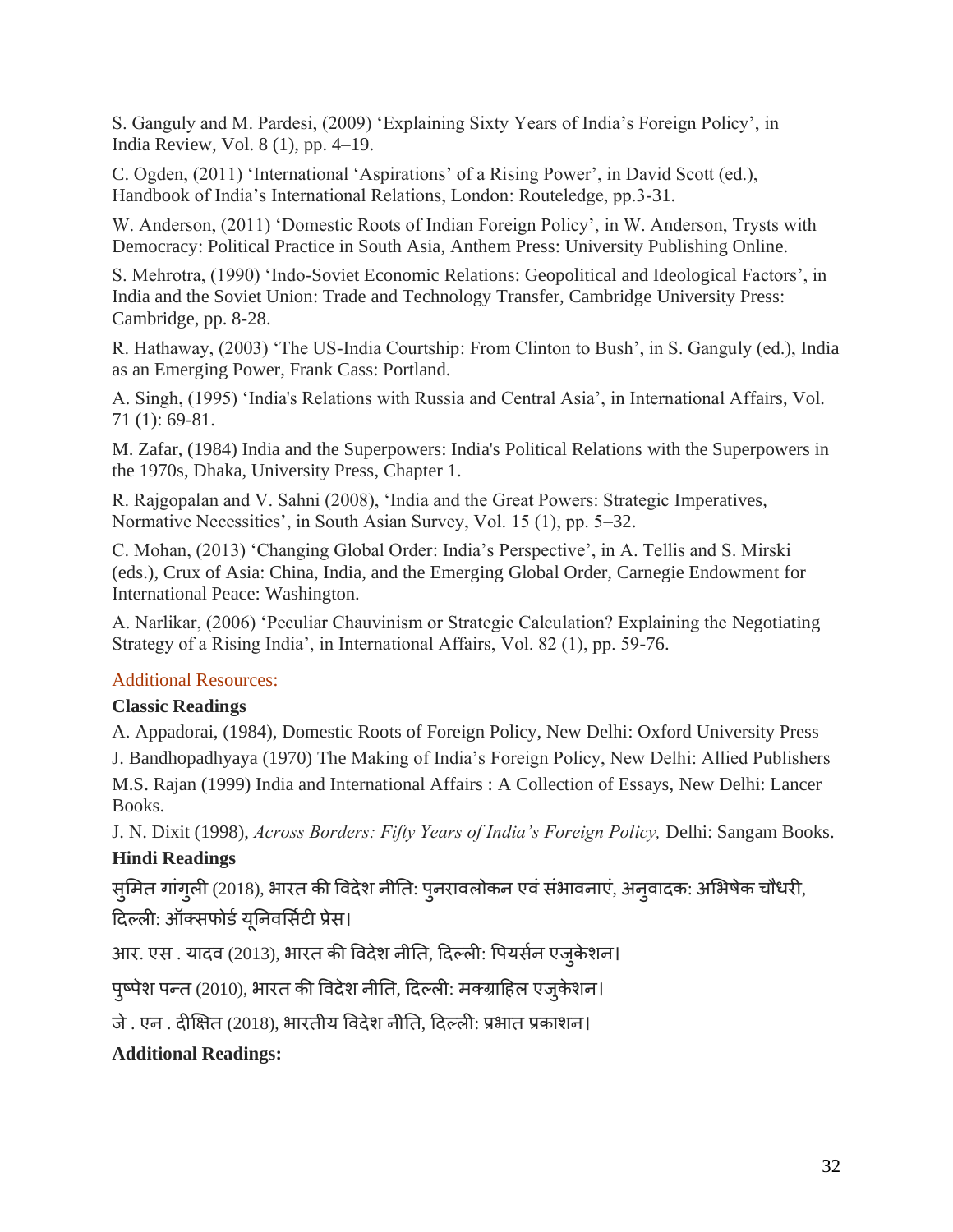H. Pant, (2008) 'The U.S.-India Entente: From Estrangement to Engagement', in Contemporary Debates in Indian Foreign and Security Policy: India Negotiates Its Rise in the International System, Palgrave Macmillan: London.

D. Mistry, (2006) 'Diplomacy, Domestic Politics, and the U.S.-India Nuclear Agreement', in Asian Survey, Vol. 46 (5), pp. 675-698.

H. Pant, (2011) 'India's Relations with China', in D. Scott (ed.), Handbook of India's International Relations, London: Routeledge, pp. 233-242.

A. Tellis and S. Mirski, (2013) 'Introduction', in A. Tellis and S. Mirski (eds.), Crux of Asia: *China, India, and the Emerging Global Order*, Carnegie Endowment for International Peace: Washington.

S. Muni, (2003) 'Problem Areas in India's Neighbourhood Policy', South Asian Survey, Vol. 10 (2), pp. 185-196.

S. Cohen, (2002) India: Emerging Power, Brookings Institution Press.

V. Sood, (2009) 'India and regional security interests', in A. Ayres and C. Raja Mohan (eds), Power realignments in Asia: China, India, and the United States, New Delhi: Sage.

# **Online Resources:**

Government of India's Ministry of External Relations website at http://www.mea.gov.in/ and specially its library which provides online resources at<http://mealib.nic.in/>

The Council of Foreign Relations has a regularly updated blog on India's foreign policy: <http://www.cfr.org/region/india/ri282>

Centre for Policy Research's blog on IR and strategic affairs though it is not exclusively on India's foreign policy. <http://www.cprindia.org/blog/international-relations-and-security-blog>

Institute for Defence Studies and Analyses:<http://www.idsa.in/>

Research and Information System: [www.ris.org.in/](http://www.ris.org.in/)

Indian Council of World Affairs: www.icwa.in/

Institute of Peace and Conflict Studies: [www.ipcs.org/](http://www.ipcs.org/)

Indian Council for Research on International Economic Relations: [www.icrier.org/](http://www.icrier.org/)

# Teaching Learning Process

This Discipline Specific Elective course is modelled to acquaint the students with India's foreign policy evolution and contemporary strategies. Therefore this paper will be highly engaging involving students at every stage. Though the class will have power-point presentations and conventional lectures involving chalks and boards, students will be encouraged to have group discussions. Students will be taught to strategize in a simulating international event which will help the students to understating India's decision making process. Distinguished persons engaged in statecraft will also deliver lecture to students on various issues.

# Assessment Methods

This paper will assess the students not only in their internal assessment exam and end semester exam but also according to their performance in the group discussion. High premium will be paid to the quality of strategy generated by the students during debate and discussions.

# Keywords

India's Foreign Policy, India-China, India-US, India-Russia, India and South Asia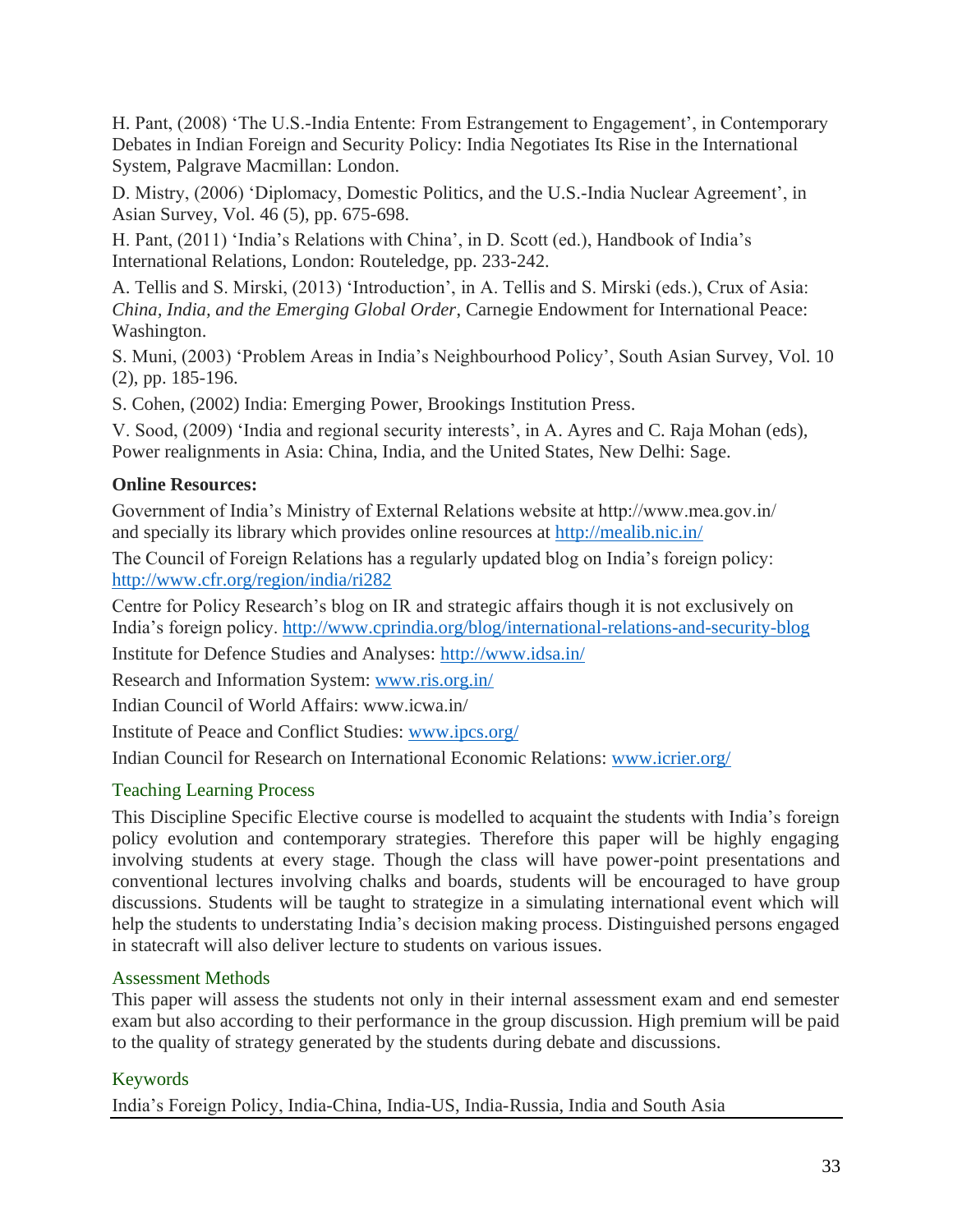# **DSE7 - Feminism: Theory and Practice (C.7) Discipline Specific Elective - (DSE) Credit:6**

#### Course Objective

The aim of this course is to introduce feminist theory to the students and to explain them about contemporary debates on feminism and the history of feminist struggles. The course is meant to inculcate feminist perspective in the young minds.

#### Course Learning Outcomes

After completing this course, the students will be able to:

- Understand the concept of patriarchy and different approaches of feminism
- Understand different trajectories of history of feminism as it developed in western, socialist and Indian contexts.
- Make sense of how patriarchy functions within the family.

# Unit 1

# **Feminist Theories, Approaches and Concepts: (22 Lectures)**

Feminist theorising of the sex/gender distinction. Biologism versus social constructivism Key Concepts in Feminism: Patriarchy, Masculinities, Sexuality, Queer Liberal, Socialist, Marxist, Radical feminism New Feminist Schools/Traditions- Postmodernist feminism, Postcolonial Feminimism

# Unit 2

# **History of Feminism (22 Lectures)**

Origins of Feminism in the West: France, Britain and United States of America Feminism in the Socialist Countries: China, Cuba and erstwhile USSR Social Reform Movements and history of Women's struggle in India

# Unit 3

# **Women's Movement in India (16 Lectures)**

Women's Movement in Contemporary India (1970s to present)- Issues and Debates Women and Society: Family, Property Rights, Personal Laws Women and Labour: Sexual Division of Labour, Unpaid Work, Feminisation of Labour, Gender and Development Women and Politics: Women's Representation and Participation in Democratic Institutions

# References

# **I. Feminist Theories, Approaches and Concepts**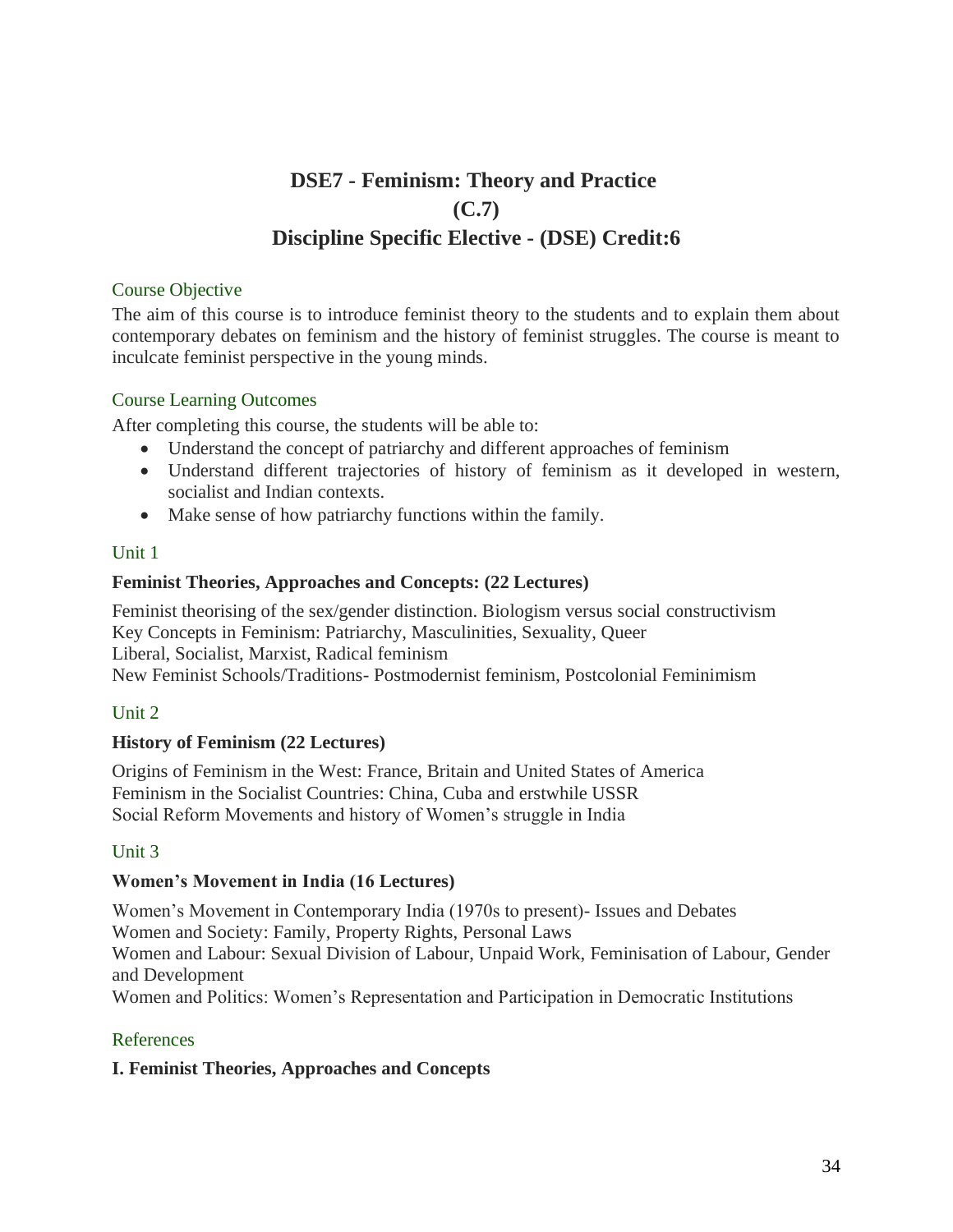Richardson, D. (2008) 'Conceptualizing Gender' in D. Richardson and V. Robinson, (ed) (2008). *Introducing Gender and Women's Studies (3rd Edition)*. New York: Palgrave Macmillan

Geetha, V. (2002) *Gender.* Calcutta: Stree.

Geetha, V. (2007) *Patriarchy*. Calcutta: Stree.

Jagger, A. (1983) *Feminist Politics and Human Nature*. U.K.: Harvester Press, pp. 25-350.

Hines, S. (2008) 'Feminist Theories' in Richardson, D. and Robinson, V. (ed.) (2008). *Introducing Gender and Women's Studies (Third Edition)*. New York: Palgrave Macmillan

Jackson, S. and Jones, J. (ed.) (1998) *Contemporary Feminist Theories*. Edinburgh University Press, pp. 12-33, 98-112, 131-146, 177-193

# **II. History of Feminism**

Rowbotham, Shiela. (1993) Women in Movements. New York and London: Routledge, Section I, pp. 27-74 and 178-218.

Jayawardene, Kumari. (1986) Feminism and Nationalism in the Third World. London: Zed Books, pp. 1-24, 71-108, and Conclusion.

Forbes, Geraldine (1998) Women in Modern India. Cambridge: Cambridge University Press, pp. 1-150.

# **III. Women's Movement in India**

Banerjee, Nirmala. (1999) 'Analysing Women's work under Patriarchy' in Sangari, Kumkum & Chakravarty, Uma. (eds.) From Myths to Markets: Essays on Gender. Delhi: Manohar.

Gandhi, Nandita & Shah, Nandita. (1991) The Issues at Stake – Theory and Practice in Contemporary Women's Movement in India. Delhi: Zubaan, pp. 7-72.

Desai, Neera & Thakkar, Usha. (2001) Women in Indian Society. New Delhi: National Book Trust

John, Mary E. (ed.) (2008). *Women's Studies in India: A Reader.* New Delhi: Penguin

Basu, A. (2011). 'Gender and Politics' in Jayal, N.G and Mehta, P.B (ed.) (2011). *The Oxford Companion to Politics in India: Student Edition,* New Delhi: OUP

# Additional Resources:

Beauvoir, Simone de (1949), *The Second Sex,* London: Vintage Books.

Wollstonecraft, Mary (1793), *Vindication of the Rights of Woman,* Dublin: J. Stockdales.

Mill, J.S. (1870), *The Subjection of Women,* New York: D. Appleton and Company.

Lerner, Gerda. (1986) *The Creation of Patriarchy*. New York: Oxford University Press.

Mohanty, C.T. (2003). Under Western Eyes: Feminist Scholarship and Colonial Discourses in *Feminism without Borders: Decolonizing Theory, Practicing Solidarity*

Eisentein, Zillah. (1979) Capitalist Patriarchy and the Case for Socialist Feminism. New York: Monthly Review Press, pp. 271-353.

Funk, Nanette & Mueller, Magda. (1993) Gender, Politics and Post-Communism. New York and London: Routledge, Introduction and Chapter 28.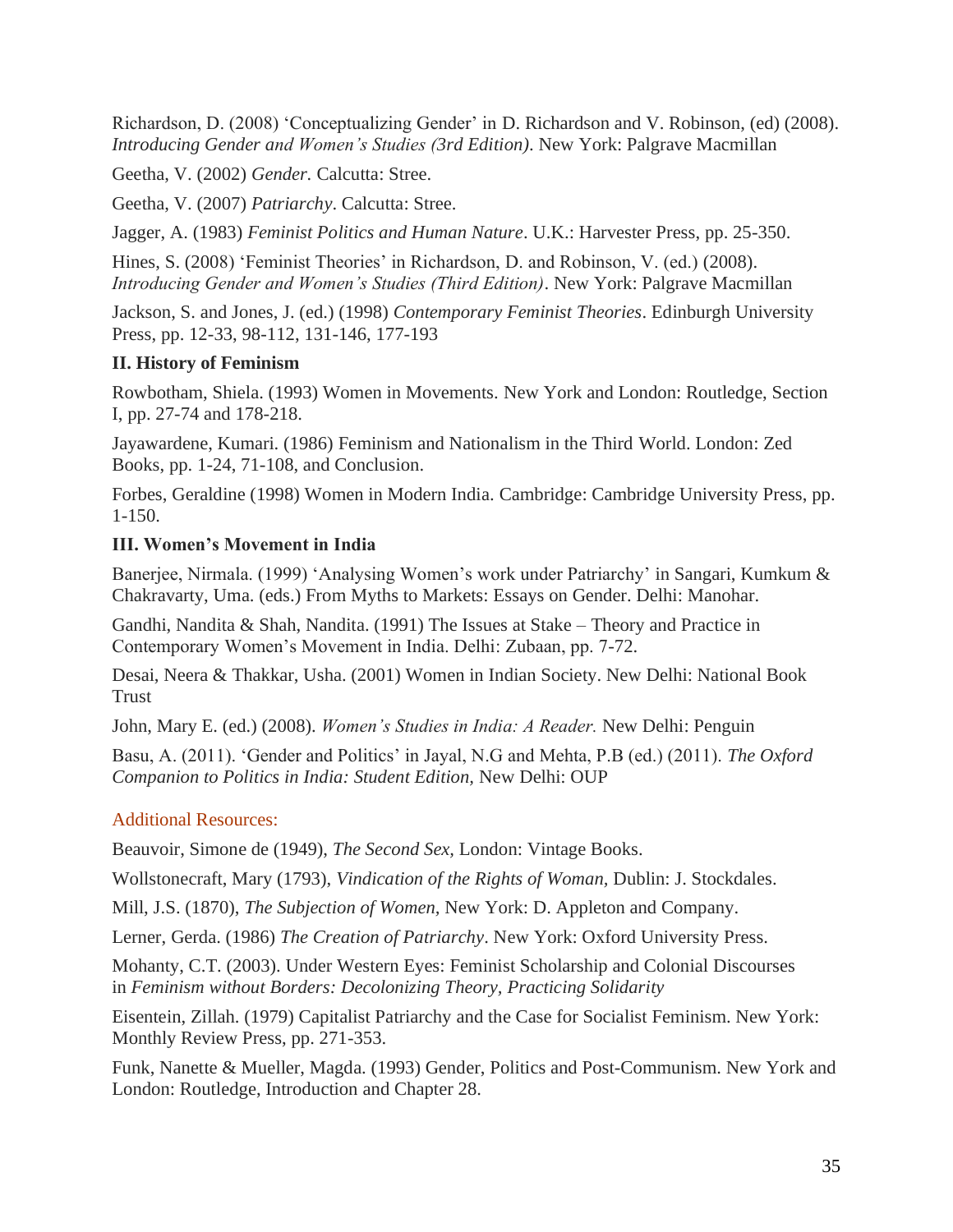Chaudhuri, Maiyatree. (2003) 'Gender in the Making of the Indian Nation State', in Rege, Sharmila. (ed.) The Sociology of Gender: The Challenge of Feminist Sociological Knowledge. New Delhi: Sage.

Banarjee, Sikata. (2007) 'Gender and Nationalism: The Masculinisation of Hinduism and Female Political Participation', in Ghadially, Rehana. (ed.) Urban Women in Contemporary India: A Reader. New Delhi: Sage.

Eisentein, Zillah. (1979) *Capitalist Patriarchy and the Case for Socialist Feminism*. New York: Monthly Review Press, pp. 271-353.

Funk, Nanette & Mueller, Magda. (1993) *Gender, Politics and Post-Communism*. New York and London: Routledge, Introduction and Chapter 28.

Chaudhuri, Maiyatree. (2003) 'Gender in the Making of the Indian Nation State', in Rege, Sharmila. (ed.) *The Sociology of Gender: The Challenge of Feminist Sociological Knowledge*. New Delhi: Sage.

Banarjee, Sikata. (2007) 'Gender and Nationalism: The Masculinisation of Hinduism and Female Political Participation', in Ghadially, Rehana. (ed.) *Urban Women in Contemporary India: A Reader*. New Delhi: Sage.

Ray, Suranjita. *Understanding Patriarchy*. Available at: <http://www.du.ac.in/fileadmin/DU/Academics/course\_material/hrge\_06.pdf>

Lerner, Gerda. (1986) *The Creation of Patriarchy*. New York: Oxford University Press.

Gandhi, Nandita & Shah, Nandita. (1991) *The Issues at Stake – Theory and Practice in Contemporary Women's Movement in India*. Delhi: Zubaan, pp. 7-72.

Shinde, Tarabai (1993) 'Stri-Purush Tulna', in Tharu, Susie & Lalita, K. (eds.) *Women Writing in India, 600 BC to the Present. Vol. I.* New York: Feminist Press.

Desai, Neera & Thakkar, Usha. (2001) *Women in Indian Society*. New Delhi: National Book Trust.

# **Readings in Hindi**

मेनन, निवेदिता, साधना आर्या और जिनी लोकनीता (ed.), नारीवादी राजनीति: संघर्ष एवं

मुददे*,* ददल्ली: दहिंदी माध्यम कायशन्वय तनदेर्ालय, 2001.

#### Teaching Learning Process

The teaching-learning process for this course would involve class lectures, class discussion, class presentation, debates on contemporary issues and relevant cases. Teaching would also involve methods like power point and film screening.

#### Assessment Methods

Students will be assessed at different stages during the course learning process. After completing every unit they will be asked to take part in group discussions on any one important event or issue relevant for that unit. They will also do one presentation and one assignment.

#### Keywords

Gender, Sex, Feminism, Women's Movement.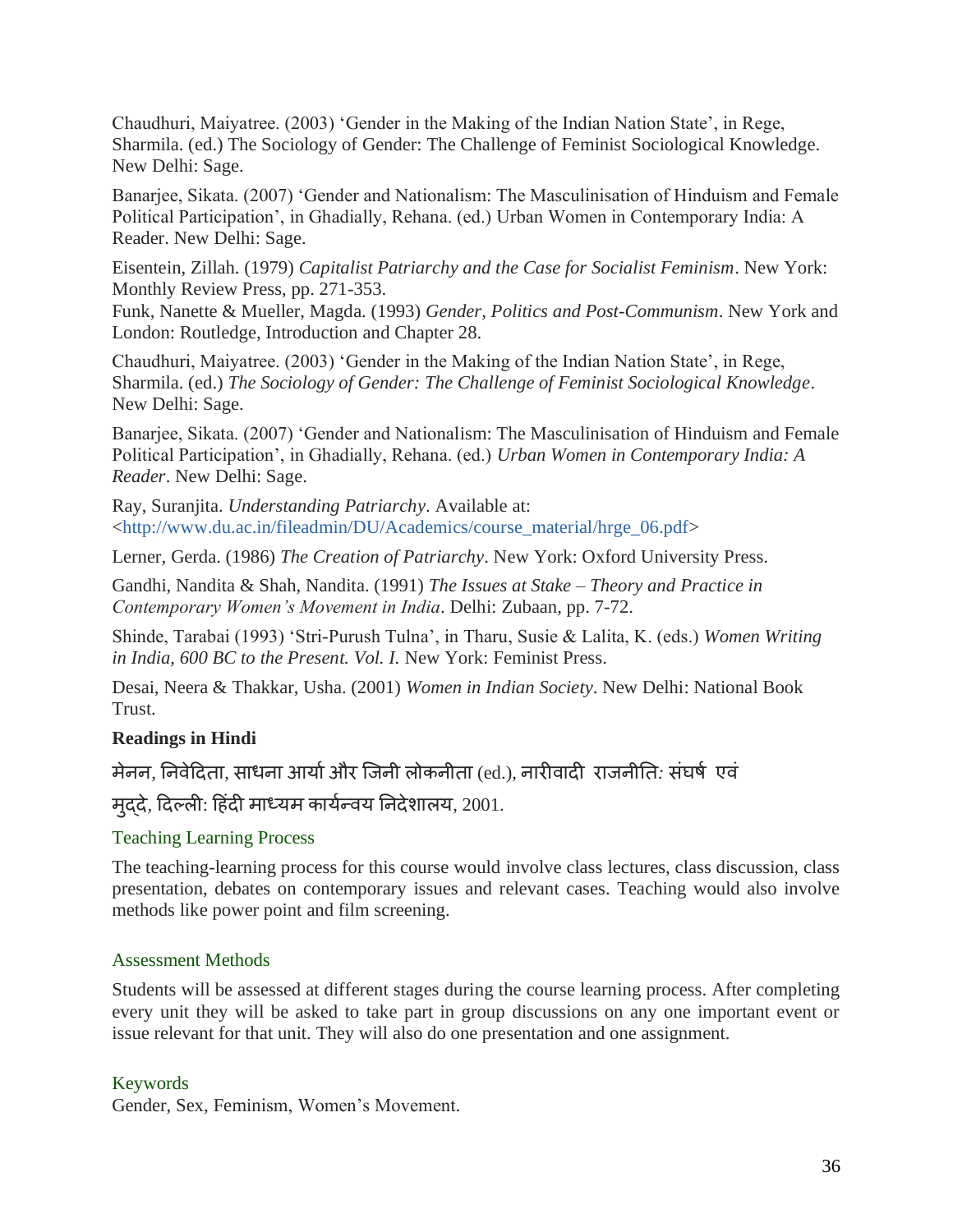# **DSE8 - Dilemmas in Politics (C.8) Discipline Specific Elective - (DSE) Credit:6**

#### Course Objective

This course will explore, analyze and evaluate some of the central issues, values and debates in the contemporary world that have a bearing on normative political inquiry. The issues selected as dilemmas, though not exhaustive, are some of the salient ones discussed across societies.

#### Course Learning Outcomes

After taking this course, the learner will be able to appreciate:

- Why these dilemmas are part of the human condition; and
- How societies negotiate them politically.

#### Unit 1

# **The Moral Economy of Violence (2 weeks)**

#### Unit 2

**Social Exclusion, Capabilities and the Politics of Empowerment (2 weeks)**

#### Unit 3

**Global Justice and Cosmopolitanism (2 weeks)**

#### Unit 4

**Feminism and the Politics of Interpretation (2 weeks)**

# Unit 5

**Debating human rights: the politics of Humanitarian Intervention (2 weeks)**

# Unit 6

**Ecology and Political Responsibility (2 weeks)**

# References

I. The Moral Economy of Violence

Hobbes, T. (1994) *Leviathan*, ed. Edwin Curley. Indianapolis: Hackett (Chapters 13 and 14).

Arendt, H. (1969) *On Violence*. New York: Houghton Mifflin Harcourt Publishing Company.

Tilly, C. (2003) *Politics of Collective Violence*. New York: Cambridge University Press, pp. 1- 54.

Ungar, M., Bermanzohn, S. A. and Worcester, K. (2002) 'Violence and Politics', in Ungar, M., Worcester, K. (eds), *Violence and Politics: Globalization's Paradox*. New York: Routledge, pp. 1-12.

II. Social Exclusion, Capabilities and the Politics of Empowerment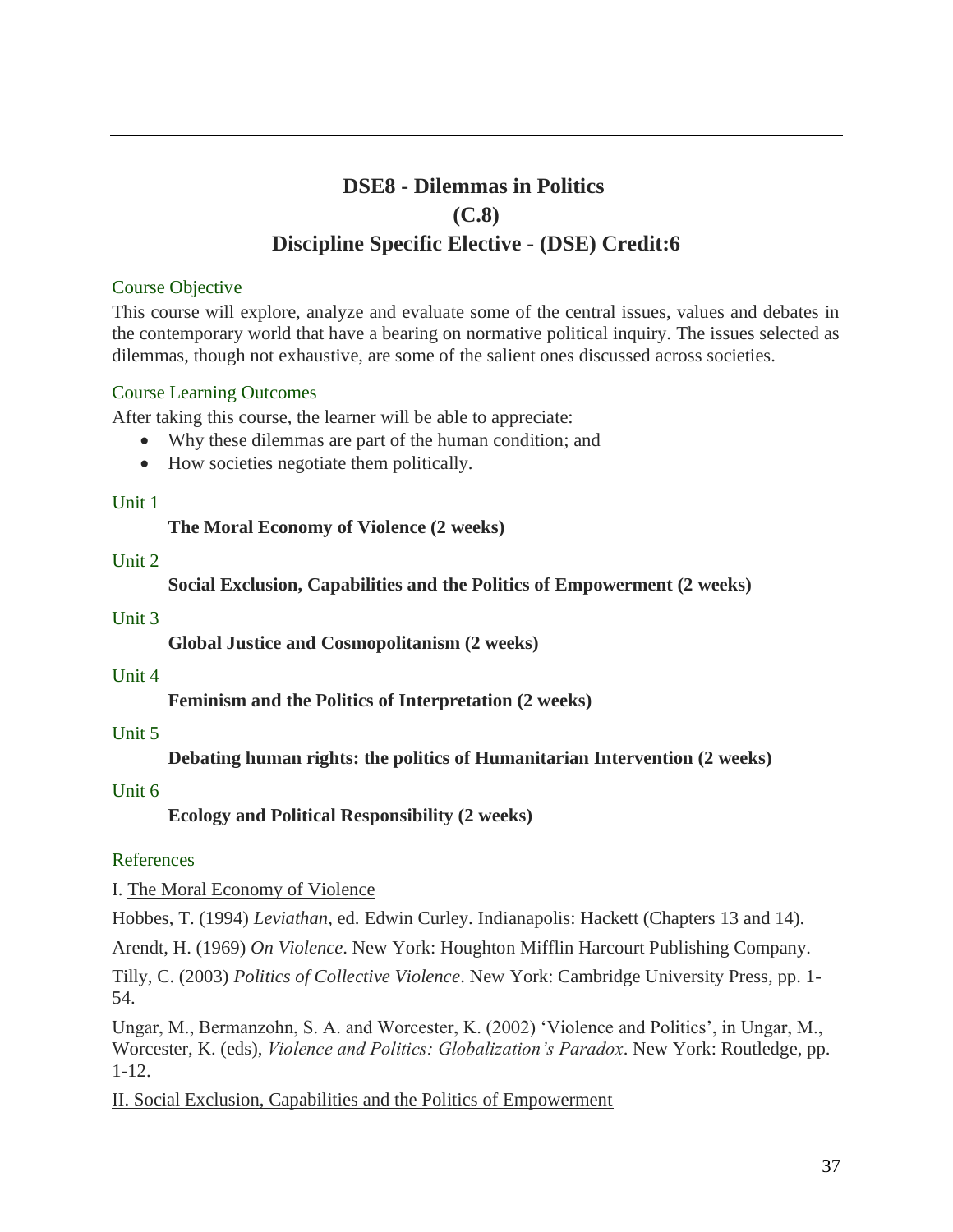Sen, A. (1995) *Inequality Reexamined*. New Delhi: Oxford University Press, pp. 39-55, 73-87.

Sen, A. (1998) *Development as Freedom*. New Delhi: Oxford University Press, pp. 87-110.

Sen, A. (2000) *Social Exclusion: Concept, Application, and Scrutiny*. Social Development Papers No. 1 (June), Asian Development Bank.

III. Global Justice and Cosmopolitanism

Fabre, C. (2007) *Justice in a Changing World*. Cambridge: Polity Press, pp. 95-112.

Held, D. (2005) 'Principles of Cosmopolitan Order', in Brock, G. and Brighouse, H. (eds), *Political Philosophy of Cosmopolitanism*. Cambridge: Cambridge University Press, pp. 10-38.

Sypnowich, C. (2005) 'Cosmopolitans, Cosmopolitanism and Human Flourishing', in Brock, G. and Brighouse, H. (eds), *Political Philosophy of Cosmopolitanism*. Cambridge: Cambridge University Press, pp. 55-74.

IV: Feminism and the Politics of Interpretation

Jaggar, A. (1983) *Feminist Politics and Human Nature*. Forbes Boulevard: Rowman and Litlefield, pp. 1-13; 353-394.

Chambers, C. (2008) 'Gender', in McKinnon, C. (ed), *Issues in Political Theory*. New York: Oxford University Press, pp. 265-288.

Shanley, M. and Pateman, C. (1991) 'Introduction' in M. Shanley and C. Pateman (eds), *Feminist Interpretations and Political Theory*. Cambridge: Polity Press, pp. 1-10.

V. Debating human rights: the politics of Humanitarian Intervention

Orend, B. (2002) *Human Rights: Concept and Context*. Peterborough: Broadview Press, pp.15- 101, 129-190.

Coady, C. A. J. (2008) 'War and Intervention', in McKinnon, C. (ed), *Issues in Political Theory*. New York: Oxford University Press, pp. 56-79.

Keohane, R. O. (2003). 'Introduction', in Holzgrefe, J. L. and Keohane, R. O. (eds) *Humanitarian Intervention: Ethical, Legal and Political Dilemmas*. New York: Cambridge University Press. pp. 1-14.

Holzgrefe, J. L. (2003). 'The Humanitarian Debate', in Holzgrefe, J. L. and Keohane, R. O. (eds) *Humanitarian Intervention: Ethical, Legal and Political Dilemmas*. New York: Cambridge University Press. pp. 15-53.

Teson, F. R. (2003). 'The Liberal case for Humanitarian Intervention', in Holzgrefe, J. L. and

Keohane, R. O. (eds) *Humanitarian Intervention: Ethical, Legal and Political Dilemmas*. New York: Cambridge University Press. pp. 56-79.

Smits, K. (2009). Can Military Intervention in Other Countries be Justified on Humanitarian Grounds?', in *Applying Political Theory: Issues and Debates*. Palgrave Macmillan, pp. 209-229.

Parekh, B. (1997). 'Rethinking Humanitarian Intervention', *International Political Science Review,* 18: 49-69.

VI. Ecology and Political Responsibility

Eckersley, R. (1992) *Environmentalism and Political Theory: Towards an Ecocentric Approach*, London: UCL Press, pp. 1-71.